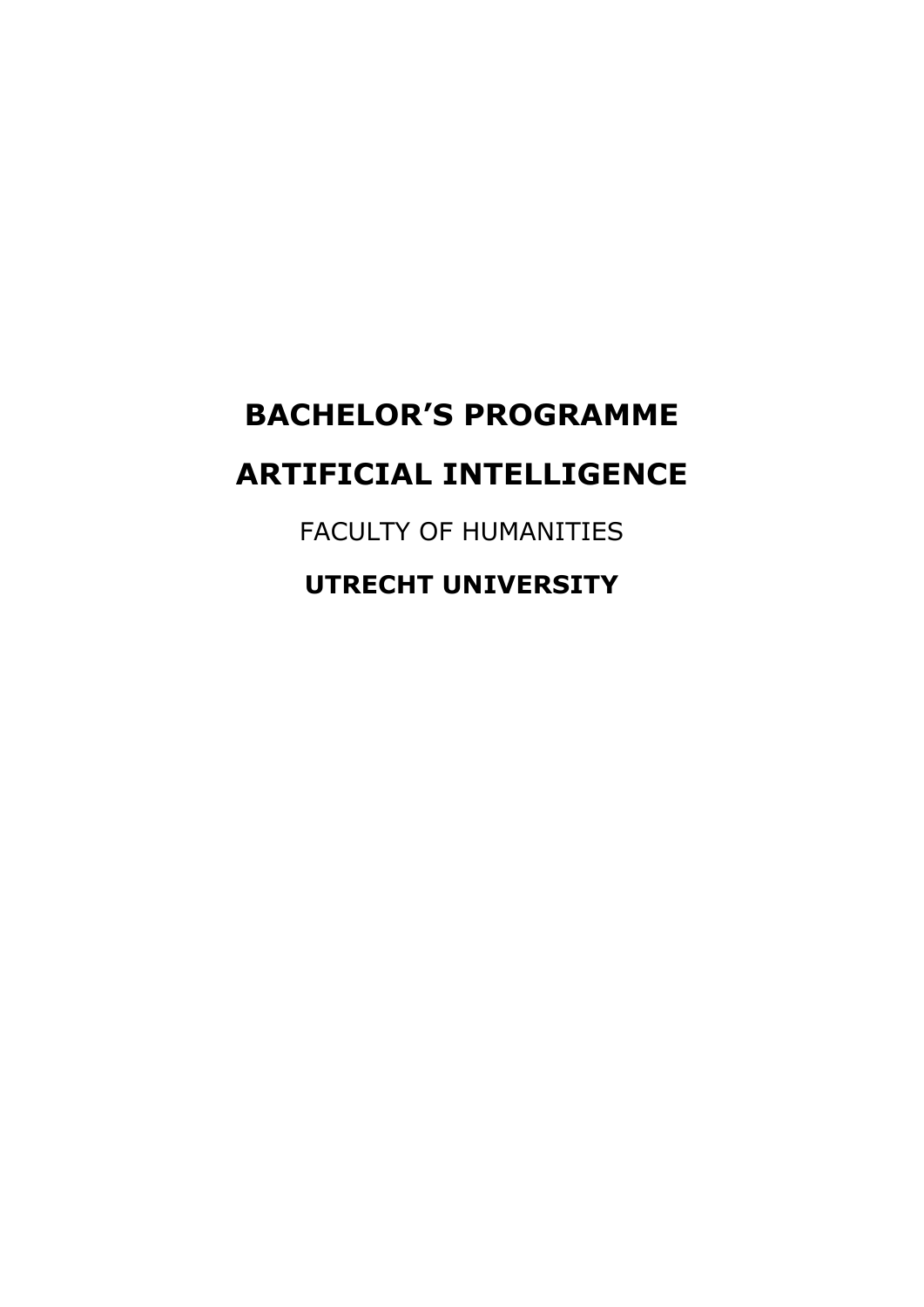QANU Catharijnesingel 56 PO Box 8035 3503 RA Utrecht The Netherlands

Phone: +31 (0) 30 230 3100 E-mail: support@qanu.nl Internet: www.qanu.nl

Project number: Q0744

#### © 2020 QANU

Text and numerical material from this publication may be reproduced in print, by photocopying or by any other means with the permission of QANU if the source is mentioned.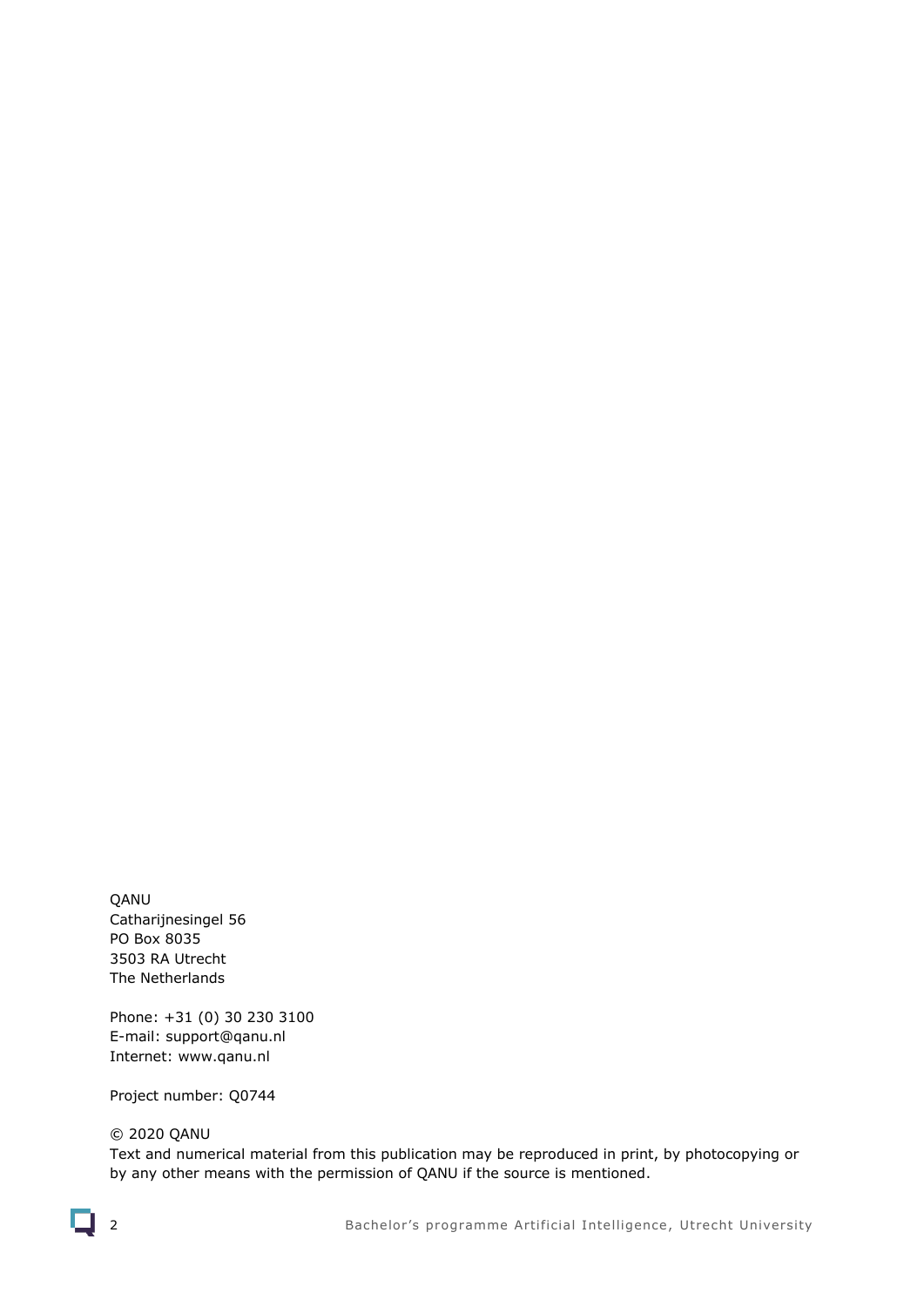# CONTENTS

| REPORT ON THE BACHELOR'S PROGRAMME ARTIFICIAL INTELLIGENCE OF UTRECHT  |  |
|------------------------------------------------------------------------|--|
|                                                                        |  |
|                                                                        |  |
|                                                                        |  |
|                                                                        |  |
|                                                                        |  |
| DESCRIPTION OF THE STANDARDS FROM THE ASSESSMENT FRAMEWORK FOR LIMITED |  |
|                                                                        |  |
|                                                                        |  |
|                                                                        |  |
|                                                                        |  |
|                                                                        |  |
|                                                                        |  |

This report was finalised on 24 June 2020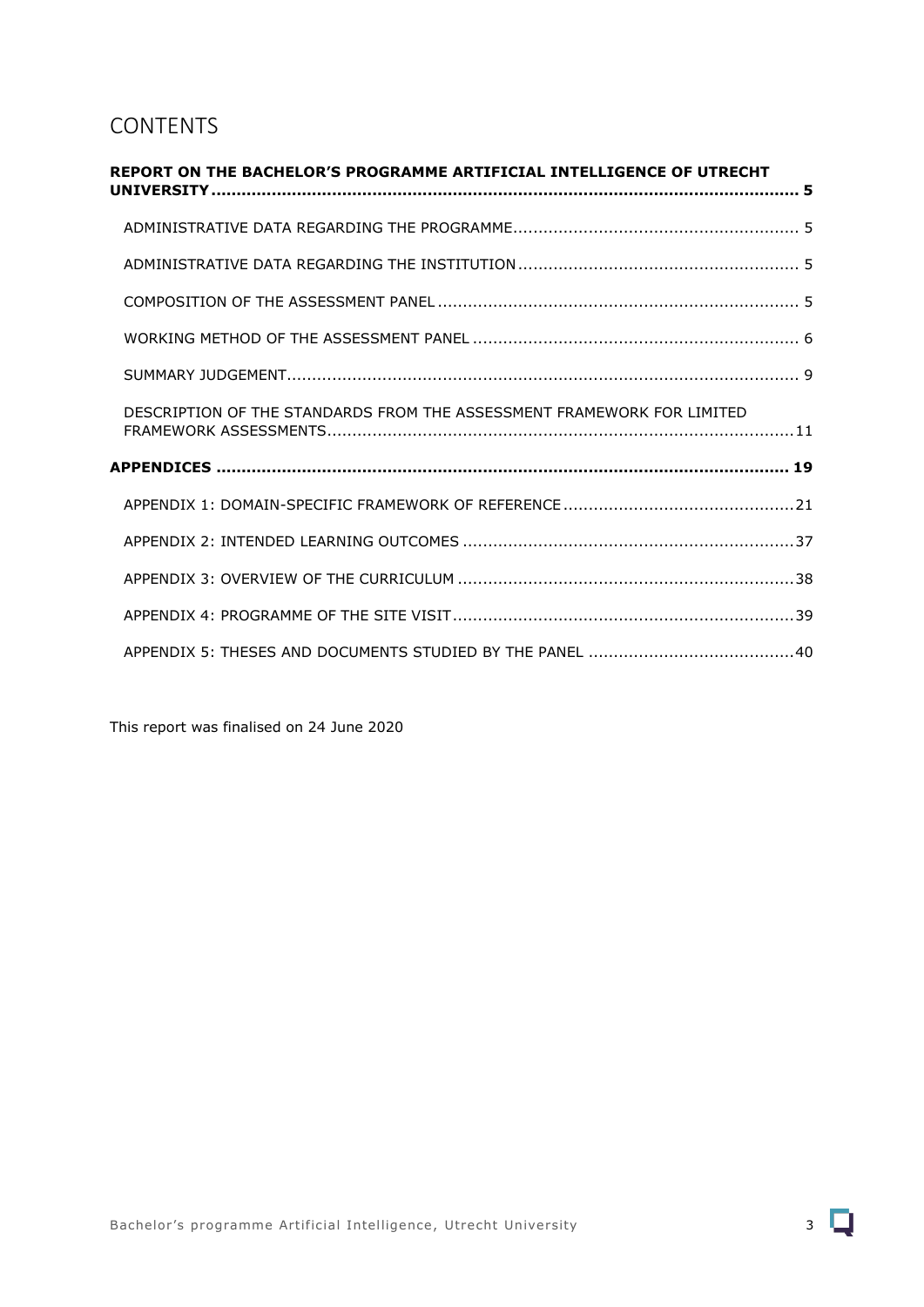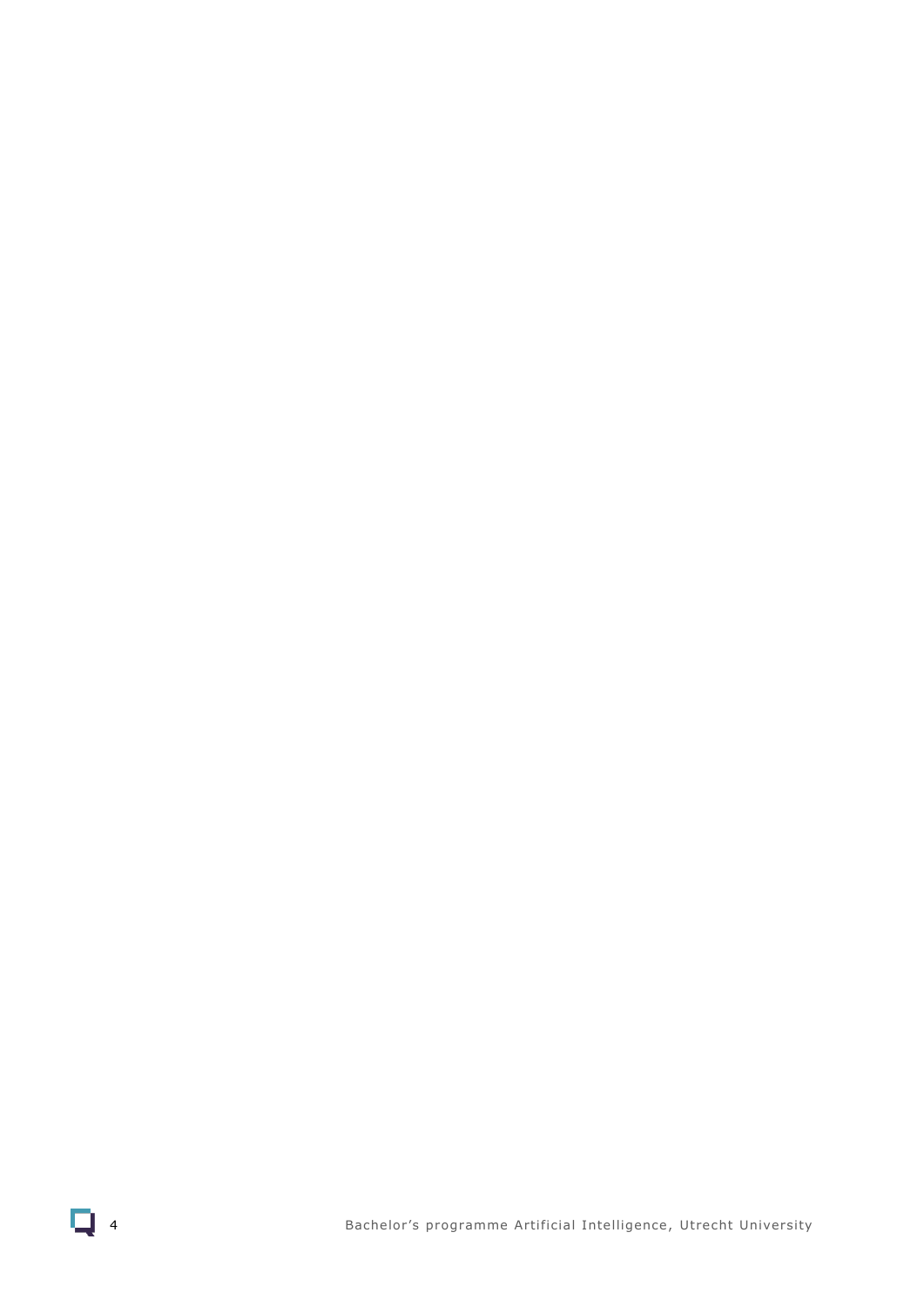# <span id="page-4-0"></span>**REPORT ON THE BACHELOR'S PROGRAMME ARTIFICIAL INTELLIGENCE OF UTRECHT UNIVERSITY**

This report takes the NVAO's Assessment Framework for the Higher Education Accreditation System of the Netherlands for limited programme assessments as a starting point (September 2018).

# <span id="page-4-1"></span>ADMINISTRATIVE DATA REGARDING THE PROGRAMME

# **Bachelor's programme Artificial Intelligence**

CROHO number: 56981 Level of the programme: Bachelor Orientation of the programme: Academic Number of credits: 180 EC Location(s): Utrecht Mode(s) of study: The study: Full-time Language of instruction: The Contraction of the Dutch Submission deadline NVAO: 1 May 2020

Name of the programme: The mass of the programme: The Municipality Runstmatige Intelligentie (in this report the international name Artificial Intelligence is used)

The visit of the assessment panel Artificial Intelligence to the Faculty of Humanities of Utrecht University took place on 13 and 14 January 2020.

# <span id="page-4-2"></span>ADMINISTRATIVE DATA REGARDING THE INSTITUTION

Name of the institution: Name of the institution: Status of the institution: The institution of the institution in the extended institution of the institution of the institution of the institution of the institution of the institution of the institution of the institution Result institutional quality assurance assessment: Positive

# <span id="page-4-3"></span>COMPOSITION OF THE ASSESSMENT PANEL

The NVAO has approved the composition of the panel on 16 September 2019 . The panel that assessed the bachelor's programme Artificial Intelligence consisted of:

- Prof. dr A. (Ann) Nowé, professor at the Computer Science Department of the Faculty of Science and the Computer Science group of the Engineering Faculty at the Vrije Universiteit Brussel (Belgium) [chair];
- Prof. dr B. (Bart) de Boer, researcher and professor at the Artificial Intelligence lab of the Vrije Universiteit Brussel (Belgium);
- Prof. dr W. (Wiebe) van der Hoek, Executive Pro Vice Chancellor and professor at the Department of Computer Science of the University of Liverpool (United Kingdom);
- Dr A.P. (André) Meyer-Vitali, senior scientist Data Science group at the unit ICT of TNO;
- Prof. dr C. (Cees) Witteveen, full professor at the Algorithmics Group of the Faculty of Engineering, Mathematics and Computer Science (EEMCS/EWI), Delft University of Technology;
- F. (Florence) van der Voort BSc, master's student Artificial Intelligence and Philosophy: Bioethics & Health at the Vrije Universiteit Amsterdam [student member].

The panel was supported by Dr Marijn Hollestelle (QANU), who acted as secretary.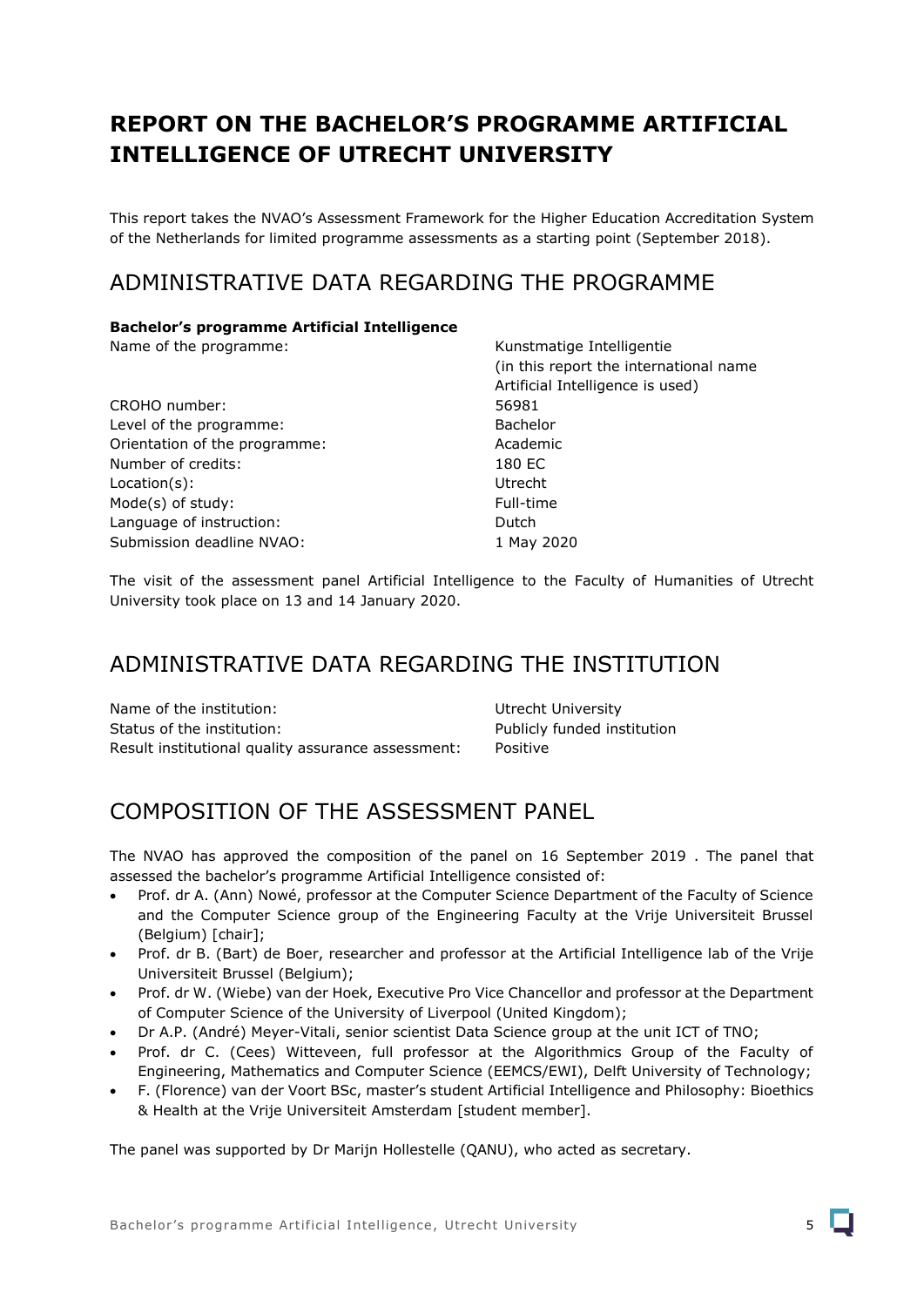# <span id="page-5-0"></span>WORKING METHOD OF THE ASSESSMENT PANEL

The site visit to the bachelor's programme Artificial Intelligence at the Faculty of Humanities of Utrecht University was part of the cluster assessment Artificial Intelligence. Between October 2019 and January 2020 the panel assessed 14 programmes at 6 universities. The following universities participated in this cluster assessment: University of Groningen, Maastricht University / Transnational University Limburg, Radboud University, University of Amsterdam, Vrije Universiteit Amsterdam and Utrecht University.

On behalf of the participating universities, quality assurance agency QANU was responsible for logistical support, panel guidance and the production of the reports. Dr Marijn Hollestelle was project coordinator for QANU. Marijn Hollestelle, Peter Hildering, Barbara van Balen and José van Zwieten acted as secretaries in the cluster assessment.

During the site visit at Utrecht University, the panel was supported by Marijn Hollestelle, a certified NVAO secretary.

# *Panel members*

The members of the assessment panel were selected based on their expertise, availability and independence. The panel consisted of the following members:

- Prof. dr A. (Ann) Nowé, professor at the Computer Science Department of the Faculty of Science and the Computer Science group of the Engineering Faculty at the Vrije Universiteit Brussel (Belgium) [chair];
- Prof. dr B. (Bart) de Boer, researcher and professor at the Artificial Intelligence lab of the Vrije Universiteit Brussel (Belgium);
- Dr A. (Annerieke) Heuvelink-Marck. Senior Scientist at the Software Concepts Department of Philips Group Innovation and Research;
- Prof. dr W. (Wiebe) van der Hoek, Executive Pro Vice Chancellor and professor at the Department of Computer Science of the University of Liverpool (United Kingdom);
- Prof. dr F. (Frank) Jäkel, principal investigator at the Centre for Cognitive Science of the Technical University Darmstadt (Germany);
- Dr ir E. (Edwin) de Jong, principal Machine Learning scientist at ScreenPoint Medical Nijmegen and mentor/coaching A.I. startups at RockStart;
- Dr A.P. (André) Meyer-Vitali, senior scientist Data Science group at the IT-department of TNO;
- Dr C.H.M. (Kees) Nieuwenhuis, Technology Manager and staff member of the CTO Office of Thales Nederland;
- Dr ir J. F. M. (Hans) Tonino, associate professor at the Algorithmics Group of the Faculty of Electrical Engineering, Mathematics and Computer Science (EEMCS/EWI) and Director of Studies in Embedded Systems at Delft University of Technology;
- Prof. dr C. (Cees) Witteveen, full professor at the Algorithmics Group of the Faculty of Engineering, Mathematics and Computer Science (EEMCS/EWI), Delft University of Technology;
- M. (Maartje) Stokvis BSc, master's student Data Science for Decision Making at Maastricht University [student member];
- F. (Florence) van der Voort BSc, master's student Artificial Intelligence and Philosophy: Bioethics & Health at the Vrije Universiteit Amsterdam [student member].

# *Preparation*

On 10 May 2019, the panel chair was briefed by QANU on her role, the assessment framework, the working method, and the planning of site visits and reports. A preparatory panel meeting was organised on 28 August 2019. During this meeting, the panel members received instruction on the use of the assessment frameworks. The panel also discussed their working method and the planning of the site visits and reports.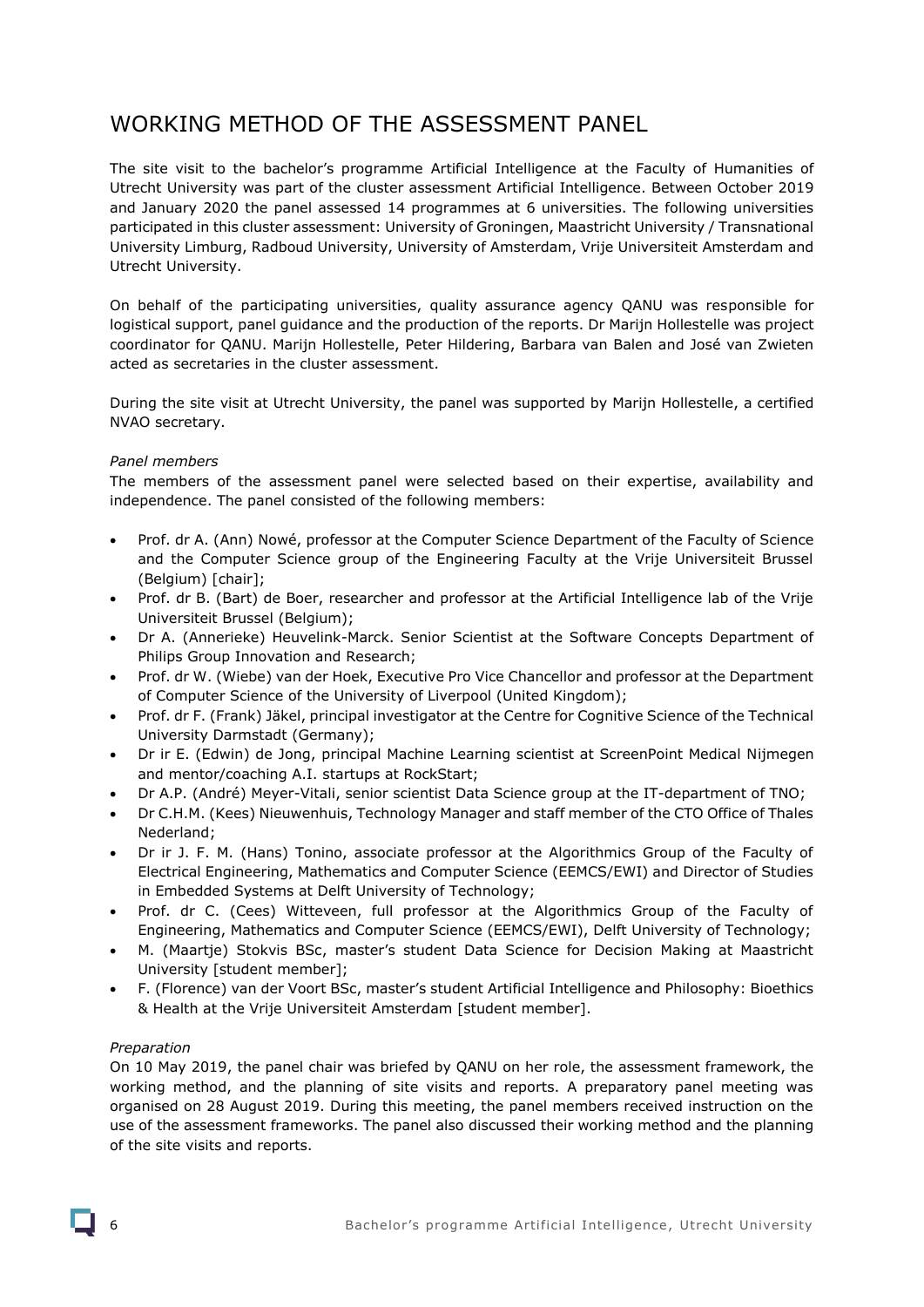The project coordinator composed a schedule for the site visit in consultation with the Faculty of Humanities. Prior to the site visit, the Faculty selected representative partners for the various interviews. See Appendix 4 for the final schedule.

Before the site visit to Utrecht University, QANU received the self-evaluation reports of the programmes and sent these to the panel. A thesis selection was made by the panel's chair and the project coordinator. The selection existed of 15 theses and their assessment forms for the programmes, based on a provided list of 37 graduates between May 2019 and August 2019. A variety of topics and a diversity of examiners were included in the selection. The project coordinator and panel chair assured that the distribution of grades in the selection matched the distribution of grades of all available theses.

After studying the self-evaluation report, theses and assessment forms, the panel members formulated their preliminary findings. The secretary collected all initial questions and remarks and distributed these amongst all panel members. At the start of the site visit, the panel discussed its initial findings on the self-evaluation report and the theses, as well as the division of tasks during the site visit.

#### *Site visit*

The site visit to Utrecht University took place on 13 and 14 January 2020. Before and during the site visit, the panel studied the additional documents provided by the programmes. An overview of these materials can be found in Appendix 5. The panel conducted interviews with representatives of the programmes: students and staff members, the programme's management, alumni and representatives of the Board of Examiners. It also offered students and staff members an opportunity for confidential discussion during a consultation hour. No requests for private consultation were received. The panel used the final part of the site visit to discuss its findings in an internal meeting. Afterwards, the panel chair publicly presented the panel's preliminary findings and general observations.

#### *Report*

After the site visit, the secretary wrote a draft report based on the panel's findings and submitted it to the project coordinator for peer assessment. Subsequently, the secretary sent the report to the panel. After processing the panel members' feedback, the project coordinator sent the draft reports to the Faculty in order to have it checked for factual irregularities. The project coordinator discussed the ensuing comments with the panel's chair and changes were implemented accordingly. The report was then finalised and sent to the Faculty and University Board.

#### *Definition of judgements standards*

In accordance with the NVAO's Assessment framework for limited programme assessments, the panel used the following definitions for the assessment of the standards:

#### **Generic quality**

The quality that, from an international perspective, may reasonably be expected from a higher education Associate Degree, Bachelor's or Master's programme.

#### **Meets the standard**

The programme meets the generic quality standard.

#### **Partially meets the standard**

The programme meets the generic quality standard to a significant extent, but improvements are required in order to fully meet the standard.

#### **Does not meet the standard**

The programme does not meet the generic quality standard.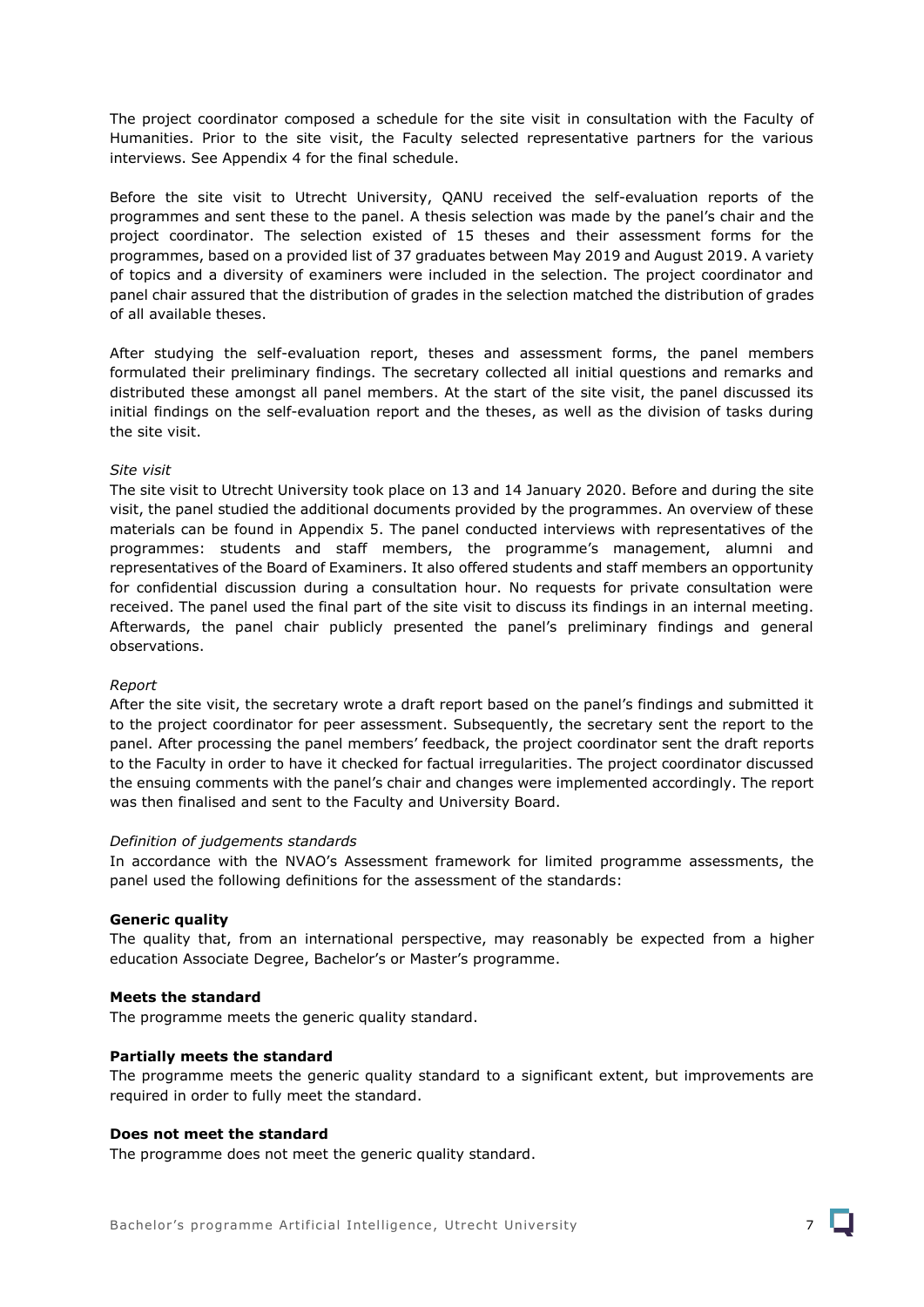The panel used the following definitions for the assessment of the programme as a whole:

# **Positive**

The programme meets all the standards.

#### **Conditionally positive**

The programme meets standard 1 and partially meets a maximum of two standards, with the imposition of conditions being recommended by the panel.

### **Negative**

In the following situations:

- The programme fails to meet one or more standards;
- The programme partially meets standard 1;
- The programme partially meets one or two standards, without the imposition of conditions being recommended by the panel;
- The programme partially meets three or more standards.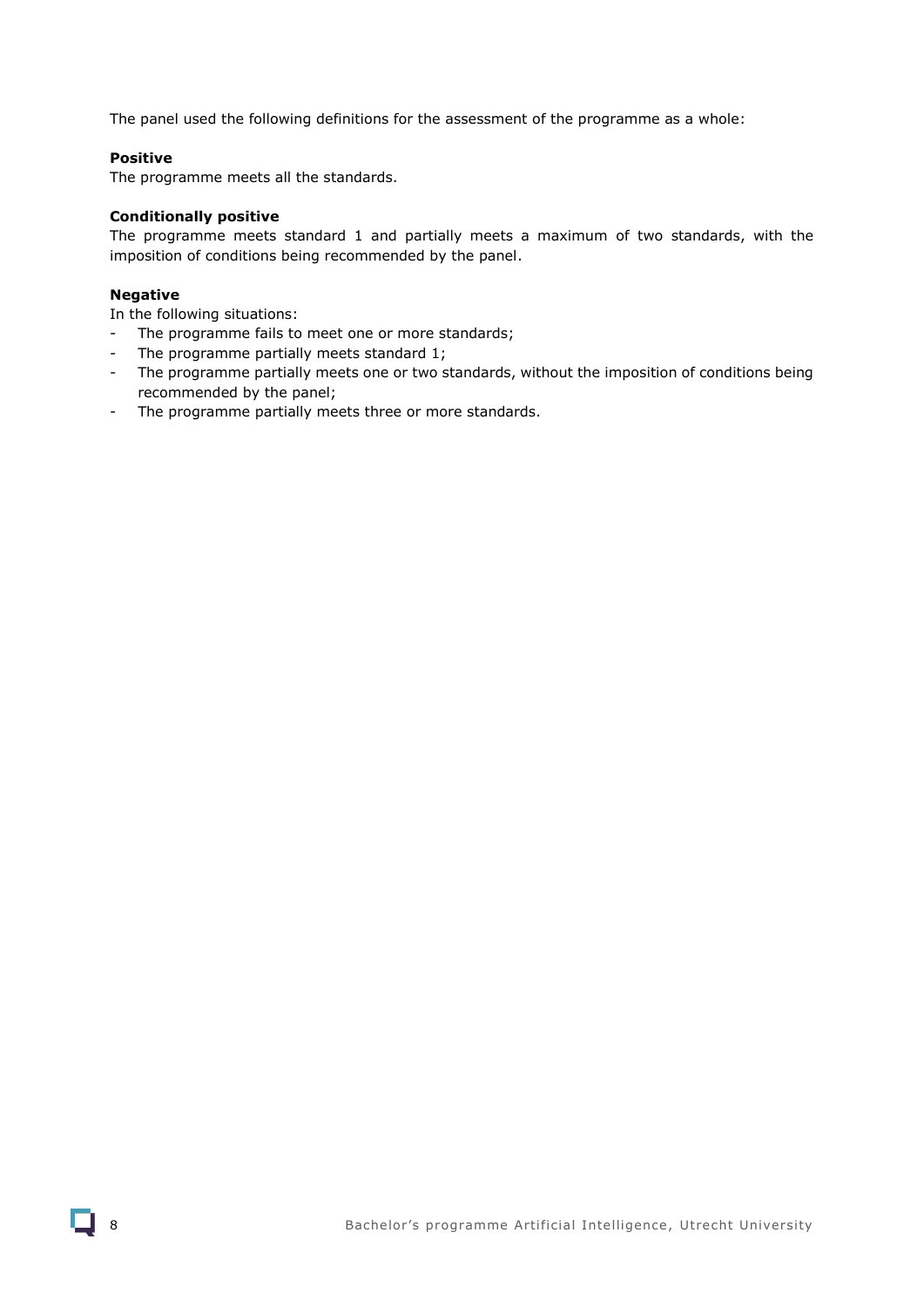# <span id="page-8-0"></span>SUMMARY JUDGEMENT

The bachelor's programme AI is a unique cooperation between four departments and three faculties. It has a clear, broad profile with a model-driven and symbolic approach, with a stress on methodological, foundational and conceptual issues, focussing on concepts behind natural and artificial intelligence, and on the theoretical foundations of the field. Its ILOs are well formulated and reflect the profile, academic orientation and bachelor's level of the programme. They are aligned with the expectations of the discipline and the professional field through alignment with the full core of the domain-specific KION framework of reference. Introducing an Advisory Board of stakeholders could further strengthen the alignment with the professional field.

The panel is positive about the teaching-learning environment, which enables the students to achieve the intended learning outcomes. It sees a programme that enables the students to go in diverse directions, and is convinced that along with the large freedom of choice (45 EC), the core profiles, learning trajectories and tracks provide a clear structure to the programme. It would like the programme to investigate whether more statistics is needed in the programme, and to see if the mathematics courses could be aligned more to prevent overlap and secure a better build-up of their content, matching better with what the students will need in AI later on. Experimental Methods and Statistics and the Thesis Class prepare the students well in acquiring topics for their final project and writing their bachelor's thesis.

The panel is positive about the quality of the teaching staff, which operates as a team of dedicated core AI teachers. The teachers feel and act as a community, and gather regularly to align matters concerning courses and assessment. The students value working in small and diverse groups, which enables peer learning. The panel recommends keeping track of the different roles that the students take up in the working groups for different courses; this will encourage them to gain experience in all different roles. The programme is feasible, and the students are well guided by their tutors and the study advisor.

The bachelor's programme Artificial Intelligence has a solid assessment system, guaranteeing that the students are assessed on all ILOs throughout the courses. The thesis assessment is welldesigned, employing two academic supervisors to assess the thesis independently, who seek consensus afterwards. The programme could consider including the two separate prior assessments in the thesis dossier to improve the transparency further. The thesis assessment forms include room for sufficient qualitative feedback and contain insightful rubrics, but the panel recommends making a clearer link between the written reporting and the final mark, while also taking into account the reporting on the AI content in the theses.

The Board of Examiners fulfils its role in the quality assurance of assessment very well and has the necessary checks and balances in place to monitor the quality of the exams as well as the theses. The panel especially praises the yearly thesis peer review session.

The panel concludes that the theses of the bachelor's programme Artificial Intelligence convincingly show that the programme's ILOs have been achieved by the students. It applauds the broad range of topics addressed in this very interdisciplinary bachelor's programme AI, but would also like to advise the programme to take additional measures to make the AI component more clearly visible in the theses. The theses show that the students have a solid basis in the methodological, foundational and conceptual concepts of artificial intelligence, and have acquired good academic skills. This is further demonstrated by the variety in master's programmes to which graduates of the programme find their way.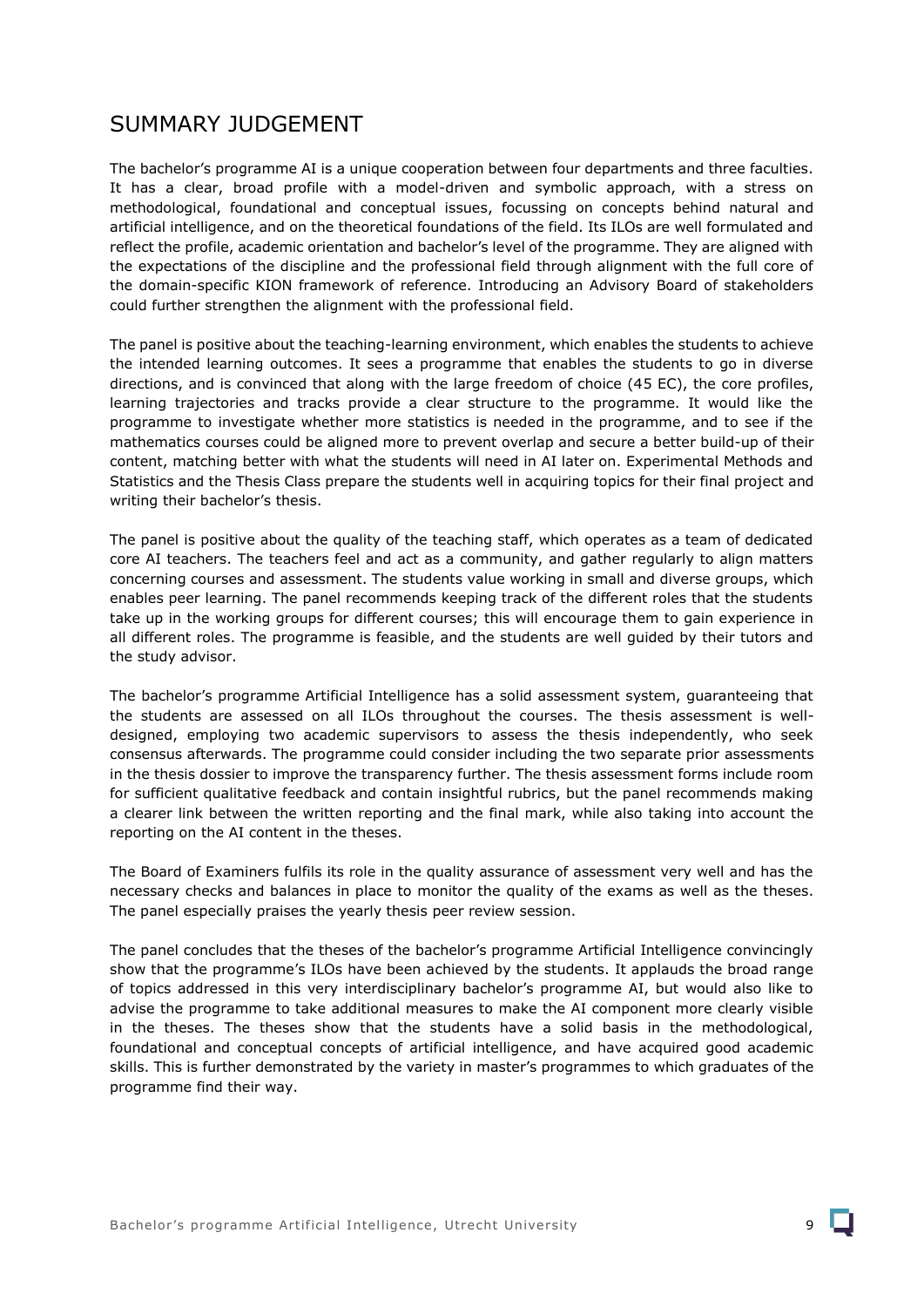The panel assesses the standards from the *Assessment framework for limited programme assessments* in the following way:

*Bachelor's programme Artificial Intelligence*

| Standard 1: Intended learning outcomes    | meets the standard |
|-------------------------------------------|--------------------|
| Standard 2: Teaching-learning environment | meets the standard |
| Standard 3: Student assessment            | meets the standard |
| Standard 4: Achieved learning outcomes    | meets the standard |
| General conclusion                        | positive           |

The chair, prof. dr Ann Nowé, and the secretary, dr Marijn Hollestelle, of the panel hereby declare that all panel members have studied this report and that they agree with the judgements laid down in the report. They confirm that the assessment has been conducted in accordance with the demands relating to independence.

Date: 24 June 2020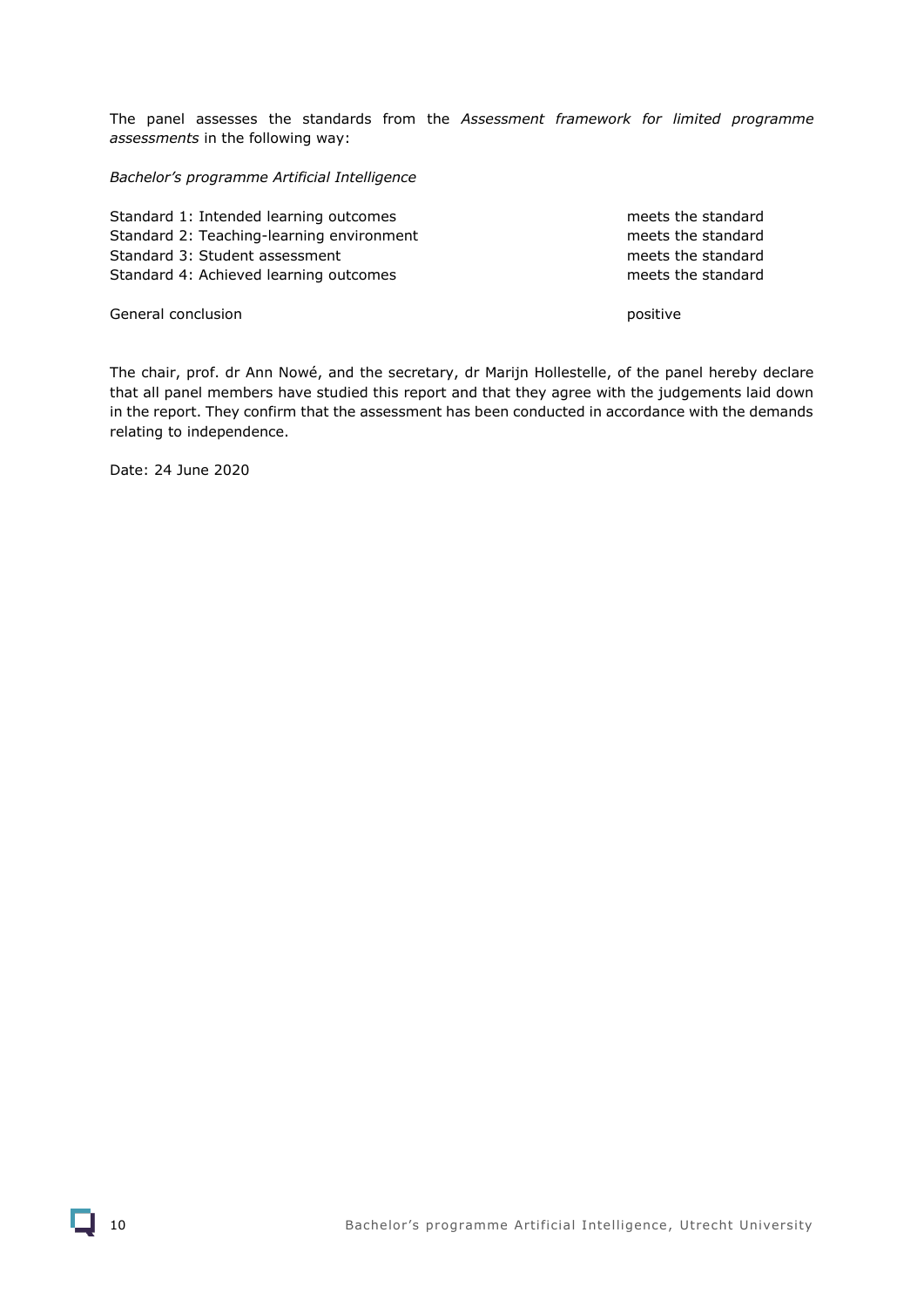# <span id="page-10-0"></span>DESCRIPTION OF THE STANDARDS FROM THE ASSESSMENT FRAMEWORK FOR LIMITED FRAMEWORK ASSESSMENTS

# **Standard 1: Intended learning outcomes**

The intended learning outcomes tie in with the level and orientation of the programme; they are geared to the expectations of the professional field, the discipline, and international requirements.

#### **Findings**

The bachelor's programme Artificial Intelligence (AI) is a collaboration between four Departments from three Faculties of Utrecht University: the Department of Philosophy and Religious Studies and the Department of Languages, Literature and Communication from the Faculty of Humanities, the Department of Information and Computing Sciences from the Faculty of Science, and the Department of Psychology from the Faculty of Social and Behavioural Sciences. The programme is hosted in the Department of Philosophy and Religious Studies, which is part of the Faculty of Humanities.

#### *Mission and profile*

The bachelor's programme AI aims to offer an interdisciplinary programme in which students acquire knowledge, understanding and skills in the field of AI. It also trains academic skills with respect to reasoning, conduct and communication.

The AI research profile in Utrecht pervades all four contributing groups (computer science, philosophy, linguistics and psychology). One characteristic is its predominantly symbolic approach. Symbolic AI consists of top-down, model-driven methods and approaches that are based on symbolic, often human-readable, representation systems. Utrecht University is currently expanding its AI research towards explainable, data-driven AI approaches and models. AI research in Utrecht University is more closely linked to the humanities than at other universities, addressing questions in AI concerning responsibility, safety, bias, trust and societal impact. The programme emphasises methodological, foundational and conceptual issues, focussing on the concepts behind natural and artificial intelligence, as well as the theoretical foundations of the field. The panel is positive about the incorporation of more data-driven elements in the programme, but also values the current symbolic based approach. It would like to encourage the programme not to lose sight of this value approach when expanding its identity.

The bachelor's programme is broad and interdisciplinary, and aims to give the students ample opportunity to find their way into related fields, preparing them for further studies not only within AI but also in related disciplines. This means that the students have a lot of flexibility in choosing optional courses in line with the educational vision of Utrecht University: 45 EC can be chosen completely freely, even outside AI. The educational vision of the bachelor's programme AI is to keep the teaching-learning environment small-scale and intensive, with regular feedback and close contact between the lecturers and students.

The bachelor's programme places a strong emphasis on model-driven AI and on approaches that are computational, algorithmic, and logic-based. Conversely, it contains less data-driven AI and less mathematics than most other KION programmes, but more linguistics and philosophy. Nevertheless, the panel is convinced the programme covers sufficiently the full core modules of the domain-specific frame of reference of the KION (Kunstmatige Intelligentie Opleidingen Nederland), which was formulated by the Dutch Artificial Intelligence programmes in 2018.

To keep the programme aligned with the expectations of the rapidly changing academic and professional field, the panel advises the programme management to introduce an Advisory Board of stakeholders, including representatives of companies in data science and AI, other academic programmes in AI, and alumni of the programme. This board could advise on the content and goals of the programme.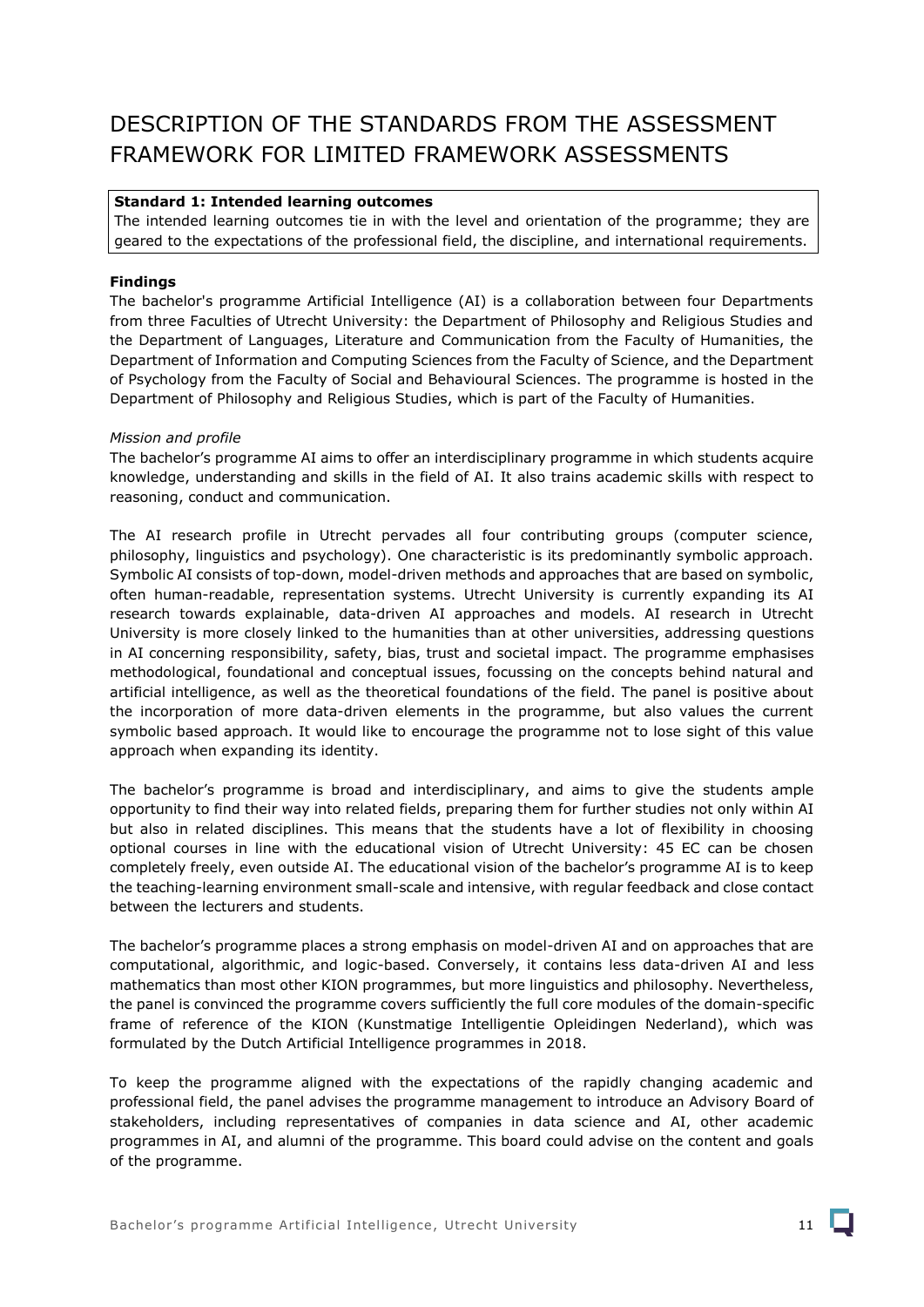#### *Intended learning outcomes*

The goals of the programme have been translated into 20 intended learning outcomes (ILOs) that are listed in Appendix 2. These are structured in line with the five Dublin descriptors for academic bachelor's programmes and are formulated based on the qualifications of the KION framework, extended to include aspects of data science.

The panel studied the profile of the bachelor's programme AI, as well as its ILOs. It concluded that the programme has a solid profile, geared towards methodological, foundational and conceptual issues in AI, , which is clearly visible in its ILOs. They are well formulated and correspond with the KION Framework for bachelor's programmes in Artificial Intelligence, thus also adding to the connection to the discipline and the professional field. The structuring of the ILOs using the Dublin descriptors for academic bachelor's programmes clearly reflects their academic orientation and bachelor's level.

### **Considerations**

The bachelor's programme AI is a unique cooperation between four departments and three faculties. It has a clear, broad profile with a model-driven and symbolic approach, with a stress on methodological, foundational and conceptual issues, focussing on concepts behind natural and artificial intelligence, and on the theoretical foundations of the field. Its ILOs are well formulated and reflect the profile, academic orientation and bachelor's level of the programme. They are aligned with the expectations of the discipline and the professional field through alignment with the full core of the domain-specific KION framework of reference. Introducing an Advisory Board of stakeholders could further strengthen the alignment with the professional field.

### **Conclusion**

*Bachelor's programme Artificial Intelligence:* the panel assesses Standard 1 as 'meets the standard'

# **Standard 2: Teaching-learning environment**

The curriculum, the teaching-learning environment and the quality of the teaching staff enable the incoming students to achieve the intended learning outcomes.

# **Findings**

#### *Curriculum*

The compulsory part of the bachelor is grouped into profiles: coherent packages of 30 EC (four courses of 7.5 EC each), which is in line with the teaching model of the Faculty of Humanities. The first year of the programme consists of two core profiles (60 EC). In the second year of the programme, the students choose between three different tracks to focus on one particular area within AI. The tracks consist of four courses (30 EC) that make up a thematic package, plus two additional courses (15 EC) to be chosen from a limited list which together make sure that the students take advanced courses in a broad range. The second and third years contain another three compulsory courses (22.5 EC), one of which prepares the students for their bachelor's thesis. The thesis itself (7.5 EC) completes the major.

In line with Utrecht University's teaching model, there is ample room for electives, namely 45 EC. The students can, for example, take a minor that prepares them for a specific master's degree, do an internship, go on a student-exchange programme to study abroad, take AI courses from another track, or take any university-level courses of their liking that match their personal ambitions. Talented students can take part in the Humanities Honours Programme, which consists of 45 EC, 15 EC of which comes on top of the 180 EC for a regular bachelor's programme.

#### *Core profiles*

The first core profile, Foundations of AI, offers a solid basis for the rest of the programme. The students start their studies with a broad introduction and overview of many parts of cognitive science

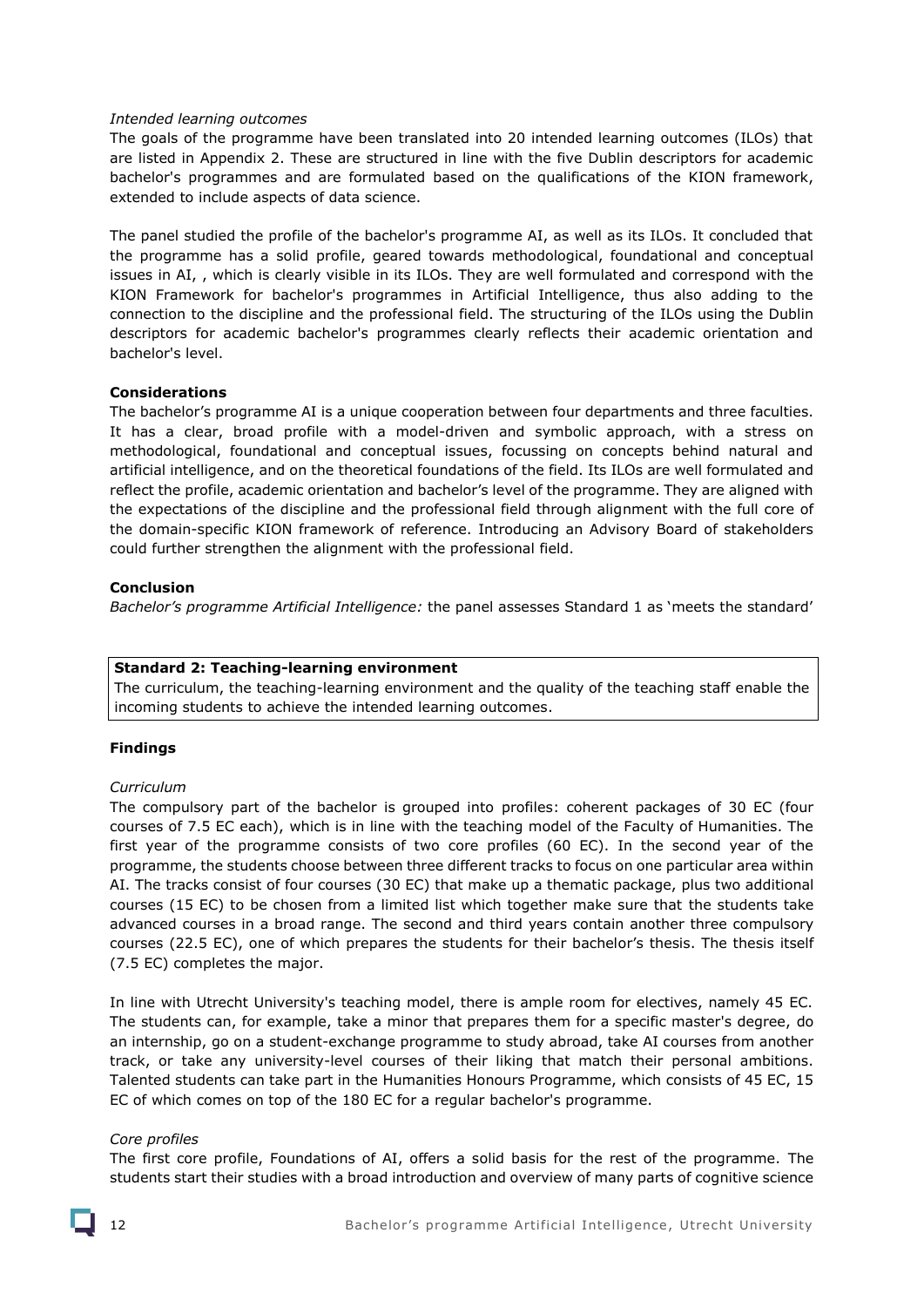that are related to AI. The rest of this package is devoted to important support modules: propositional and predicate logic, programming in  $C#$ , set theory, calculus and linear algebra. By teaching these techniques and skills in dedicated courses, the programme aims to teach students in a systematic and focussed way, with ample feedback aimed at the skills that they develop. Since these courses are taught specifically for the AI programme, examples and exercises are geared to the interests of AI students. For example, in the Modelling and Programming course, they work on four larger programming exercises, the topics of which are geared to their interests (psychology, reasoning, games).

The second core profile, Computational Modelling, introduces the students to many of the core elements of AI, and teaches them to apply and experiment with computational models. They study the structure of natural language and speech, and ways to automate language. They learn to work with several models inspired by nature, such as genetic algorithms, neural networks, and cellular automata, and use and compare these algorithms with various data structures. They also further develop their programming skills by implementing corpus analysis in Python, and learn the basic notions from statistics required for applications in computational linguistics and machine learning.

The programme is structured along three different learning trajectories. The first one is the theoretical basis. The students acquire knowledge and understanding of the core disciplines of AI, their theoretical and methodological foundations, and the multidisciplinary character and cohesion of AI. The second one covers research skills: modelling, programming, experimenting. The students learn to analyse and model typical AI problems, using AI methods and techniques. The third covers general academic skills such as presentation skills, writing skills and appropriate academic conduct.

#### *Tracks*

The students can choose one of three tracks. The Agents track has a strong focus on computer science and covers both symbolic and sub-symbolic AI. The Reasoning and Language track covers several aspects of logical and scientific reasoning, including both natural and artificial languages, making ample use of logic-based approaches. The Cognitive Processing track has a strong focus on modelling natural intelligence and perception and introduces the students to various experimental techniques in psychology and linguistics. Depending on the track the students follow, they choose two additional courses (15 EC) within AI, on cognitive science, declarative programming or philosophy. In this way, the tracks offer a specialised thematic package, while at the same time guaranteeing that all students reach a sufficiently advanced level in a broader range of AI topics.

The second and third years contain three further compulsory courses. The Philosophy for AI course covers several topics from philosophy that are important for AI students such as philosophy of mind, ethics, metaphysics and philosophy of science. It is also important for developing general academic skills such as writing, presenting and reasoning. The Modal Logic for AI course covers mathematical modal logic and various applications that are important for AI, such as epistemic logic, deontic logic and public announcement logic. The Experimental Methods and Statistics course prepares the students for experimental research, and teaches them how to evaluate and report experimental results, and how to relate the results of computer simulations to empirical findings. This course is an important stepping stone toward the bachelor's thesis.

Because the bachelor's programme is set up as an interdisciplinary programme between four different departments, the students follow a variety of electives and take on very diverse thesis topics, spread out over the four departments. They mentioned to the panel that they value the interdisciplinary diversity of the topics and the room for electives. The panel is very positive about the diverse directions the students are able to take, and is also convinced that along with the large freedom of choice (45 EC), the core profiles, learning trajectories and tracks provide a clear structure to the programme.

Students who acquired only basic programming skills are able to complete the bachelor. Several students and alumni indicated a need for more in depth knowledge of statistics in the programme.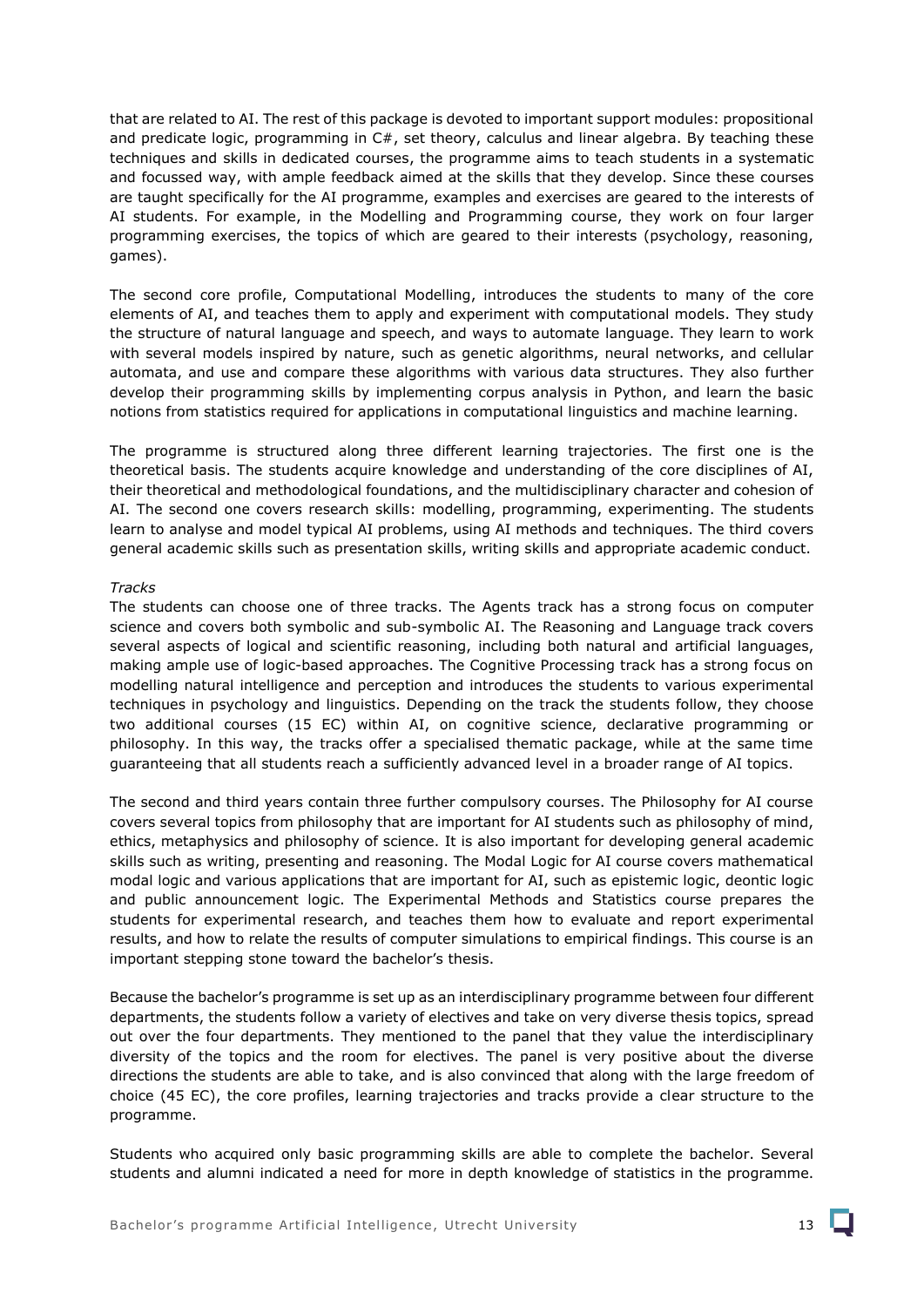The panel would like to suggest that the mathematics courses be better aligned to prevent overlap and ensure a build-up of content, matching better with what the students will need in AI later on.

#### *Thesis*

The students write an individual thesis under the supervision of an individual staff member. They choose their own thesis topic. The standard size of the thesis is 7.5 EC, but they have the option to do a longer thesis of 15 EC, adding 7.5 EC of the optional courses, making it possible for them to do more elaborate research in which they, for example, first run experiments and then analyse their data. The Experimental Methods and Statistics course prepares them for their bachelor's thesis. They receive information about possible thesis topics and get assignments which stimulate them to think about their own thesis. The supplementary Thesis Class provides extra guidance on the process of thesis writing. Groups of maximally 15 students and one instructor meet four times during the teaching block to present and discuss their research plan and results and to get instructions on writing and structuring a thesis. The students told the panel that they appreciate the guidance that is provided in this way. The panel was pleased to hear this and is positive about the setup of the thesis phase and the guidance provided.

### *Teaching staff*

The courses in the bachelor's programme AI are taught by lecturers who are appointed in one of the four departments involved. A team of dedicated AI teachers for both the bachelor's and master's programmes, the core teachers ("kerndocenten"), ensures coherence of teaching. The team of core teachers consists of course coordinators of all compulsory courses and the major track courses. The core teachers meet five times per year in a teachers' meeting, at which issues related to the bachelor's and master's programme in AI are on the agenda. All course coordinators are required to have obtained their UTQ. In many of the larger courses, other lecturers and teaching assistants are involved, for example as seminar teachers, all of whom have obtained a UTQ. Larger courses are taught by a team of both senior and junior teachers, including student assistants. In all cases, the examination and coordination of the course are in the hands of UTQ-qualified teachers. The Centre for Academic Teaching stimulates and facilitates teacher professionalisation and teaching innovation. The students are enthusiastic about the accessibility and involvement of their teachers. The panel is positive about the quality of the teaching staff. It understands, in talking to students and teachers, that despite the involvement of four different 'blood types' within the programme, there is a real community feeling amongst the teachers, who gather regularly to fine-tune matters concerning courses and assessment.

In recent years, it has been difficult to keep up with the strong increase in student numbers. A total of 230 students entered the programme in 2018, more than double the number entering in 2016. The total number of courses has remained stable, but the number of parallel seminar groups per course has increased strongly, as has the number of individual supervisions. In order to keep up with these developments, all departments involved have been able to hire more teaching staff. Some of them are junior staff with a full-time teaching position, but others are fixed-term or tenured assistant or associate professors. The panel is pleased to see that the programme is succeeding in keeping pace with the growth of student numbers by recruiting teaching assistants and using multiple teachers in courses with a high number of students to spread workload.

#### *Feasibility*

In talking to the students, the panel gathered that they are satisfied with the programme's feasibility. Every student is a member of a tutor group of a maximum of 15 students, with one of the lecturers of the programme as their tutor and two experienced second- or third-year students as student mentors. The tutor groups meet twice during the first semester. The group composition of the seminars in the first-year courses is matched as much as possible with the composition of the tutor groups. The students are divided by the teachers into working groups, resulting in the mixing of students of different backgrounds and skills, enabling them to learn from each other. The panel values this, and suggests that the programme keep track of the different roles that the students take

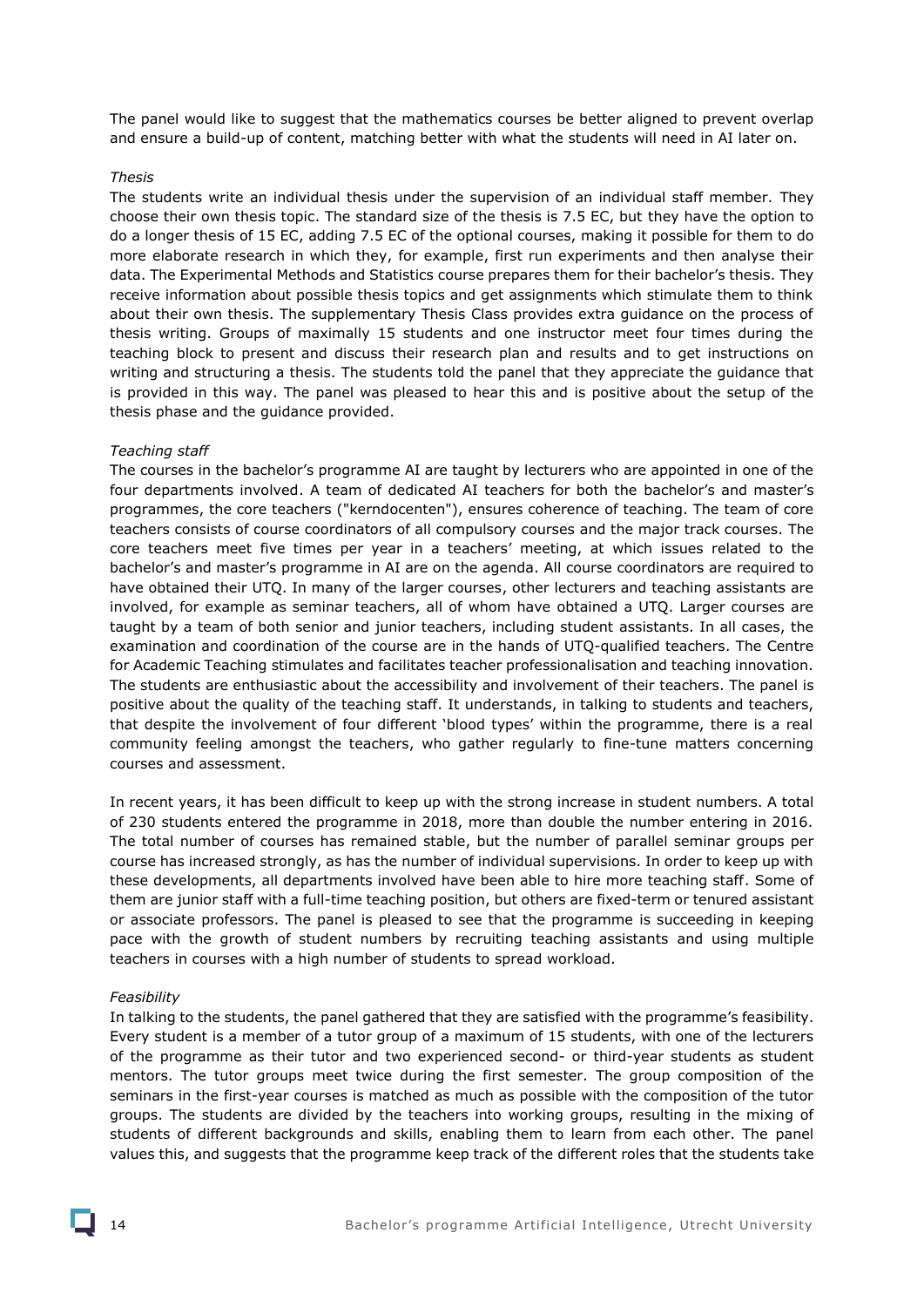up in the working groups for different courses, encouraging them to gain experience in all different roles.

The breadth of the programme attracts a wide variety of students, some of whom experience the programme as rather demanding, while others believe the level of difficulty could be raised. The students pointed out that the prior programming skills can vary somewhat between students. The panel observed this also in talking to the students, and believes this is inevitable for such a broad programme.

During the first year of their studies, the students are invited for an individual progress meeting with their tutor and asked to reflect on their study progress, study skills and future plans. For secondand third-year students, some information meetings are organised, for example on internships, studying abroad, or career options. At their own initiative, the students can still make individual appointments with their tutor. They are enthusiastic about the accessibility of the study advisor AI and the guidance he provides them.

The panel is pleased to see that the guidance of students is well organised.

At least once a year, an internship information session is organised by AI's own internship coordinator. The internship coordinator also offers assistance in finding opportunities and supervisors. The student association Incognito is actively involved in organising events for prospective students, such as the Open Day, the Selection Day, and the "Student-for-a-day" events. Representatives of the student association often consult with the programme coordinator and the study advisor in order to coordinate activities related to the teaching programme.

The nominal study success of the bachelor's programme AI in 2018-2019 was 57% for students completing a 7.5 EC bachelor's thesis, compared to 75% for students completing a 15 EC bachelor's thesis. These numbers have been rising since 2016-2017. The panel encourages the programme to keep monitoring the study delay.

#### **Considerations**

The panel is positive about the teaching-learning environment, which enables the students to achieve the intended learning outcomes. It sees a programme that enables the students to go in diverse directions, and is convinced that along with the large freedom of choice (45 EC), the core profiles, learning trajectories and tracks provide a clear structure to the programme. It would like the programme to investigate whether more statistics is needed in the programme, and to see if the mathematics courses could be aligned more to prevent overlap and secure a better build-up of their content, matching better with what the students will need in AI later on. Experimental Methods and Statistics and the Thesis Class prepare the students well in acquiring topics for their final project and writing their bachelor's thesis.

The panel is positive about the quality of the teaching staff, which operates as a team of dedicated core AI teachers. The teachers feel and act as a community, and gather regularly to align matters concerning courses and assessment. The students value working in small and diverse groups, which enables peer learning. The panel recommends keeping track of the different roles that the students take up in the working groups for different courses; this will encourage them to gain experience in all different roles. The programme is feasible, and the students are well guided by their tutors and the study advisor.

#### **Conclusion**

*Bachelor's programme Artificial Intelligence:* the panel assesses Standard 2 as 'meets the standard'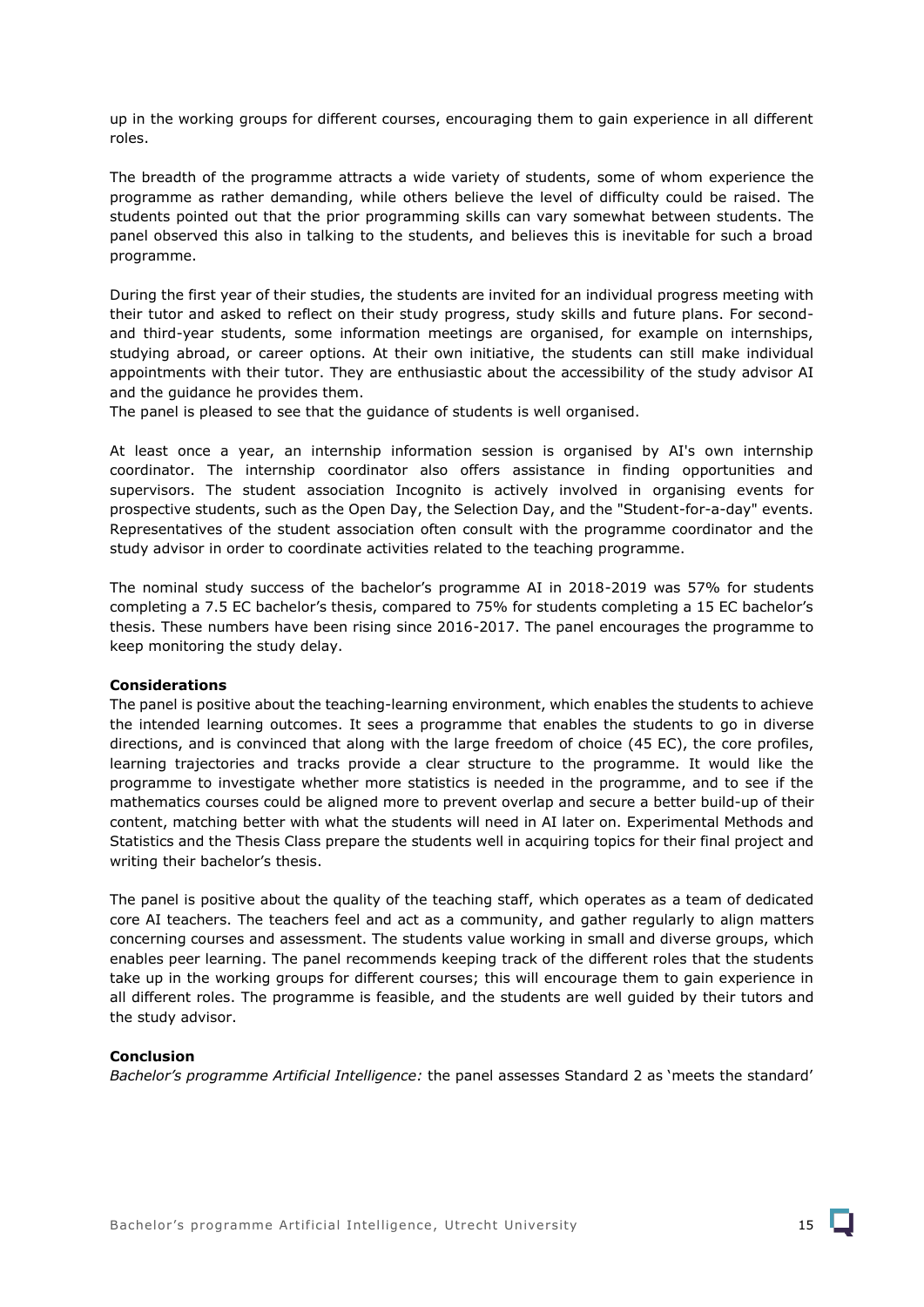# **Standard 3: Student assessment**

The programme has an adequate system of student assessment in place.

#### **Findings**

#### *Assessment system*

The assessment plan describes the general assessment policy for the programme, and specifies for each course which intended learning outcomes are covered, which forms of assessment are used, and which learning trajectories it is part of. The nature of the assessment varies between courses and also within courses in order to be able to appropriately assess if students achieve the various learning outcomes. The students are assessed by written examinations, written assignments, practical assignments, programming assignments and a capstone project (thesis). The assessment is in accordance with the Faculty's assessment guidelines. The Faculty course evaluations ask the students for feedback on the assessments. The panel considers the assessment system as valid, reliable and transparent.

#### *Thesis assessment*

The procedures and guidelines for assessing theses are laid down in the thesis manual. The bachelor's thesis is an individual research project that is conducted under the supervision of a staff member. For the assessment of theses, the Faculty makes use of standard assessment forms, designed in collaboration with the Board of Examiners and the Assessment Committee. The theses are always assessed by two examiners who initially assess the thesis separately and then, after joint consultation, decide on a definitive mark and the corresponding reasoning. The panel studied a number of assessment forms and approves this set-up. It did observe that the written feedback on the assessment forms could have a clearer relation to the final grade. Some criteria are assessed with a 'sufficient'/'insufficient'; to come to a final grade, the panel advises using a weighted numerical assessment instead. Given the breadth of the topics and design of the theses, it should be possible for the assessors to motivate their occasional deviation from the weighting of criteria on standard evaluation forms. The evaluation forms could also take into account the reporting on the AI content of the theses (see standard 4).

Because of the breadth of the programme and the variety in thesis topics, the methods and style of reporting differ among the disciplines. To guarantee that the supervisors share ideas and support their choices regarding assessment, the BoE guides a yearly thesis peer review session, in which the teachers discuss and evaluate some recent theses and their evaluation. The panel thinks this is a good way to keep track of a mutual assessment of theses, in line with the thesis manual. The panel does want to mention that, because of the interdisciplinary nature of the programme, involving multiple faculties, the BoE should be able to manage their own standard for quality control, including assessment forms that might diverge from the default forms of the Faculty of Humanities.

#### *Board of Examiners*

The bachelor's programme AI has its own Board of Examiners. In addition, the Faculty has an Assessment Committee (Dutch 'toetscommissie') that offers advice on general aspects of assessment that are not specific to the individual degree programmes.

This Board of Examiners (BoE) consists of four members of staff, representing each of the four departments involved in the programme. It monitors the quality of the assessment in the AI programme and the procedures that the programme has in place to safeguard this quality. It has formulated its policy in the planning document (*meerjarenplanning*). It evaluates a sample of bachelor's theses and their corresponding assessment forms annually. Once every three years, it evaluates courses in terms of their assessment procedures. It communicates the outcomes of its evaluation with the director of studies, and discusses the findings during teacher meetings, which take place five times a year.

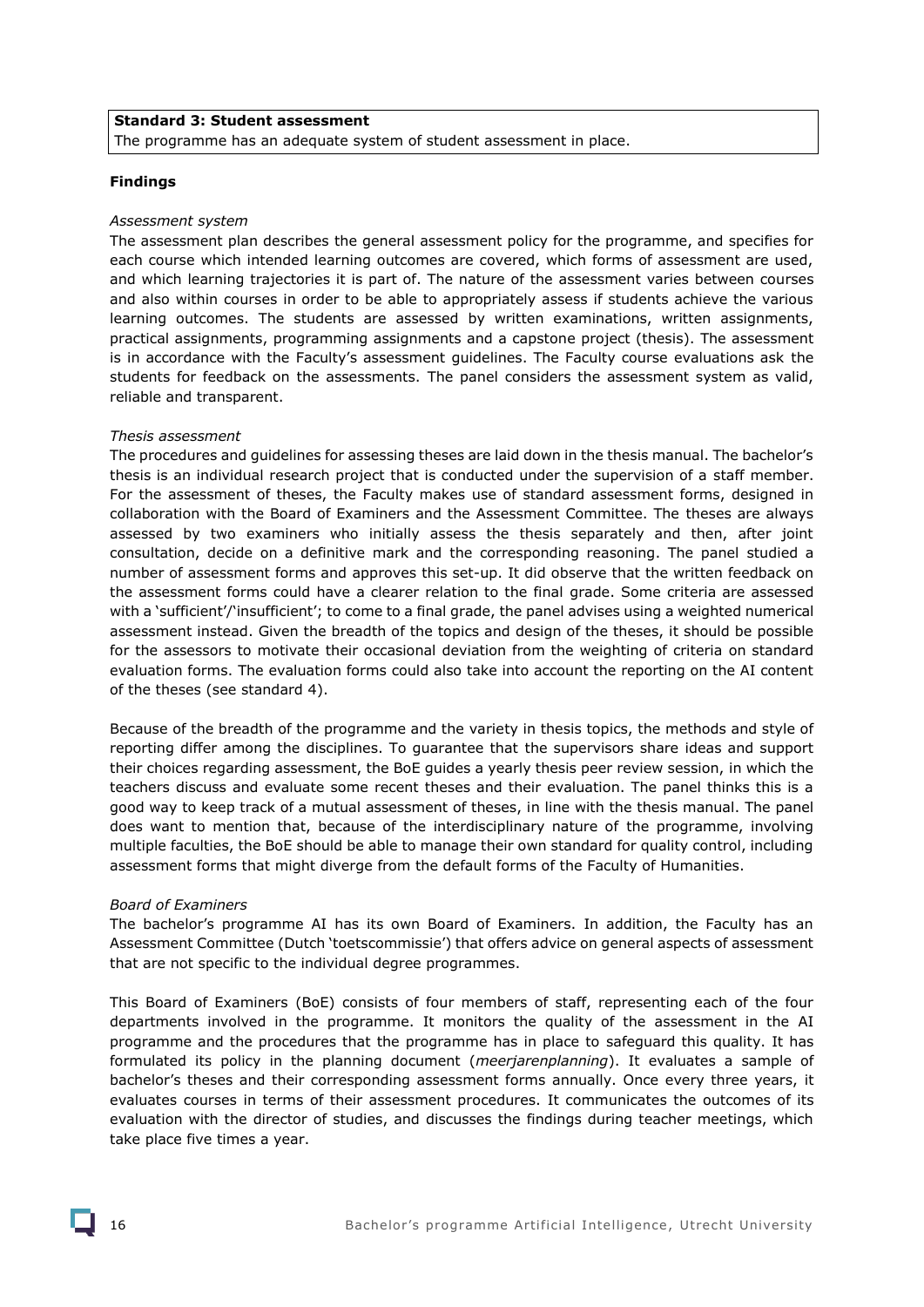The Board of Examiners fulfils its role in the quality assurance of assessment very well and has the necessary checks and balances in place to monitor the quality of the exams as well as the theses.

#### **Considerations**

The bachelor's programme Artificial Intelligence has a solid assessment system, guaranteeing that the students are assessed on all ILOs throughout the courses.

The thesis assessment is well-designed, employing two academic supervisors to assess the thesis independently, who seek consensus afterwards. The programme could consider including the two separate prior assessments in the thesis dossier to improve the transparency further. The thesis assessment forms include room for sufficient qualitative feedback and contain insightful rubrics, but the panel recommends making a clearer link between the written reporting and the final mark, while also taking into account the reporting on the AI content in the theses.

The Board of Examiners fulfils its role in the quality assurance of assessment very well and has the necessary checks and balances in place to monitor the quality of the exams as well as the theses. The panel especially praises the yearly thesis peer review session.

#### **Conclusion**

*Bachelor's programme Artificial Intelligence:* the panel assesses Standard 3 as 'meets the standard'

#### **Standard 4: Achieved learning outcomes**

The programme demonstrates that the intended learning outcomes are achieved.

#### **Findings**

#### *Bachelor's theses*

The panel studied a selection of fifteen bachelor theses and their assessment forms. It concluded that all theses reflected the required bachelor's level and demonstrated that the programme's intended learning outcomes are achieved. It ascertained that the theses showed that the students have an academic orientation, demonstrate the ability to analyse problems, critically review scientific results and communicate about them. The theses present evidence of sufficient academic skills and, for the theses written in English, command of the English language. Their subjects clearly aligned with the interdisciplinary nature of the Utrecht AI programme. The research topics are relevant to the broad area of Artificial Intelligence, addressing methodological, foundational and conceptual issues, focussing on concepts behind natural and artificial intelligence and on the theoretical foundations of the field.

The panel did observe that in several theses, the reporting on the method and discussion of the thesis did not explicitly reflect on the relationship with the AI component. It would like to advise the programme to take additional measures to make the AI component more clearly visible in the theses, like the previous accreditation panel also suggested. The teachers pointed out that there are explicit demands in the thesis manual that state that theses must make the connection with AI explicit. The panel felt that different ways to perceive the AI component could be possible, given the breadth of the programme and the many groups involved, and suggested this could be tackled by having two supervisors from different groups. The teachers further indicated that the recently started supplementary Thesis Class provides extra guidance to ensure the explicit relationship with AI in the thesis. The panel is pleased with this suggestion and is positive this will have the desired effect. It observed that some of the studied theses were relatively short, and would like to suggest that the programme management keep an eye on this, to ensure the final products retain the character of a thesis. It concluded that the quality of the studied bachelor's theses indicated that the graduates have achieved the final qualifications of the bachelor's programme.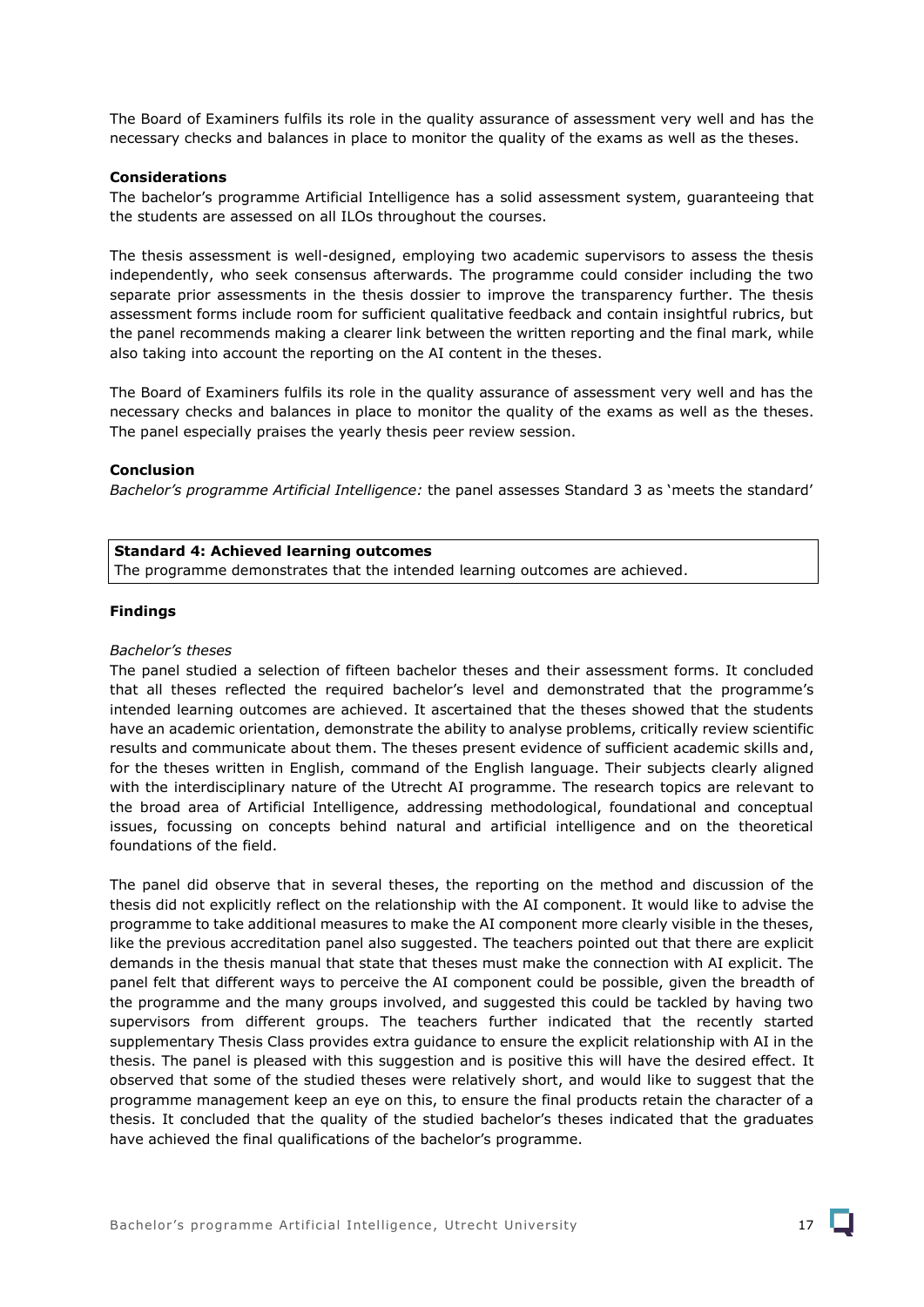#### *Performance of alumni*

Graduates of the bachelor's programme proceed to AI master's degree programmes in the Netherlands (of the 2018 graduates 11 of 70 did so by enrolling in the UU master's programme AI) or can choose a master's programme in a different discipline. Bachelor graduates also very easily find employment on the labour market in the line of their expertise and level. According to the panel, the programme provides the students with a broad basis which enables them to pursue a career in either research or industry, but only a small number of them go directly into industry after completion of their bachelor's programme. The panel considers the bachelor graduates well prepared for the master's programme AI; this impression was confirmed by the master's students and alumni interviews during the site visit.

The programme tries to stay in contact through a LinkedIn group. The student association Incognito is also very important for contact with alumni and career orientation of the students. The alumni the panel interviewed, who came from both academia and industry, are satisfied with the programme and think that it provided them with the necessary knowledge and skills to be successful, both in academia and in industry. Those about to graduate are confident that they are well-prepared for their master's programme of choice and about their future job perspectives. The panel views this as positive and thinks that the diversity of the exit profiles of the students towards national master's programmes as well as the positive attitude of the students and alumni are signs that the graduates of the programme successfully achieved the ILOs.

### **Considerations**

The panel concludes that the theses of the bachelor's programme Artificial Intelligence convincingly show that the programme's ILOs have been achieved by the students. It applauds the broad range of topics addressed in this very interdisciplinary bachelor's programme AI, but would also like to advise the programme to take additional measures to make the AI component more clearly visible in the theses. The theses show that the students have a solid basis in the methodological, foundational and conceptual concepts of artificial intelligence, and have acquired good academic skills. This is further demonstrated by the variety in master's programmes to which graduates of the programme find their way.

#### **Conclusion**

*Bachelor's programme Artificial Intelligence:* the panel assesses Standard 4 as 'meets the standard'

# GENERAL CONCLUSION

The panel judged that the bachelor's programme Artificial Intelligence offered by Utrecht University meets all the standards of the NVAO assessment framework for limited programme assessment. It therefore approves the accreditation of the programme.

#### **Conclusion**

The panel assesses the *bachelor's programme Artificial Intelligence* as 'positive'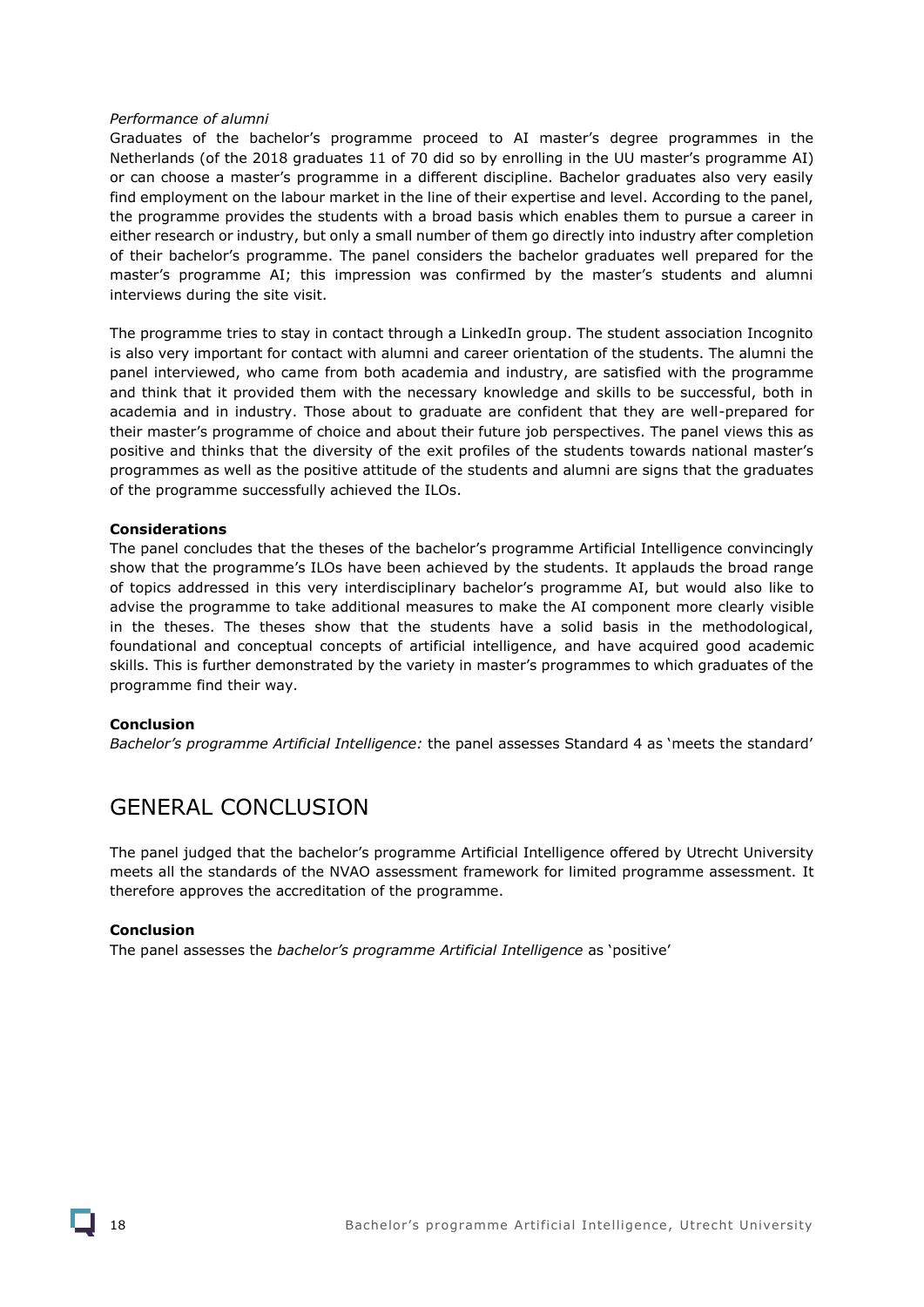# <span id="page-18-0"></span>**APPENDICES**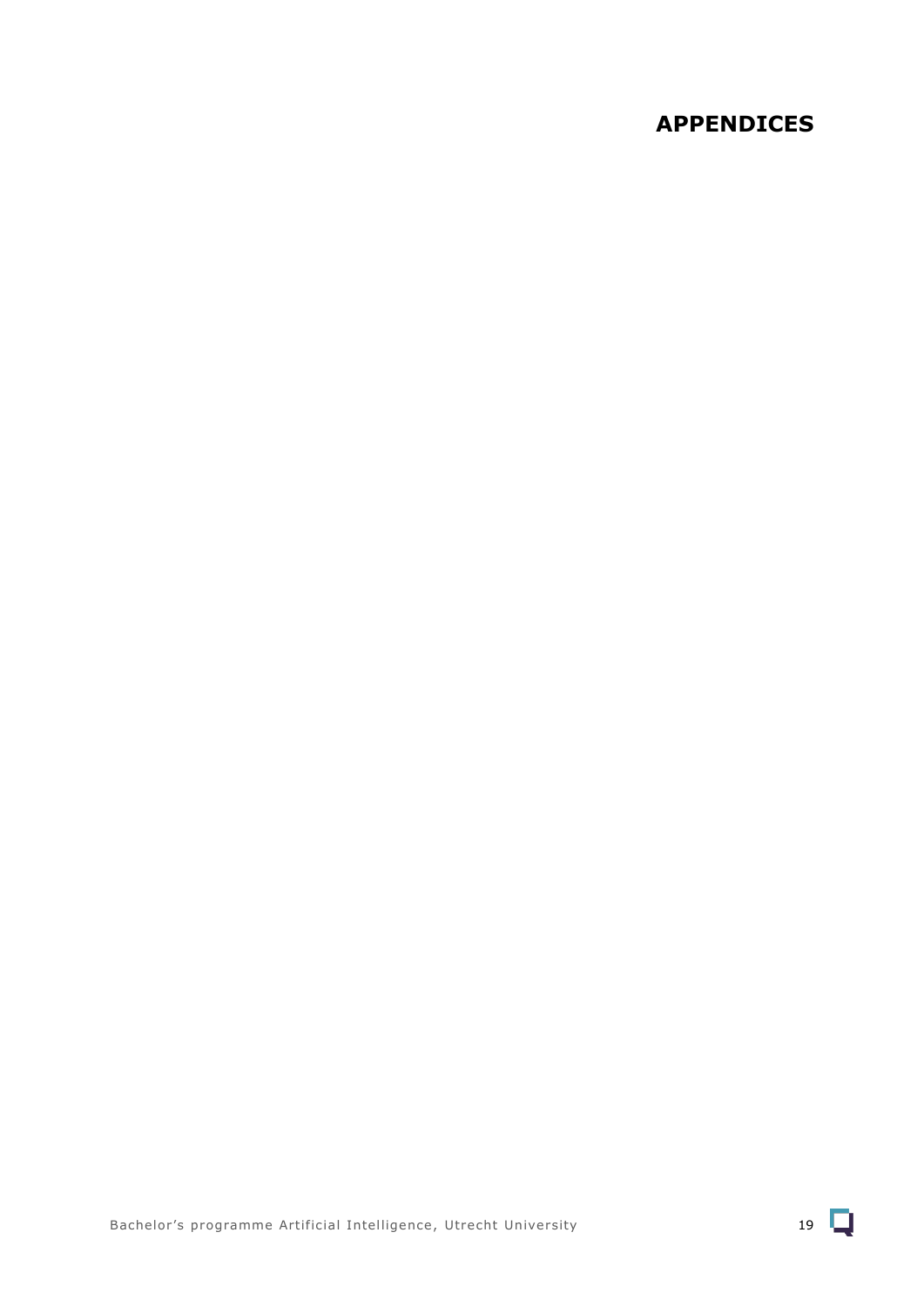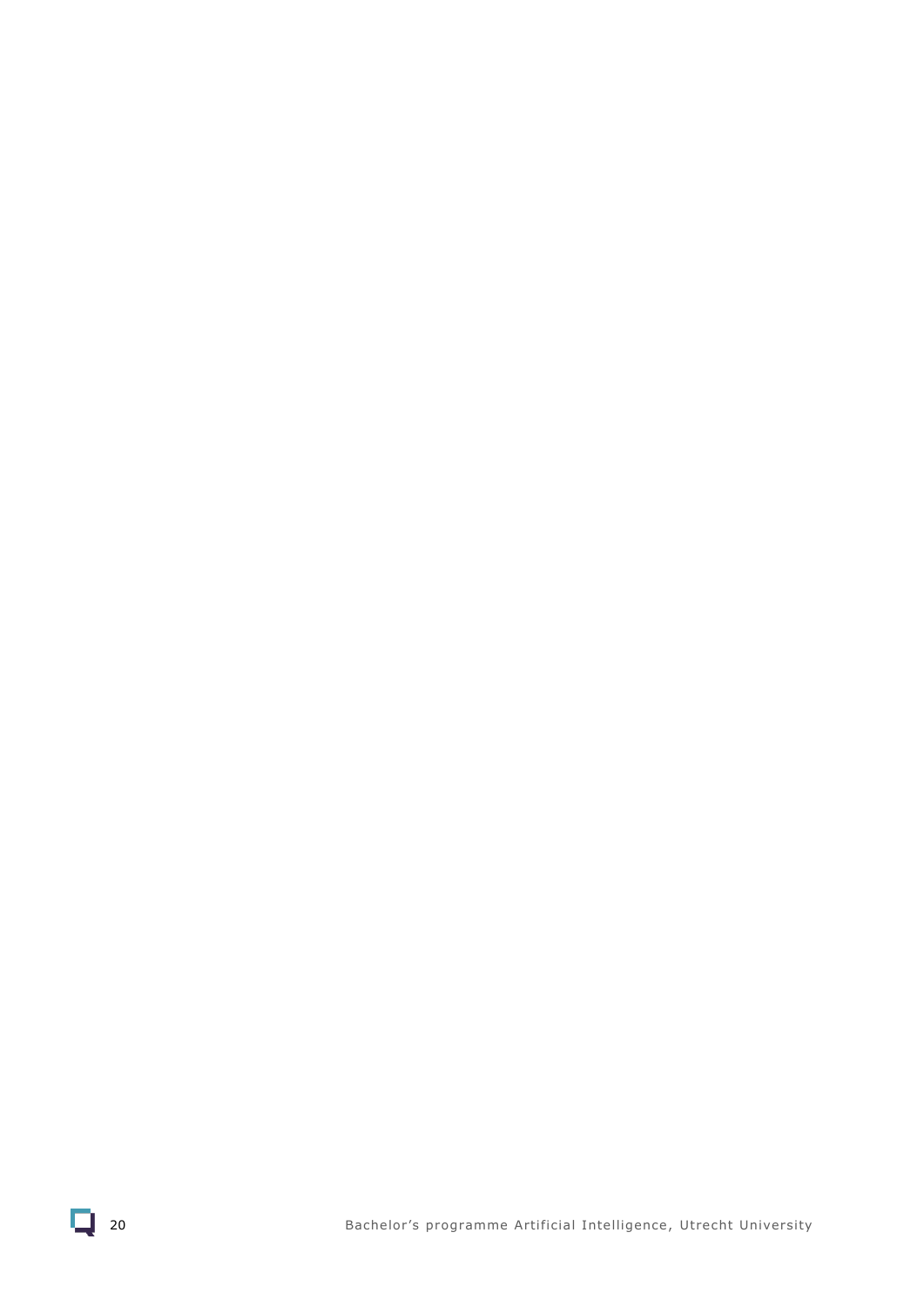# <span id="page-20-0"></span>APPENDIX 1: DOMAIN-SPECIFIC FRAMEWORK OF REFERENCE

# **Frame of Reference: Bachelor's and Master's Programmes in Artificial Intelligence**

For author names and article: [https://pure.uva.nl/ws/files/29809664/KION\\_FoR\\_2018\\_Final.pdf](https://pure.uva.nl/ws/files/29809664/KION_FoR_2018_Final.pdf)<sup>1</sup>

October 16th, 2018

This document is an update of the 2013 Frame of Reference as developed by the KION<sup>2</sup> task force on Curricula for Artificial Intelligence, which was based on:

- Artificial Intelligence Academic Programmes in the Netherlands A State of the Art report, Quality Assurance Netherlands Universities, 2015<sup>3</sup>
- Computer Science Curricula 2013: Curriculum Guidelines for Undergraduate Degree Programs in Computer Science, The Joint Task Force on Computing Curricula, Association for Computing Machinery (ACM), & IEEE Computer Society, December 20, 2013, p. 221-229<sup>4</sup>
- The Onderwijs- en Examenregelingen (OER) of the bachelor's and master's programmes in Artificial Intelligence administered by the Dutch Universities.
- Tuning Educational Structures in Europe<sup>5</sup>, European project, 2000-2004.

# **1 | INTRODUCTION**

This document is an update of the 2013 frame of reference for the Dutch University programmes included in the category Artificial Intelligence of the Dutch register of higher education programmes  $(CROHO)^6$  This frame of reference defines the fields covered by the term Artificial Intelligence as well as the common goals and final qualifications of these programmes.

Artificial Intelligence is a relatively young field. The birth of Artificial Intelligence research is often dated in 1956, when the founding fathers of AI met at the Dartmouth Conference. The history of teaching Artificial Intelligence as a separate discipline is much shorter still, starting in the Netherlands in the early '90's. Consequently, a frame of reference for Artificial Intelligence is still actively developing both in the national and the international context. This document formulates the current Dutch consensus on a national frame of reference for Artificial Intelligence in the Netherlands.

Intelligence is often defined as the ability to reason with knowledge, to plan and to coordinate, to solve problems, to perceive, to learn and to understand language and ideas. Originally these are typical properties and phenomena associated with the human brain, but they can also be investigated without direct reference to the natural system. Both ways of studying intelligence either can or must use computational modelling. The term Artificial Intelligence as used in this document refers to the study of intelligence, whether artificial or natural, by computational means.

#### **1.1 KION: Artificial Intelligence in the Netherlands**

The current Dutch Artificial Intelligence programmes were mostly started in the nineties in an interdisciplinary context. Originally they were known under a variety of names such as Cognitive Science (Cognitiewetenschap), Applied Cognitive Science (Technische Cognitiewetenschap), Knowledge Engineering (Kennistechnologie), Cognitive Artificial Intelligence (Cognitieve Kunstmatige Intelligentie) as well as Artificial Intelligence (Kunstmatige Intelligentie).

In 1999, the number of recognised labels in the CROHO was reduced, and the aforementioned study programmes were united under the name Artificial Intelligence<sup>7</sup> . Initially, this was an administrative

<sup>-</sup> $1$  The authors like to acknowledge the authors of the 2006 and 2013 Frame of Reference for their work; major parts of this document are still built on their original vision.

<sup>2</sup> Kunstmatige Intelligentie Opleidingen Nederland

<sup>3</sup> www.qanu.nl/en/state-of-the-art-reports (last visited in March 2018)

<sup>4</sup> www.acm.org/education/curricula-recommendations (last visited in March, 2018)

<sup>5</sup> www.unideusto.org/tuning/ (last visited in February 2018)

<sup>6</sup> Centraal Register Opleidingen Hoger Onderwijs

<sup>&</sup>lt;sup>7</sup> In Dutch: Kunstmatige Intelligentie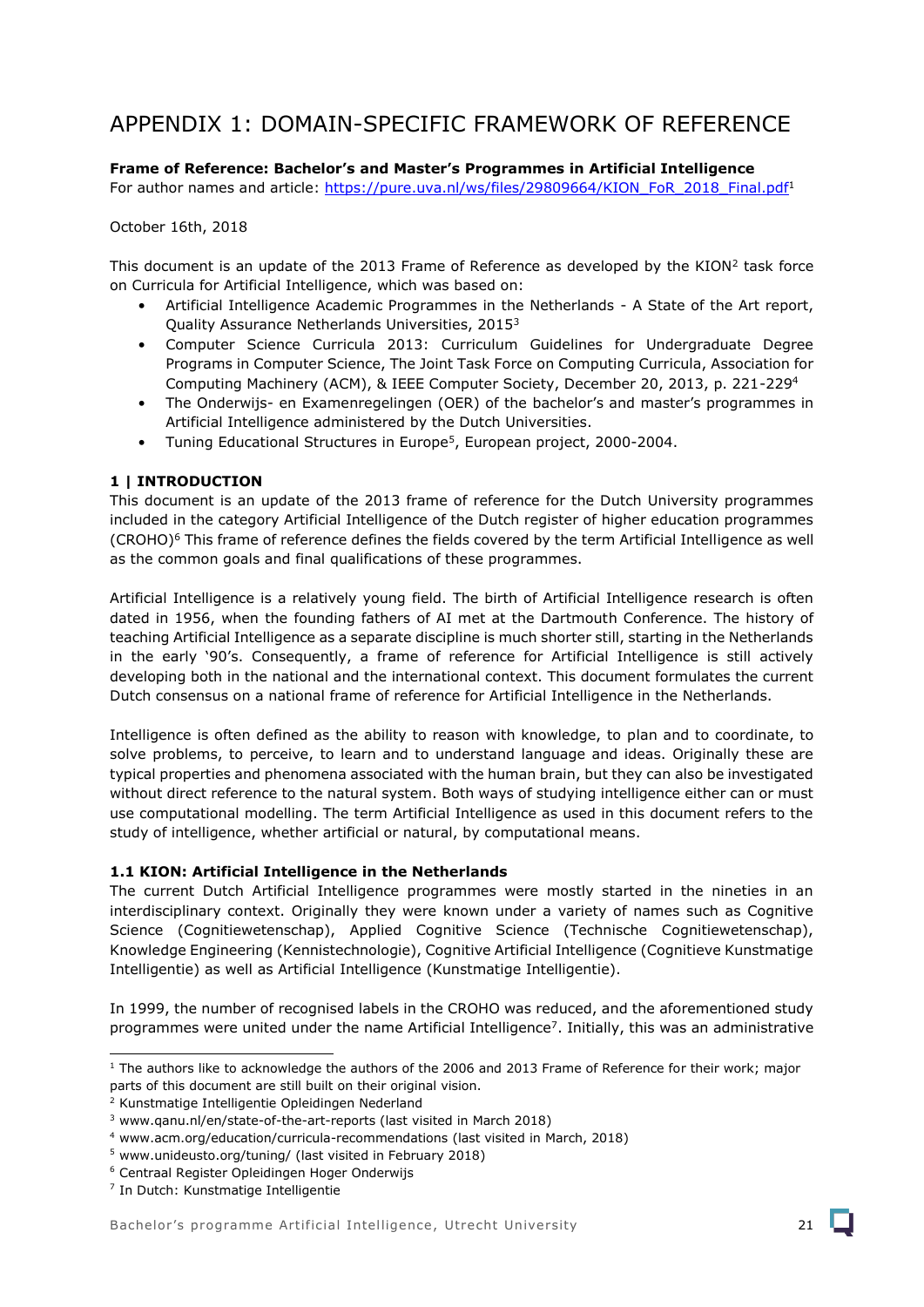matter that did not influence the content of the curricula. It did mean, however, that from then on cognitive science (as the study of natural intelligence) and artificial intelligence (as a formal approach to intelligence) were shared under the heading of Artificial Intelligence. The above mentioned definition of Artificial Intelligence as the study of natural and/or artificial intelligence by computational means was then agreed upon. The KION (Kunstmatige Intelligentie Opleidingen in Nederland) was formed as a discussion and cooperation platform for the united programmes.

Starting in 2002, all university-level study programmes in the Netherlands were divided into a bachelor's and a master's phase. KION took this as an opportunity to agree upon a common kernel of subjects that would be constituent of every Dutch Artificial Intelligence bachelor's programme, with the aim of advancing an adequate fit of all Dutch bachelor's programmes to all Dutch master's requirements.

Since then, some degree programmes have changed their names for specification and/or marketing purposes. The Human-Machine Communication degree programme in Groningen joined the KION framework soon after the start, in 2004. In 2013, the VU changed the name of its bachelor's in Kunstmatige Intelligentie to Lifestyle Informatics, to better fit their human-oriented approach to AI, which helped to attract a new population of students (including a higher proportion of female students). However, from 2019 on, the bachelor's programme will be taught in English under the name Artificial Intelligence (with a track in Intelligent Systems and a track in Socially Aware Computing). Furthermore, in 2017, Maastricht renamed its bachelor's programme to Data Science & Knowledge Engineering, and changed its master's programme in Operations Research programme to Data Science for Decision Making, to enable more synergy with its master's AI programme. A full list of the degree programmes that are a member of the KION can be found in section 1.2.

During the last decade new developments in Artificial Intelligence (AI) have become increasingly visible to society and the general public. Most appealing successes like IBM's Watson performance and Google's DeepMind victory in AlphaGo, have globally drawn attention. In business, AI's impact on massive data-mining applications in consumer markets may even more revolutionise the use of AI in everyday life.

The successes in the field of AI have not gone unnoticed in the Dutch educational AI programmes. There has been a substantial increase in the intake of virtually all Dutch AI programmes, reflecting the awareness of the growing potential of AI by talented students. In addition, several Dutch programmes are now taught in English, attracting students from all over the world. At some Universities, the substantial growth has led to measures to maintain quality, e.g. by introducing a Binding Study Advice or even by imposing a Numerus Fixus (Radboud University and University of Amsterdam in September 2018; other Universities are likely to follow in 2019).

The prospects of a career in AI, directly or via business-related spin-offs, are very promising; we therefore have to be prepared to face the challenge of keeping quality of our AI programmes during upcoming years, while offering enough capacity to train professionals to fulfil the future needs of society in implementing AI-based solutions.

The following degree programmes are a member of the Kunstmatige Intelligentie Overleg Nederland:

# **1.2.1 Bachelor's Programmes of the KION**

The following Bachelor's programmes are a part of the KION:

- B Artificial Intelligence, Radboud Universiteit Nijmegen (CROHO: 56945)
- B Data Science and Knowledge Engineering, Universiteit Maastricht (CROHO: 50300)
- B Kunstmatige Intelligentie, Rijksuniversiteit Groningen (CROHO: 56981)
- B Kunstmatige Intelligentie, Universiteit van Amsterdam (CROHO: 56981)
- B Kunstmatige Intelligentie, Universiteit Utrecht (CROHO: 56981)
- B Artificial Intelligence, Vrije Universiteit Amsterdam (CROHO: 56983)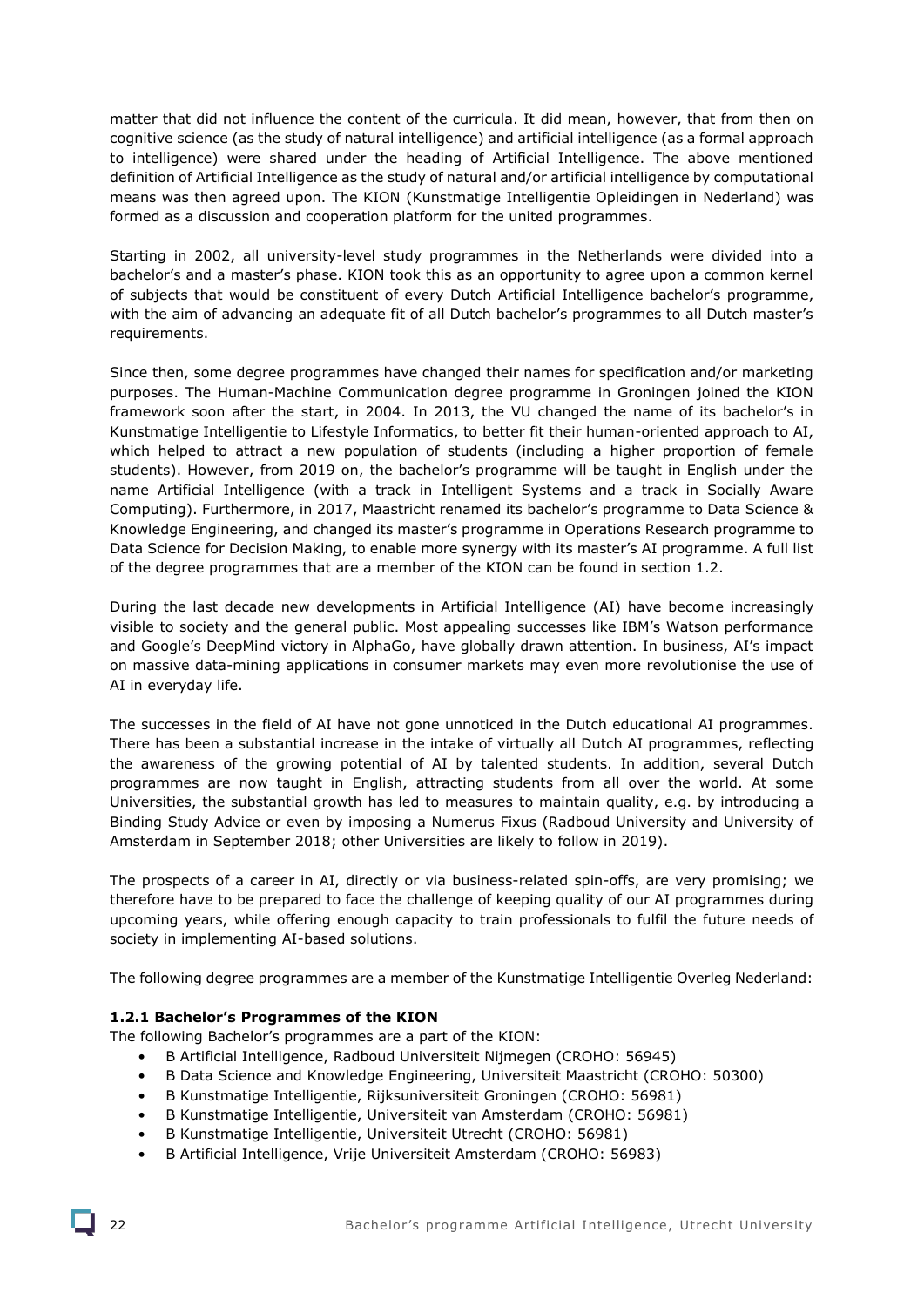# **1.2.2 Master's Programmes of the KION**

- The following Master's degree programmes are a part of the KION:
- M Artificial Intelligence, Radboud Universiteit Nijmegen (CROHO: 66981)
- M Artificial Intelligence, Rijksuniversiteit Groningen (CROHO: 66981)
- M Artificial Intelligence, transnationale Universiteit Limburg (CROHO: 66981)
- M Artificial Intelligence, Universiteit Utrecht (CROHO: 66981)
- M Artificial Intelligence, Universiteit van Amsterdam (CROHO: 66981)
- M Artificial Intelligence, Vrije Universiteit Amsterdam (CROHO: 66981)
- M Data Science for Decision Making, transnationale Universiteit Limburg (CROHO: 60125)
- M Human-machine Communication, Rijksuniversiteit Groningen (CROHO: 60653)

# **1.3 Aim of this Document**

Now that the Dutch Artificial Intelligence programmes are coming up for accreditation in 2019, KION feels that the essence of the 2013 Frame of Reference is still valid, but in definite need of an update. However, this document is not intended purely as a description of the current status quo. Rather, it aims to provide an account of what an Artificial Intelligence programme should provide as a minimum (the communal requirements for every study programme called Artificial Intelligence), and how it can extend this basis to distinguish itself from other Artificial Intelligence programmes.

Agreement among the Dutch Artificial Intelligence programmes upon the contents of this document will advance both the equivalence of these programmes, and the understanding on existing and possible profiles within Artificial Intelligence programmes. Moreover, it is hoped that this document will also be a starting point for defining international standards for Artificial Intelligence programmes.

# **2 | PROGRAMME CHARACTERISTICS**

This section describes definitions regarding the build-up of bachelor's and master's programmes.

#### **2.1 Areas, Courses, Modules and Topics**

A bachelor's programme in Artificial intelligence is organised hierarchically into three levels. The highest level of the hierarchy is the area, which represents a particular disciplinary subfield. The areas are broken down into smaller divisions called modules, which represent individual thematic units within an area. A module may be implemented as a complete course, be covered in part of a course, or contain elements from several courses. Each module is further subdivided into a set of topics, which are the lowest level of the hierarchy. The modules that implement the particular programme (or curriculum) are together referred as the 'body of knowledge'.

#### **2.2 Core and Elective Courses**

-

By insisting on a broad consensus in the definition of the core, we hope to keep the core as small as possible, giving institutions the freedom to tailor the elective components of the curriculum in ways that meet their individual needs. The core is thus not a complete programme. Because the core is defined as minimal, it does not, by itself, constitute a complete undergraduate curriculum. Every undergraduate programme must include additional elective courses relating to the body of knowledge. This report does not define what those courses should be, but does enumerate options in terms of modules.

#### **2.3 Assessing the Time Required to Cover a Course**

To give readers a sense of the time required to cover a particular course, a metric must be defined that establishes a standard of measurement. No standard measure is recognised throughout the world, but within the European Community agreement has been reached upon a uniform European Credit Transfer System<sup>8</sup> (ECTS) in which study load is measured in European Credits (ECs). One EC stands for 28 hours of study time and a full year of study is standardised at 60 EC. In this document, we shall use the EC metric as the standard of measurement for study load.

<sup>8</sup> https://ec.europa.eu/education/resources/european-credit-transfer-accumulation-system\_en (last visited on May 4, 2018)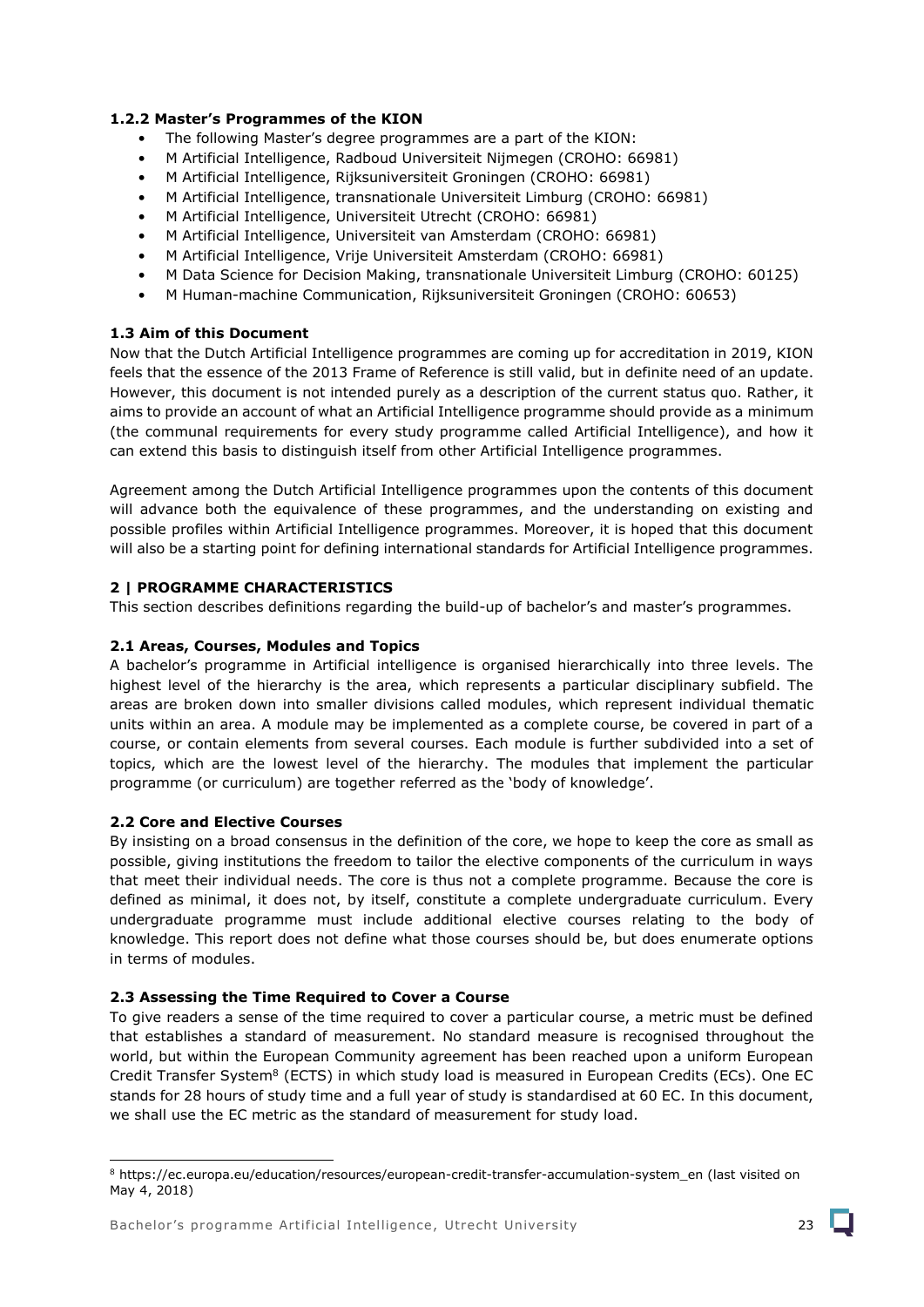# **2.4 Coping with Change**

An essential requirement of any Artificial Intelligence degree is that it should enable graduates to cope with-and even benefit from-the rapid change that is a continuing feature of the field. But how does one achieve this goal in practice? At one level, the pace of change represents a challenge to academic staff who must continually update courses and equipment. At another level, however, it suggests a shift in pedagogy away from the transmission of specific material, which will quickly become dated, toward modes of instruction that encourage students to acquire knowledge and skills on their own.

Fundamentally, teaching students to cope with change requires instilling an attitude that promotes continued study throughout a career in those students. To this end, an Artificial Intelligence curriculum must strive to meet the following challenges:

- Adopt a teaching methodology that emphasises learning as opposed to teaching, with students continually being challenged to think independently.
- Assign challenging and imaginative exercises that encourage student initiative.
- Present a sound framework with appropriate theory that ensures that the education is sustainable.
- Ensure that equipment and teaching materials remain up to date.
- Make students aware of information resources and appropriate strategies for staying current in the field.
- Encourage cooperative learning and the use of communication technologies to promote group interaction.
- Convince students of the need for continuing professional development to promote lifelong learning.
- Provide students with awareness of potential ethical and legal issues the field of Artificial Intelligence.

# **3 | SHARED IDENTITY**

# **3.1 Common Role**

Apart from the roles academics usually perform in society students of Artificial Intelligence are educated to enrich society with the benefits a formalisation of intelligence and intelligent phenomena can provide. In particular this entails that an alumnus of Artificial Intelligence can contribute to the understanding and exploitation of natural and artificial intelligence. This may lead to new technologies but it may also enrich designs, products, and services with intelligence so that they are more effective, more reliable, more efficient, safer, and often require less natural resources. This role, in combination with the interdisciplinary nature of the field, requires the Artificial Intelligence alumnus to be able to contribute to interdisciplinary teams and, in many cases function as an intermediate who facilitates the interaction of (other) domain specialists.

# **3.2 Common Requirements**

Artificial Intelligence is a broad discipline and many approaches to the study of intelligent phenomena are justified and fruitful. Curricula are therefore often different from their siblings in emphasis, goals, and capabilities of their graduates. Yet they have much in common. Any reputable Artificial Intelligence programme should include each of the following aspects.

1. Essential and foundational underpinnings of the core aspects of intelligence. These must be founded on empirical efforts and based on a formal theory, and they may address professional values and principles. Regardless of their form or focus, the underpinnings must highlight those essential aspects of the discipline that remain unaltered in the face of technological change. The discipline's foundation provides a touchstone that transcends time and circumstances, giving a sense of permanence and stability to its educational mission. Students must have athorough grounding in that foundation.

2. A foundation in the core concepts of modelling and algorithms for implementing intelligence. The construction and use of models (simplified, abstracted and dynamic representations of some phenomenon in reality) is common to many sciences. In Artificial Intelligence, however, model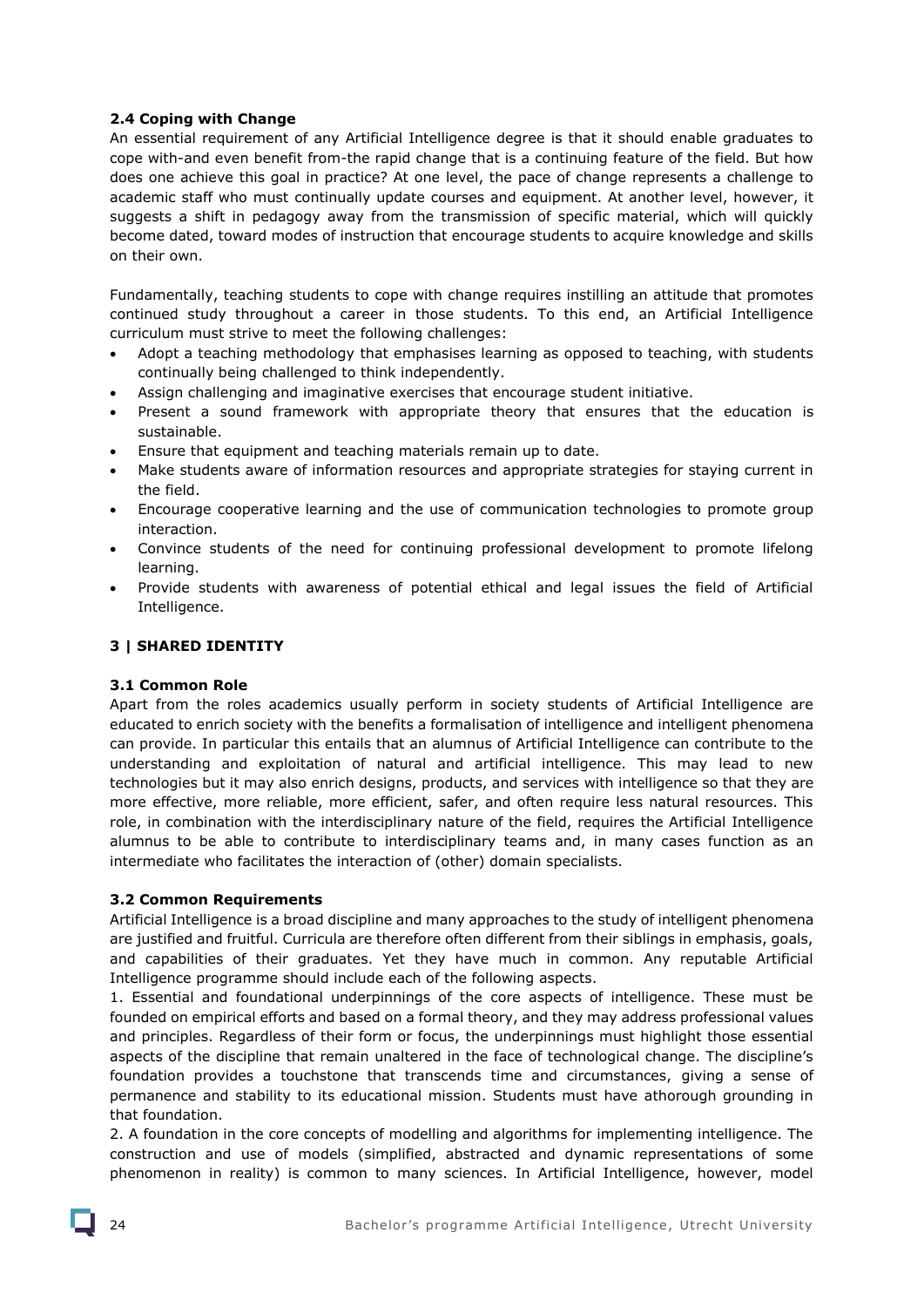building is central: the field of Artificial Intelligence may actually be defined as trying to model aspects of (formal or natural) intelligence and knowledge. Moreover, models within Artificial Intelligence have specific characteristic: they are computational and therefore necessarily mathematical or formal. Artificial Intelligence-graduates must therefore be able to work with (computational) models at different levels of abstraction and understand the recursive nature of models in Artificial Intelligence. This foundation has a number of layers:

- An understanding of, and appreciation for, many of the diverse aspects of intelligence, models of intelligent phenomena, and of algorithms that describe intelligent processes.
- Skills to model intelligent phenomena and appreciate the abilities and limitation of these models, if appropriate in comparison with a natural intelligence counterpart.
- Skills to model and implement intelligent phenomena on a computer, in particular skills to work with algorithms and data-structures in software.
- Skills to design and build systems that are robust, reliable, and appropriate for their intended audience.

3. An understanding of the possibilities and limitations of what intelligent systems can and cannot do. This foundation has a number of levels:

- An understanding of what current state-of-the-art can and cannot accomplish, if appropriate in combination with the accomplishment of the natural system that inspired it;
- An understanding of the limitations of intelligent systems, including the difference between what they are inherently incapable of doing versus what may be accomplished via future science and technology;
- The impact of deploying technological solutions and interventions on individuals, organizations, and society.

4. The identification and acquisition of non-technical skills, including interpersonal communication skills, team skills, and management skills as appropriate to the discipline. To have value, learning experiences must build such skills (not just convey that they are important) and teach skills that are transferable to new situations.

5. Exposure to an appropriate range of applications and case studies that connect theory and skills learned in academia to real-world occurrences to explicate their relevance and utility.

6. Attention to professional, legal and ethical issues such that students acquire, develop and demonstrate attitudes and priorities that honour, protect, and enhance the profession's ethical stature and standing.

7. Demonstration that each student has integrated the various elements of the (under)graduate experience by undertaking, completing, and presenting a capstone project.

# **3.3 Shared Background for Bachelor's Programmes**

Similar to alumni of programmes such as Physics, Computer Science, and Psychology, all Artificial Intelligence bachelors are expected to share a certain amount of support knowledge, domain specific knowledge, specialised domain knowledge, and a set of skills. The content mentioned below ensures a firm common basis that enables AI bachelors of any Dutch university admission to any Dutch master's programme in AI. At the same time, it allows for a wide range of individual and/or institute specific specialisations. The list is an update (extension) of the shared programme agreed upon by the KION platform in 2013.

# **3.3.1 Core Modules (shared between AI Bachelor's Degree Programmes)**

The following topics and skills are part of each of the bachelor's programmes, either as a dedicated course or as a substantial topic within one or more courses. The core modules define the 8 key areas of Artificial Intelligence.

# **3.3.1.1 Artificial Intelligence (Core) Modules**

- Algorithmic Problem Solving (Search, Decision Making, Optimalisation)
- Cognitive Science
- Computational Linguistics
- Context of Artificial Intelligence (History, Philosophy, Ethics)
- Intelligent Autonomous Agents and Multi-Agent Systems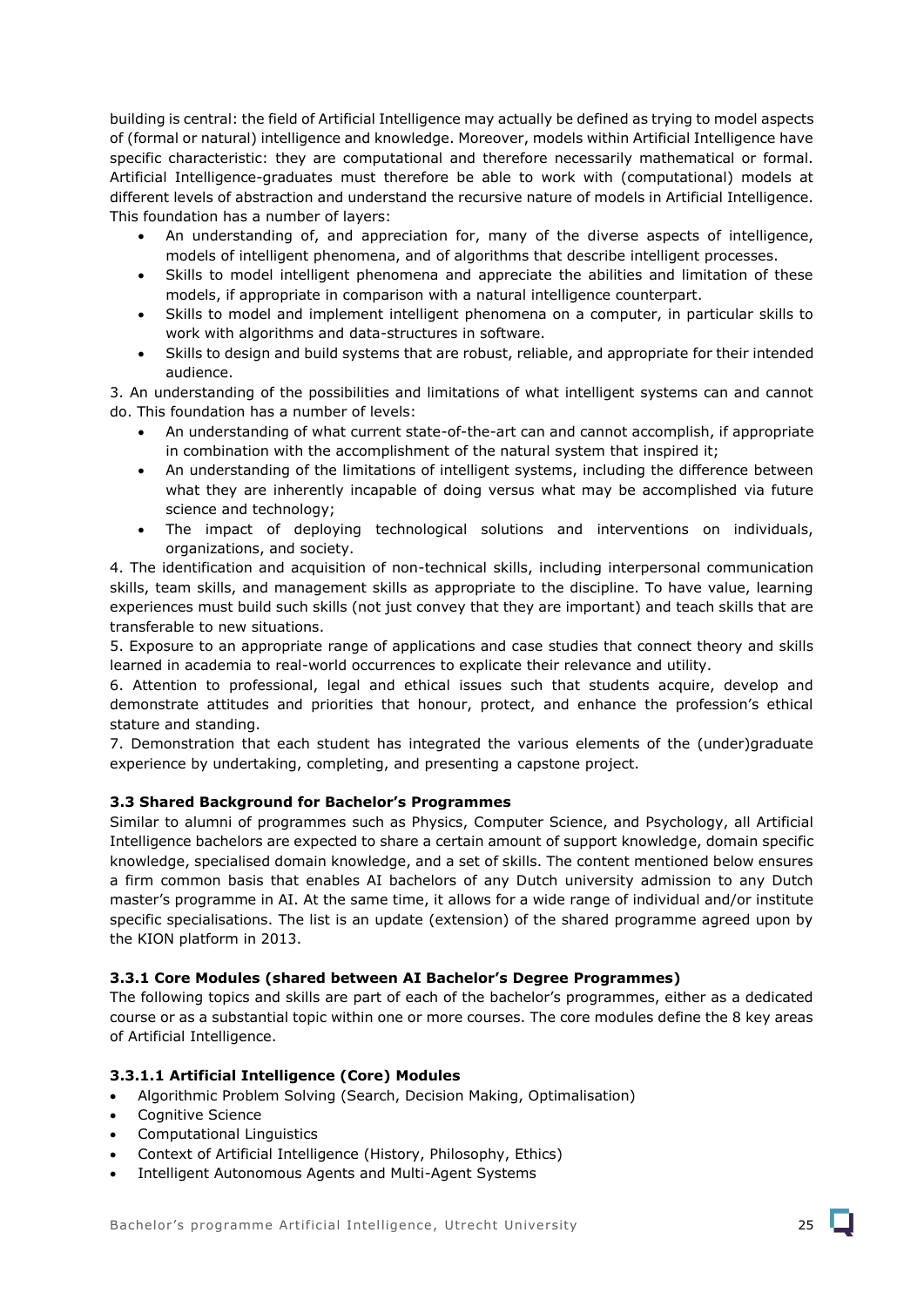- Interaction (Perception, Human-Computer Interaction, Communication)
- Knowledge Representation and Reasoning
- Machine Learning

# **3.3.1.2 Support Module**

- Computer Science
	- Algorithms and Data Structures
	- Programming
- Logic
	- Propositional Logic
	- Predicate Logic

# **3.3.1.3 Academic Skills**

- Mathematics
	- Calculus
	- Discrete Mathematics
	- Linear Algebra
	- Probability Theory
	- Statistics

Apart from curriculum specific skills, the bachelor's programmes support the development of a set of general academic skills. Even though they can be topics in specific modules, they are generally addressed by the appropriate choice of work and assessment methods throughout the curriculum.

- Analytic Skills
- Empirical Methods
- Modelling
- Teamwork
- Written and Oral Communication, Argumentation and Presentation

# **3.3.2 Elective Modules (within Artificial Intelligence)**

The following list of modules is considered as representative of the AI field at this moment. Given that the different AI programs have different priorities in selecting topics, and assigning topics to either the bachelor's or master's, each bachelor's should offer a substantial subset of the following list as part of their bachelor's programme, either as specific course, or as a substantial part of a broader course (i.e. a module).

- Architectures of Cognition and Cognitive Modelling
- Computational and Cognitive Neuroscience
- Computational Intelligence
- Computer Vision
- Data Mining
- Deep Learning
- ELSA (Ethical, Legal and Social Aspects of AI)
- Evolutionary Algorithms (Genetic Algorithms, Evolutionary Computing)
- Language and Speech Technology
- Neural Networks
- Perception (Computational and Natural)
- Reasoning under Uncertainty
- Reinforcement Learning
- Robotics
- Text Mining and Information Retrieval
- Virtual Reality and Gaming
- Web and Artificial Intelligence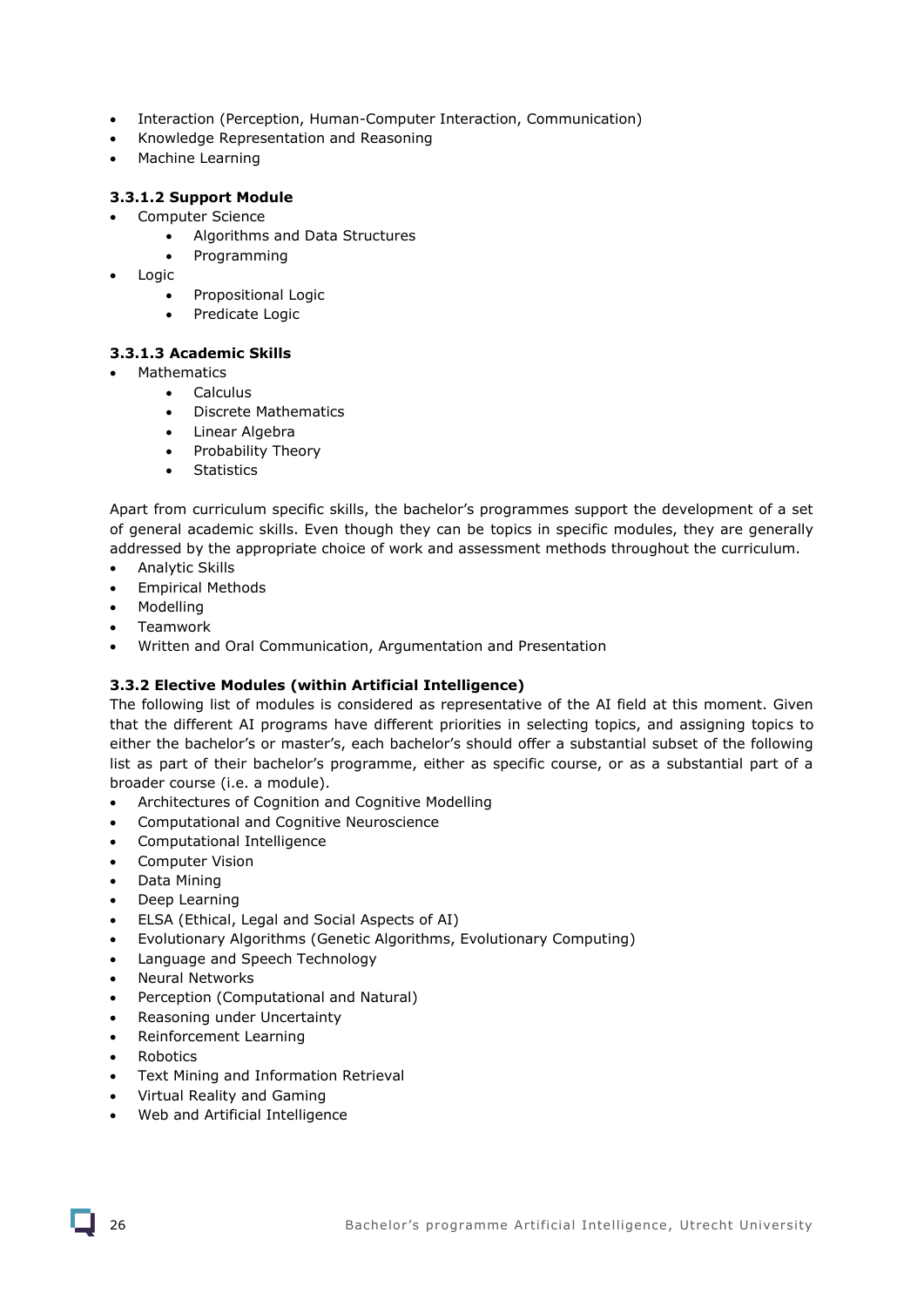# **4 | BACHELOR'S PROGRAMME ARTIFICIAL INTELLIGENCE**

This section is divided into two parts. Section 4.1 describes the roles that a bachelor ought to be able to perform in society. Section 4.2 describes the final qualifications that bachelors in Artificial Intelligence possess in order to fulfil these roles.

### **4.1 Objectives**

The objective of the bachelor's programme is to provide students with a suitable basis for a further career, both in education as well as in employment. The bachelor must be prepared for a number of different roles and opportunities.

#### **4.1.1 Access to Master's Programmes**

The bachelor provides the student with the specific knowledge and abilities, exemplified in the form of a bachelor's diploma that allows the bachelor to apply for any master's programme in Artificial Intelligence or other national or international master's programmes, particularly in related disciplines.

### **4.1.2 Professional Career**

The bachelor prepares for a position in which the student can earn his or her own subsistence. In particular it prepares for:

- Supervised work on a national and international academic level;
- Positions in the modern high-tech society, such as functions in knowledge-intensive companies and knowledge intensive parts of the non-profit sector.

### **4.1.3 Academic Skills**

The bachelor provides sufficient training in (scientific) reasoning, conduct, and communication to reach internationally accepted standards of academic skills at that level.

### **4.1.4 Place in Society**

The bachelor's programme provides the bachelor with the knowledge and tools needed to form an informed opinion of the meaning and impact of Artificial Intelligence, and an informed notion of the responsibilities of a specialist in this area.

#### **4.2 Final Qualifications**

The objectives of the bachelor can be specified into final qualifications. To comply with international standards these qualifications are presented below in terms of the Dublin descriptors for the bachelor's profile<sup>9</sup>. Together these final qualifications must lead to alumni that exemplify the shared identity defined in section 3.

#### **4.2.1 Knowledge and Understanding**

The bachelor demonstrates knowledge and understanding in a field of study that builds upon and supersedes their general secondary education. Knowledge and understanding is typically at a level at which the bachelor, whilst supported by advanced textbooks, is able to include some aspects at the forefront of their field of study.

We distinguish two levels of qualification: a basic understanding, corresponding to knowledge of the essentials and fundamentals of the field in question, such as knowing what the field is, knowing how to apply knowledge in said field, and knowing how to further develop oneself in the field in question, and an advanced understanding, corresponding to in-depth knowledge about a topic in question.

Qualifications:

- 1. Basic understanding of the (8) key areas in Artificial Intelligence in accordance with the shared identity.
- 2. Advanced knowledge of at least one of the key areas in Artificial Intelligence, up to a level that without further requirements grants access to a master programme in this area.

<sup>-</sup><sup>9</sup> "A Framework for Qualifications of the European Higher Education Area", 2005. (last visited on May 4, 2018)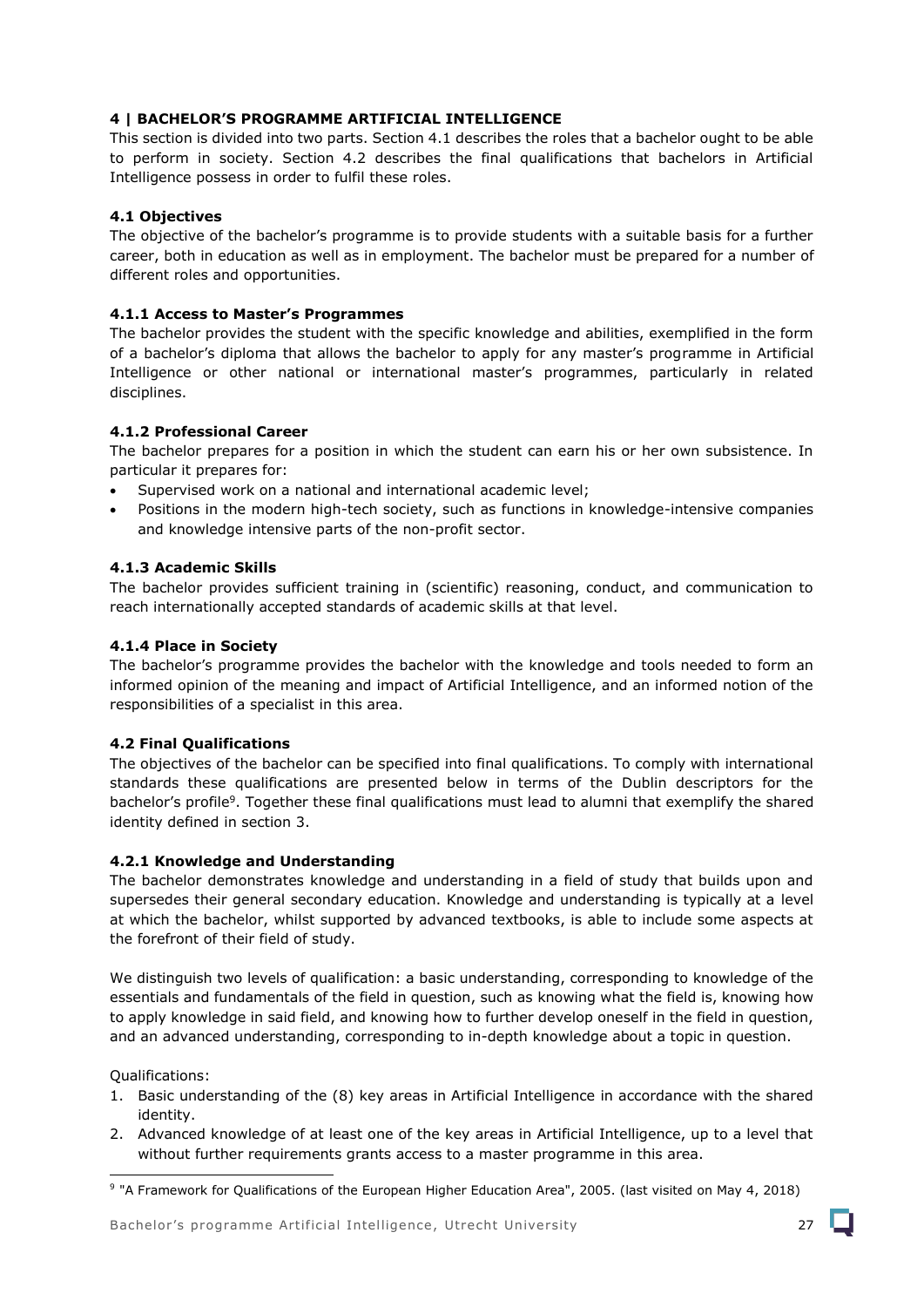# **4.2.2 Applying Knowledge and Understanding**

Bachelors can apply their knowledge and understanding in a manner that indicates a professional approach to their work or vocation, and have competences typically demonstrated through devising and sustaining arguments and solving problems and/or designing systems within their field of study. They are able to analyse and model prototypical Artificial Intelligence problems by using known Artificial Intelligence methods and techniques.

Qualifications:

- 1. The ability to understand, apply, formulate, and validate models from the domains of Artificial Intelligence.
- 2. The ability to apply knowledge from the key areas of Artificial Intelligence. (as outlined in 3.3.1.1)
- 3. The ability to apply knowledge from the support modules of Artificial Intelligence (as outlined in 3.3.1.2)
- 4. Analytical approach to problem solving and design:
	- Ability to comprehend (design) problems and abstract their essentials.
		- Ability to construct and develop logical arguments with clear identification of assumptions and conclusions.
- 5. The ability to submit an argument in the exact sciences (or humanities) to critical appraisal.
- 6. Analytical and critical way of thought and ability to apply logical reasoning.
- 7. Openness to interdisciplinary cooperation and ability to effectively participate therein as an academic professional.
- 8. The ability to create an effective project plan for solving a prototypical Artificial Intelligent problem in a supervised context.
- 9. Manage one's own learning and development, including time management and organizational skills.
- 10. The ability to transpose academic knowledge and expertise into (inter)national social, professional and economic contexts.
- 11. Readiness to address new problems in new areas, emerging from scientific and professional fields.

# **4.2.3 Making Judgments**

The bachelor has the ability to gather and interpret relevant data (typically within the field of study) and to formulate judgments that include reflection on relevant social, academic or ethical issues. Qualifications:

- 1. Ability to critically review results, arguments and problem statements from accepted perspectives in the field of Artificial Intelligence and neighbouring disciplines.
- 2. Initial competence in search and critical processing of professional literature in Artificial Intelligence.
- 3. Acquaintance with the standards of academic criticism.
- 4. Awareness of, and responsible concerning, the ethical, normative and social consequences of developments in science and technology, particularly resulting from Artificial Intelligence.

# **4.2.4 Communication**

The bachelor can communicate information, ideas, problems and solutions to audiences of both domain-specialist and a general audience.

# Qualifications:

Academically appropriate communicative skills; the bachelor can:

- Communicate ideas effectively in written form and through the use of Information and Communication Technology,
- Make effective oral presentations, both formally and informally,
- Understand and offer constructive critiques of the presentations of others.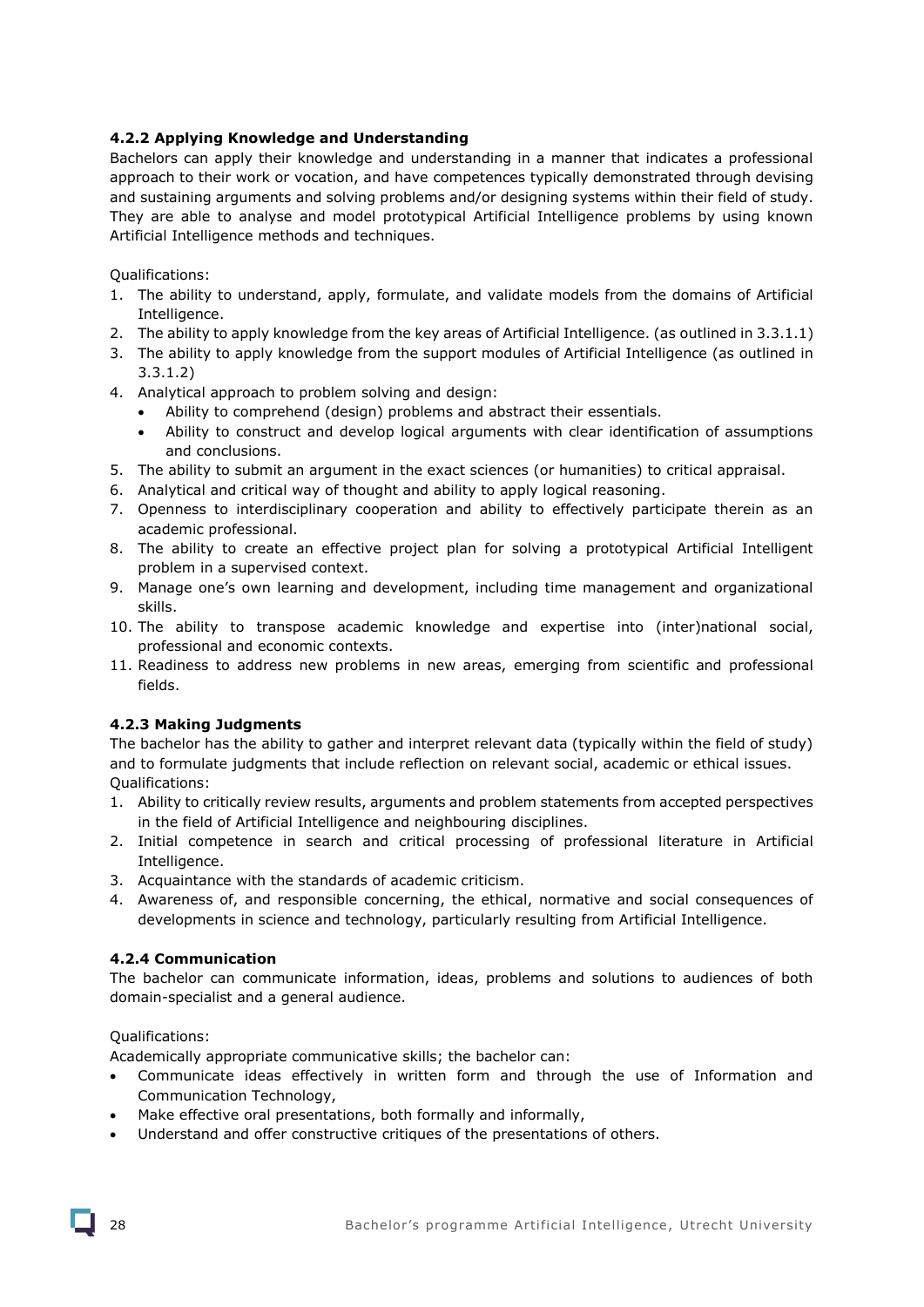# **4.2.5 Learning Skills**

The bachelor has developed those learning skills that are necessary for a successful further study characterised by a high degree of autonomy (typically in the context of a master or a specialist profession).

Qualifications:

- 1. Reflection on one's own style of thought and working methods and readiness to take the necessary corrective action.
- 2. Recognise the need for continued learning throughout a professional career

# **5 | MASTER'S PROGRAMME ARTIFICIAL INTELLIGENCE**

This section is divided into two parts. Section 5.1 describes the roles that a master ought to be able to perform in society. Section 5.2 describes the final qualifications that masters in Artificial Intelligence possess in order to fulfil these roles.

# **5.1 Objectives**

The objective of the master programme is to provide students with a suitable basis for a further career, both in research as well as in the rest of society. The master must be prepared for a number of different roles and careers at key positions in society.

# **5.1.1 Access to PhD Programmes**

The master programme provides the student with the specific knowledge and abilities, exemplified in the form of a master diploma that allows the master access to a PhD programme in a broad range of disciplines, especially in Artificial Intelligence related disciplines.

# **5.1.2 Professional Career**

The master programme prepares for a position in which the student can earn his or her own subsistence. In particular, it prepares for:

- Independent work on an academic level, especially at positions where many of the problems have not been addressed before and where solutions require scientific training
- Key positions in the modern high-tech society, such as higher functions in knowledge-intensive companies and knowledge-intensive parts of the non-profit sector

# **5.1.3 Academic Skills**

The master programme provides sufficient training in independent scientific reasoning, conduct, and communication to reach internationally accepted standards of academic skills at that level. Masters can communicate original ideas in their own language and in English to a public of specialists and non-specialists.

# **5.1.4 Place in Society**

The programme provides the master with the knowledge and tools needed to formulate an informed opinion about the meaning and impact of Artificial Intelligence in society. Masters are able to enrich society with results from contemporary research and oversee the consequences of proposed measures to society and are aware of their responsibility towards society.

# **5.2 Final Qualifications**

The objectives of the master can be specified into final qualifications. To comply with international standards these qualifications are presented below in terms of the Dublin descriptors for the master's profile<sup>10</sup>. Together these final qualifications must lead to alumni that exemplify the shared identity defined in section 3.

<sup>-</sup><sup>10</sup> Framework for Qualifications of the European Higher Education Area (last visited on May 4, 2018)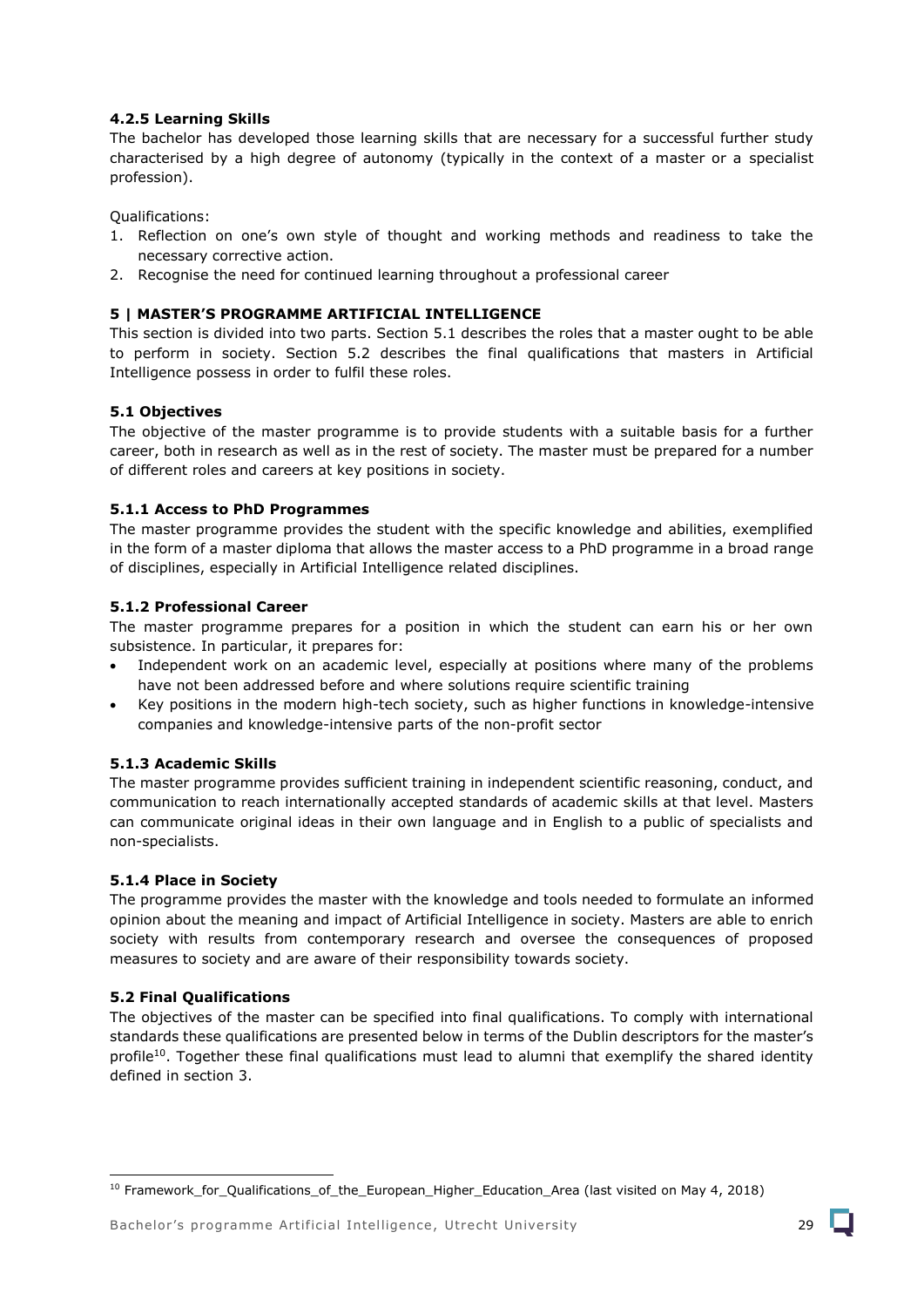# **5.2.1 Knowledge and Understanding**

The Master demonstrates knowledge and understanding in a field of study that builds upon and supersedes their bachelor's degree. Knowledge, understanding, and abilities are typically at a level at which the master is able to formulate a feasible research plan in one's own specialisation.

We distinguish three levels of qualification: a basic understanding, corresponding to the minimal level of knowledge that is expected of a Bachelor student, an advanced understanding, meaning students must have in-depth knowledge about a topic that they could easily develop to become a specialist, and specialist knowledge, meaning students are highly skilled (and specialised) in the key area in question.

Qualifications:

- 1. Basic understanding of all (8) key areas of Artificial Intelligence.
- 2. An advanced understanding in some of the key areas of Artificial Intelligence.
- 3. Specialist knowledge of at least one of the key areas in Artificial Intelligence, up to a level that the master can appreciate the forefront of research in that field.

# **5.2.2 Applying Knowledge and Understanding**

Masters can apply their knowledge and understanding in a manner that indicates a scientific approach to their work or vocation. They are able to handle complex and ill-defined problems for which it is not a priori known if there is an appropriate solution, how to acquire the necessary information to solve the sub-problems involved, and for which there is no standard or reliable route to the solution.

Qualifications:

- 1. The ability to formulate a project plan for an open problem in a field related to Artificial Intelligence in general and the own specialisation in particular.
- 2. The ability to determine the feasibility of a proposal to lead to a solution or design as specified.
- 3. The ability to contribute autonomously and with minimal supervision to an interdisciplinary project team and to profit from the abilities, the knowledge, and the contributions of other team members.
- 4. The ability to choose, apply, formulate, and validate models, theories, hypotheses, and ideas from the key areas of Artificial Intelligence.
- 5. The ability to submit an argument in the exact sciences (or humanities) to critical appraisal and to incorporate its essence in the solution of Artificial Intelligence problems.
- 6. The ability to translate academic knowledge and expertise into social, professional, economic, and ethical contexts.
- 7. Awareness of, and responsibility concerning, the ethical, normative and social consequences of developments in science and technology, particularly resulting from original contributions.

# **5.2.3 Making Judgments**

The master is able to formulate an opinion or course of action on the basis of incomplete, limited and in part unreliable information.

Qualifications:

- 1. Competence in the search and critical processing of all sources of information that help to solve an open and illdefined problem.
- 2. The ability to demonstrate a professional attitude conform the (international) scientific conduct in Artificial Intelligence.
- 3. The ability to provide and receive academic criticism conform the standards in one specialism of Artificial Intelligence-research.
- 4. The ability to formulate an opinion and to make judgments that include social and ethical responsibilities related to the application of one's own contributions.
- 5. The master is able to judge the quality of his or her work or the work of others from scientific literature.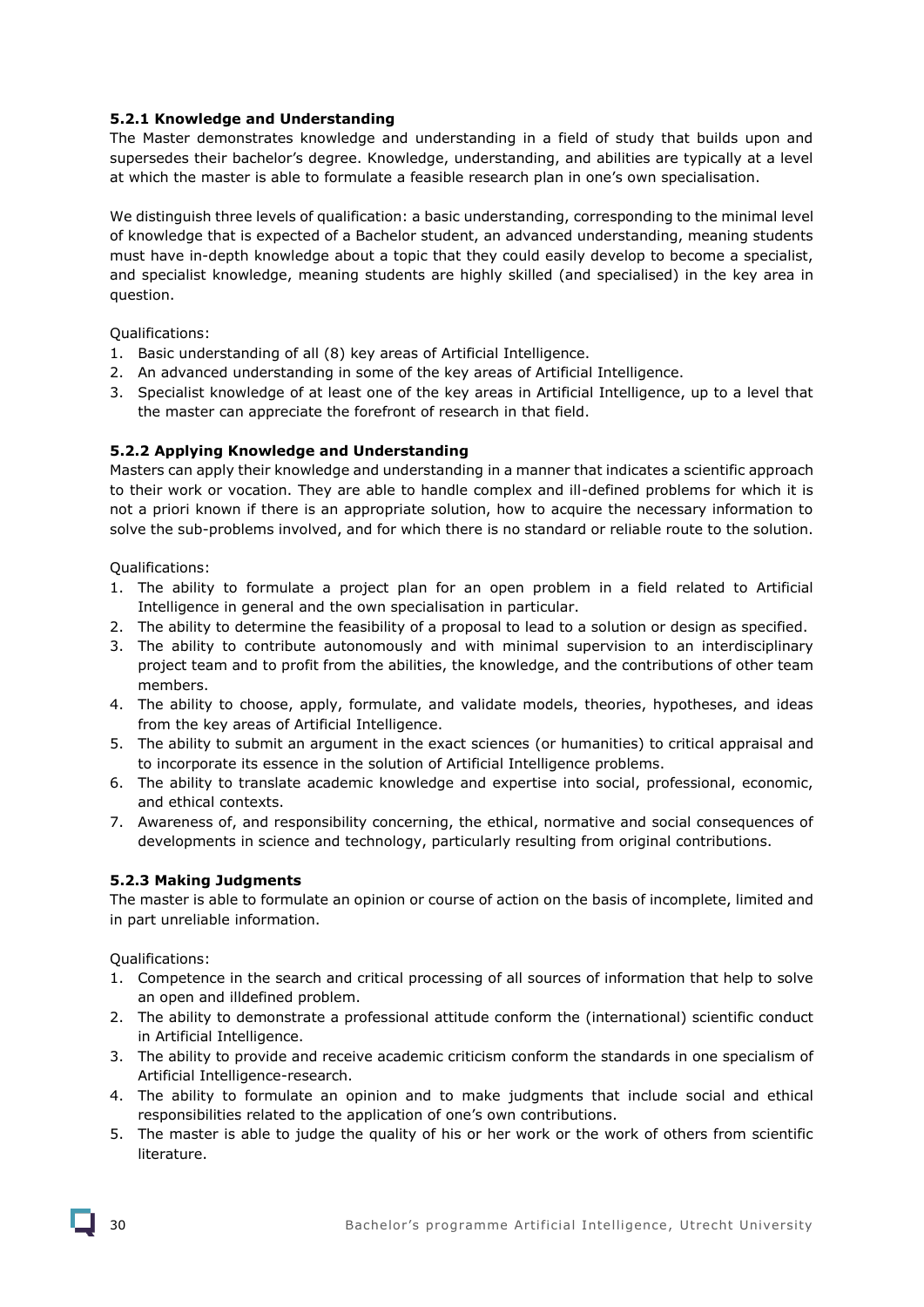# **5.2.4 Communication**

The Master can communicate information, ideas, problems and solutions to audiences of specialist in (other) research areas and to a general audience.

### Qualifications:

The Master has academically appropriate communicative skills; s/he can:

- Communicate original ideas effectively in written form,
- Make effective oral presentations, both formally and informally, to a wide range of audiences
- Understand and offer constructive critiques of the presentations of others.

### **5.2.5 Learning Skills**

The master has developed those learning skills that are necessary for a successful further career at the highest professional level. The master is able to detect missing knowledge and abilities and to deal with them appropriately.

Qualifications:

- 1. Being able to reflect upon one's competences and knowledge and, if necessary, being able to take the appropriate corrective action.
- 2. The ability to follow current (scientific) developments related to the professional environment.
- 3. Showing an active attitude towards continued learning throughout a professional career.

# **6 | INTERNATIONAL PERSPECTIVE**

As stated in the introduction, this frame of reference is intended not only for the Dutch national context, but also to put the Dutch Artificial Intelligence programmes into an international perspective, and possibly to serve as a starting point for an internationally agreed frame of reference. The latter possibility is of course dependent upon international debate and agreement, and at this moment it is not clear how to bring this about, or whether it will in fact be possible. What we can and will do in this document is provide a comparison between the frame of reference as developed in the previous sections and a number of known related study programmes in other countries. In doing this, we hope to show that the developed frame of reference is up to par from an international perspective as well as the Dutch national one.

Having said this, we must immediately recognise that the Dutch national context appears to be rather special in that we only know of specialised bachelor-level Artificial Intelligence study programmes at one university outside the Netherlands, namely at Edinburgh (United Kingdom), which have a rather different programme structure than the Dutch (and general European) one. In our discussion of the Dutch frame of reference in international perspective, we will therefore add to our comparison with the Edinburgh study programme by a comparison with bachelor's programmes of study programmes in a related field, notably Cognitive Science. Furthermore, we will compare the Dutch bachelor's qualifications with the requirements for enrolment in Artificial Intelligence master programmes in other countries.

A comparison of master programmes is tricky as well. Although, contrary to bachelor's programmes, there are several well-known specialised Artificial Intelligence master programmes outside the Netherlands, study programmes at the master level are much more divergent than at the bachelor's level. A comparison can therefore only be provided in global, subject-independent, terms.

We have drawn up both the bachelor's and master's degree programme comparisons based on the programme descriptions and course lists received from the involved Universities. However, for the purpose of conciseness, we have left out particular details of the programmes that are largely timedependent and often change from year to year.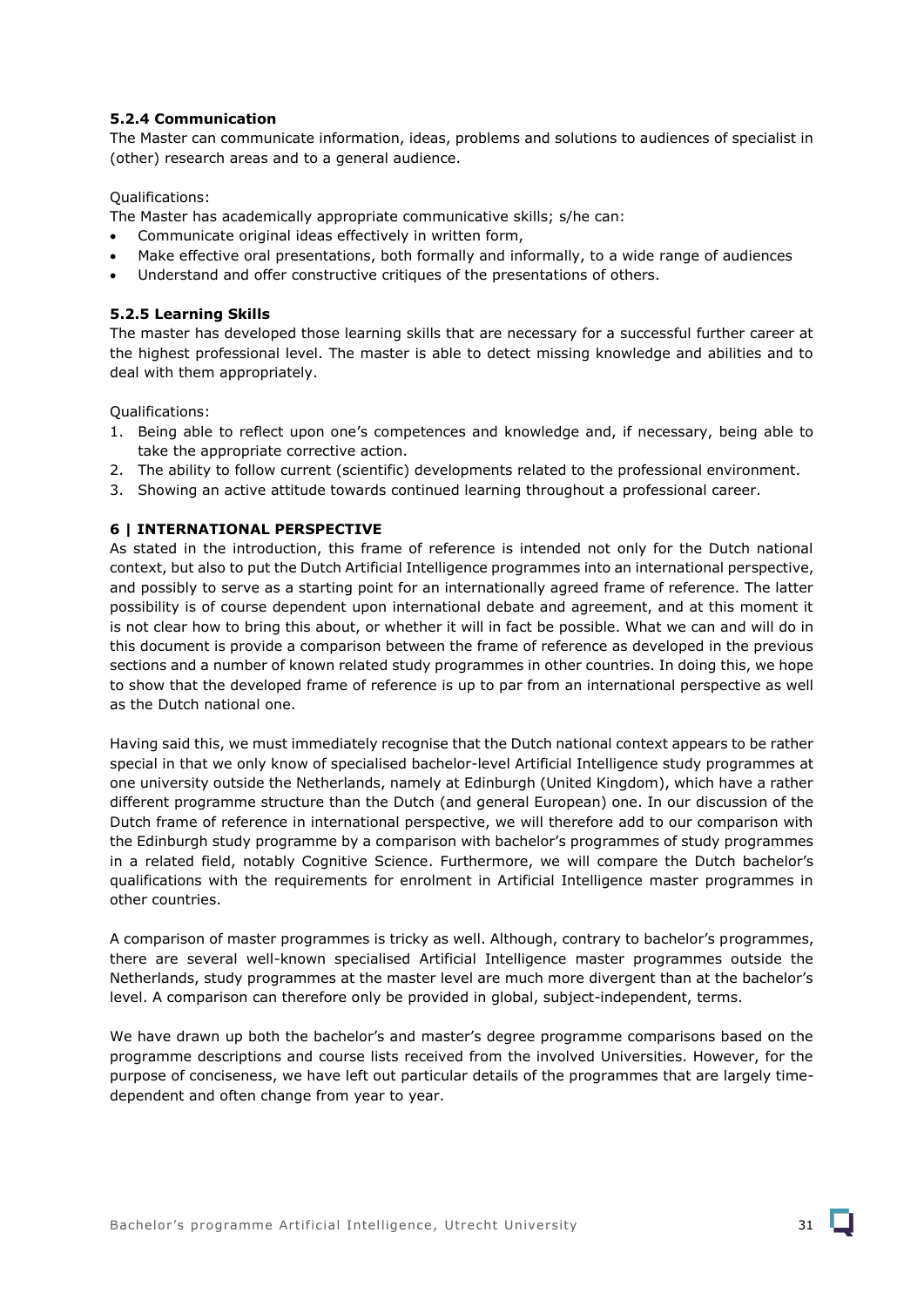### **6.1 Comparison of Bachelor's Programmes**

### **6.1.1 The Artificial Intelligence Bachelor's Programme in Edinburgh**

Edinburgh University (United Kingdom) offers a range of bachelor's degrees related to Artificial Intelligence, one of them in Artificial Intelligence as such, the others in combination with other disciplines (AI & Computer Science, Cognitive Science). An ordinary bachelor's degree consists of 4 years. In order to compare this system with the European standard of a 3-year bachelor's and a 2 year master's programme, we will take the fourth year of the Edinburgh bachelor's programme to be equivalent to the first year of a 2-year master's degree in other European countries, and base our comparison of bachelor's programmes on the first three years.

It should be pointed out that the (first three years of the) AI-related bachelors in Edinburgh show a large variation between them, and an extensive amount of (usually restricted) choices for particular courses within them. In fact, the commonality between the Edinburgh Artificial Intelligence bachelors is smaller than commonality within the Dutch framework. It seems that the wide variation in Edinburgh Artificial Intelligence related bachelor's degrees actually means that the degrees themselves are much more specialised than the Dutch framework proposes, some of them having little or no (cognitive) psychology, others having no mathematics, etcetera.

#### **6.1.2 The Cognitive Science Bachelor's Programme in Osnabrück**

The University of Osnabrück (Germany) offers a three-year (180 EC) bachelor's programme in Cognitive Science. The discipline of Cognitive Science is related to Artificial Intelligence, and may in fact be seen as a flavour of Artificial Intelligence, focused somewhat more towards Cognitive Psychology, and somewhat less towards Engineering. The same key knowledge and skills apply in Artificial Intelligence and in Cognitive Science.

Based on studying both programmes, we conclude that the Dutch frame of reference recognises the same AI-specific areas as both Cognitive Science programmes outside the Netherlands. The Dutch frame of reference devotes as much or more attention to any of these areas as any of those Cognitive Science programmes, with the exception of Cognitive Psychology in Linköping. Moreover, the recognition, in the Dutch frame of reference, that each individual study programme has a specific profile in addition to the communal areas appears to hold for both inspected study programmes outside the Netherlands as well.

#### **6.1.3 The Symbolic Systems Bachelor's Programme in Stanford**

The University of Stanford offers a programme in Symbolic Systems that has a variant in Artificial Intelligence. The list of core requirements of this programme includes, but is not strictly limited to: single and multivariable calculus, probability theory and statistics, discrete fundamentals, programming, philosophy, cognition and neuroscience, natural language and computation and cognition. Students in Artificial Intelligence should also take courses from the topics of knowledge representation and reasoning, natural language processing, learning and robotics and vision. They offer several courses in these topics. They offer a more in-depth application of numerous of these topics as non-core cognate courses, such as machine learning, motion planning, modal logic, automated reasoning, and more advanced levels of philosophy/linguistics (in reality, they offer a wide variety of supplemental courses).

The course units that are denoted are the core of Symbolic Systems and are supplemented by their Artificial Intelligence variant are very similar to the Dutch framework of reference - all of the topics in the core list of Stanford's programme + variant are reflected in our common core to some degree. There seems to be a slightly bigger focus on Philosophy (3/12th of the Symbolic Systems bachelor's core consists of philosophical foundations). The nature of the setup of compulsory core courses in Stanford does allow students to 'somewhat' skip topics that are important in the eyes of the Dutch framework - for example, the framework in Stanford calls for knowledge on 'Computation and Cognition', which ask of the student to take one course from a list ranging from Theoretical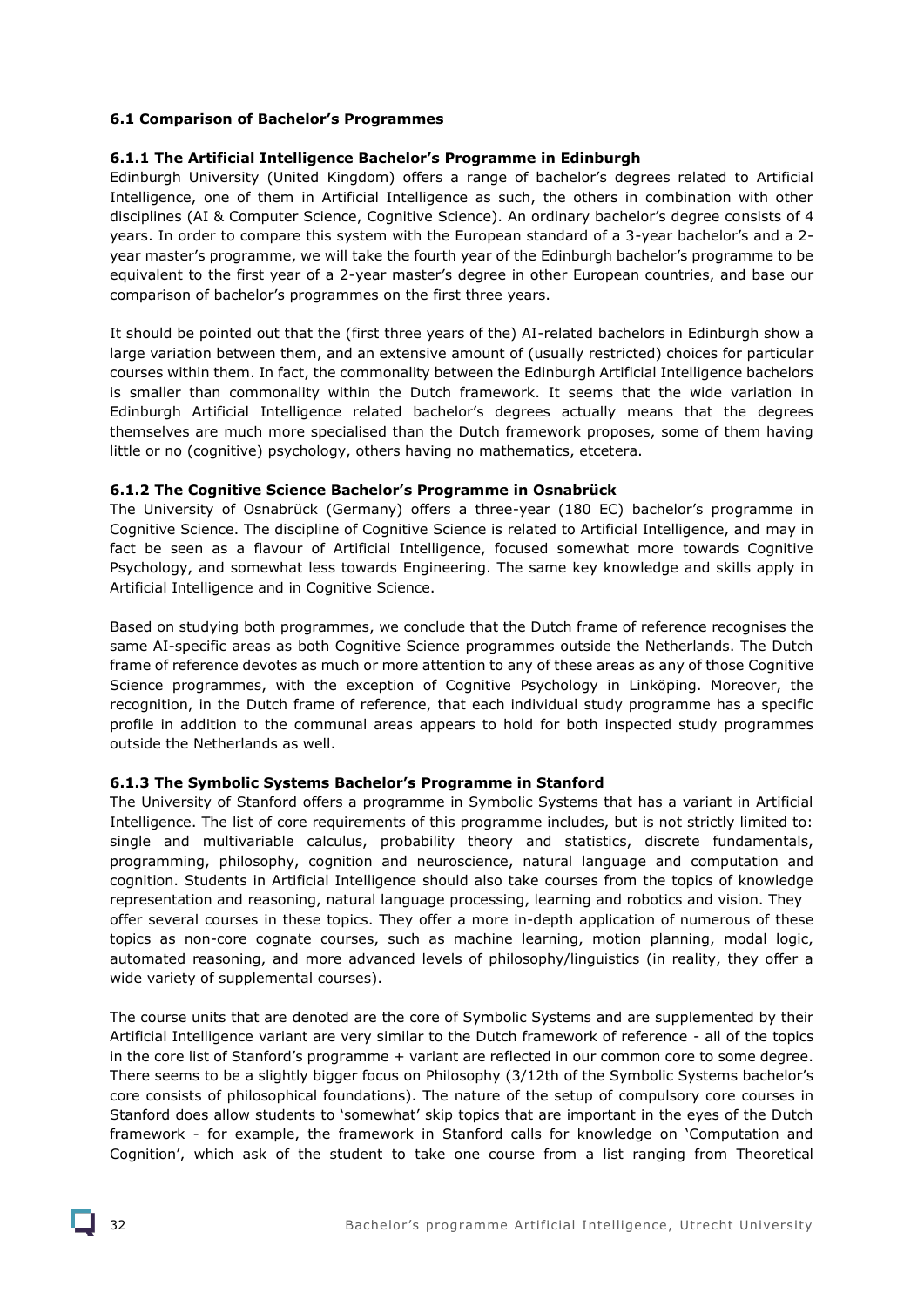Neuroscience to Neural Networks and Machine Learning. All in all, the frameworks are similar, but the core of Symbolic Systems appears to be a bit less technical than the Dutch framework.

### **6.1.4 The Bachelor's Programme Artificial Intelligence at Carnegie Mellon**

The Carnegie Mellon University in Pittsburgh has introduced in Fall 2018 the first full Artificial Intelligence bachelor programme of the USA. Their curriculum consists of three cores: a mathematical, computer science and artificial intelligence core. The artificial intelligence core consists of Introductions in AI Representations, Problem Solving, Machine Learning, Natural Language Processing and/or Computer Vision. As electives, one course has to be selected from four clusters: Decision Making & Robotics, Machine Learning, Perception & Language and Human-AI Interaction.

The main difference with the Dutch Framework is the role of Logic; in this framework Propositional Logic and Predicate Logic are explicitly mentioned as support modules, in Pittsburgh logic is part of the Decision Making & Robotics cluster, with courses as Strategic Reasoning for AI and Planning Techniques for Robotics. This is a far more practical approach compared to the theoretical approach of the Dutch Framework.

### **6.2 Comparison of Master's Programmes**

### **6.2.1 The Artificial Intelligence Master's Programme in Edinburgh**

The Artificial Intelligence master programme in Edinburgh spans a full 12-month period and consists of two parts: taught and research. During the taught part (8 months), lectures, tutorials and group practicals are followed. The research part (4 months) consists of a major individual research project on which a dissertation is written. There is also the option of completing only the taught part, in which case, a Diploma will be awarded. MSc courses in Artificial Intelligence in Edinburgh are grouped in four major areas of specialisation:

- Intelligent robotics
- Agents, Knowledge and Data
- Machine Learning
- Natural language processing

Comparing the Edinburgh programmes to the Dutch frame of reference, we can draw the following conclusions:

- The main Artificial Intelligence topics that are in the Dutch framework are also represented in the Edinburgh programmes (as shown in the four different identified areas of specialisation).
- The Edinburgh programmes are 1-year, whereas most Dutch Artificial Intelligence master programmes are 2-year programmes. However, the Edinburgh master programme requires a 4 year honours bachelor's degree.
- The Edinburgh programme knows relatively little study load for practical work. Whereas the minimum length of a Dutch master-thesis ('afstudeerproject') is 30 ECs (half a year), the Edinburgh programme has 4 months for doing practical assignments.
- However, the practical work seems to be more research oriented, whereas in the Dutch programme there is also the option to do a final project in industry.
- The Edinburgh program has an entry requirement on mathematics (During the bachelor degree 60 credits have completed of mathematics.)

# **6.2.2 The Machine Learning and Machine Intelligence Master's Programme in Cambridge**

At the University of Cambridge the master is called Machine Learning and Machine Intelligence. It is a very selective (20 places) two year programme (120 ECTS credits). To apply, the applicants should have a UK First class Honours Degree (equivalent with overall grade of 8/10).

Their programme includes courses such as:

- Deep Learning and Structured Data
- Probabilistic Machine Learning
- Speech Recognition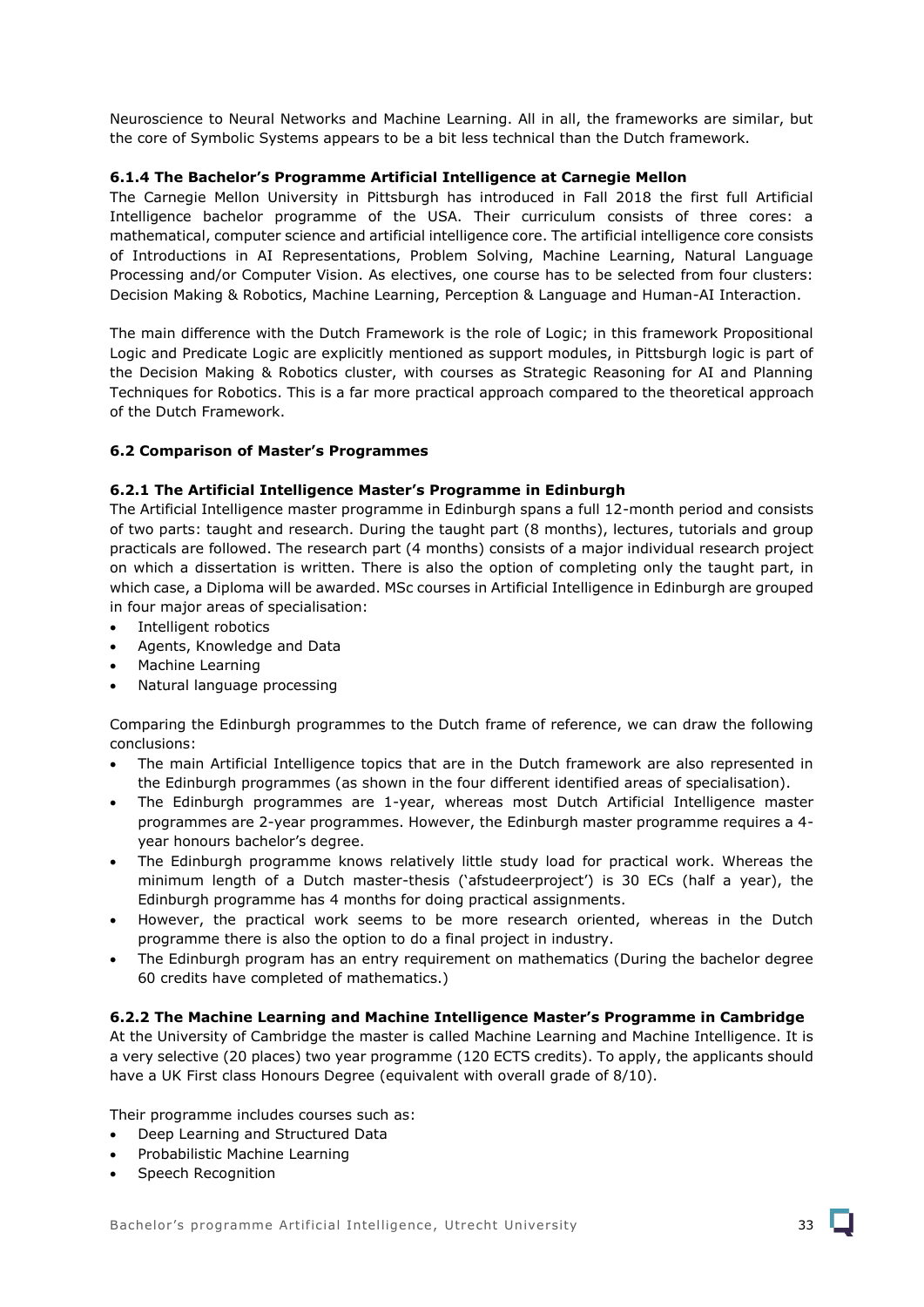- Weighted Automata
- Computer Vision

Comparing the Cambridge study programme to the Dutch frame of reference, we can draw the following conclusions:

- the programme has clear programme objectives (9 in total)
- the programme only covers 3 of the 8 core areas (Computational Linguistics, Perception, Machine Learning)
- There is not much choice: the programme consists of eleven core modules
- the programme has only two optional modules: Computer Vision or Natural Language Processing
- As elective the students can pick one elective module from 4th year undergraduate

# **6.2.3 The Symbolic Systems and Computing Science Master's Programmes in Stanford**

Stanford offers two variants that are similar to Artificial Intelligence in the Netherlands: the Symbolic Systems Master and an Artificial Intelligence variant in the Computer Science degree programme. Symbolic Systems is an interdisciplinary programme that combines Computer Science, Psychology, Philosophy, and Linguistics in order to better understand cognition in both humans and machines. Viewing people and computers as symbol processors, the Symbolic Systems programme explores the ways computers and people reason, perceive, and act. Within the Symbolic Systems major, there is a core set of required classes with respect to the aforementioned fields; beyond this core, students choose an area of concentration in order to gain depth. $11$ 

The variant that is actually named Artificial Intelligence offers a subset of the disciplines in the Dutch framework, mostly those related to Computer Science. This master´s programme focuses on solving problems using computers, and as such mainly contains course units that address topics in Machine Learning, Computer Vision, Natural Language Processing, Data Mining, Robotics and Bioinformatics. There is a framework of courses students can choose from, but this framework is fairly loosely defined (with only very few guidelines), making it hard to distinguish a core beyond the specific attention for the applied computational side of Artificial Intelligence.

Comparing the Stanford study programme to the Dutch frame of reference can only be done by evaluating both the Symbolic Systems Master and the Computer Variant at the same time:

- 1. The Dutch framework has more formal subjects (such as a stronger focus explicit focus on logic and computer science related topics) than the Symbolic Systems programme. The Dutch framework has more topics related to Cognitive Science and the context of Artificial Intelligence than the Computer Science AI variant.
- 2. It has already been mentioned that there is much variety between the master programmes
	- Both in the Netherlands and abroad. This is also the case for the programmes at Stanford.
	- The Stanford programmes seem to have a lot of freedom in their choice for electives. In other words, the core of compulsory courses is limited and students have to select many elective courses - thus rejecting the idea behind a broad common core of the programme.

# **6.2.4 The Cognitive Science Master's Programme in Osnabrück**

The university of Osnabrück offers a two-year (120 ec) master of science programme in Cognitive Science. Apart from a 30 ec individual thesis project and a 22 ec team project, students take predominantly elective courses in Cognitive Psychology, Artificial Intelligence, (Computational) Linguistics, Robotics, Neuroscience, Neuroinformatics and Philosophy of Mind and Cognition. The choice of courses largely follows the research group structure. The programme offers a double degree option together with the Cognitive Science programme in Trento.

The Osnabrück programme has a similar focus on cognitive (and neuroscience) aspects of AI as Nijmegen. Nijmegen has a tradition of attracting graduated bachelor students from Osnabrück who are typically directly admitted to the master programme in Nijmegen; in addition, several graduated master students from Osnabrück found a PhD position at the Radboud University. Student mobility



<sup>-</sup> $11$  http://symsys.stanford.edu/courses (last visited on May 4, 2018)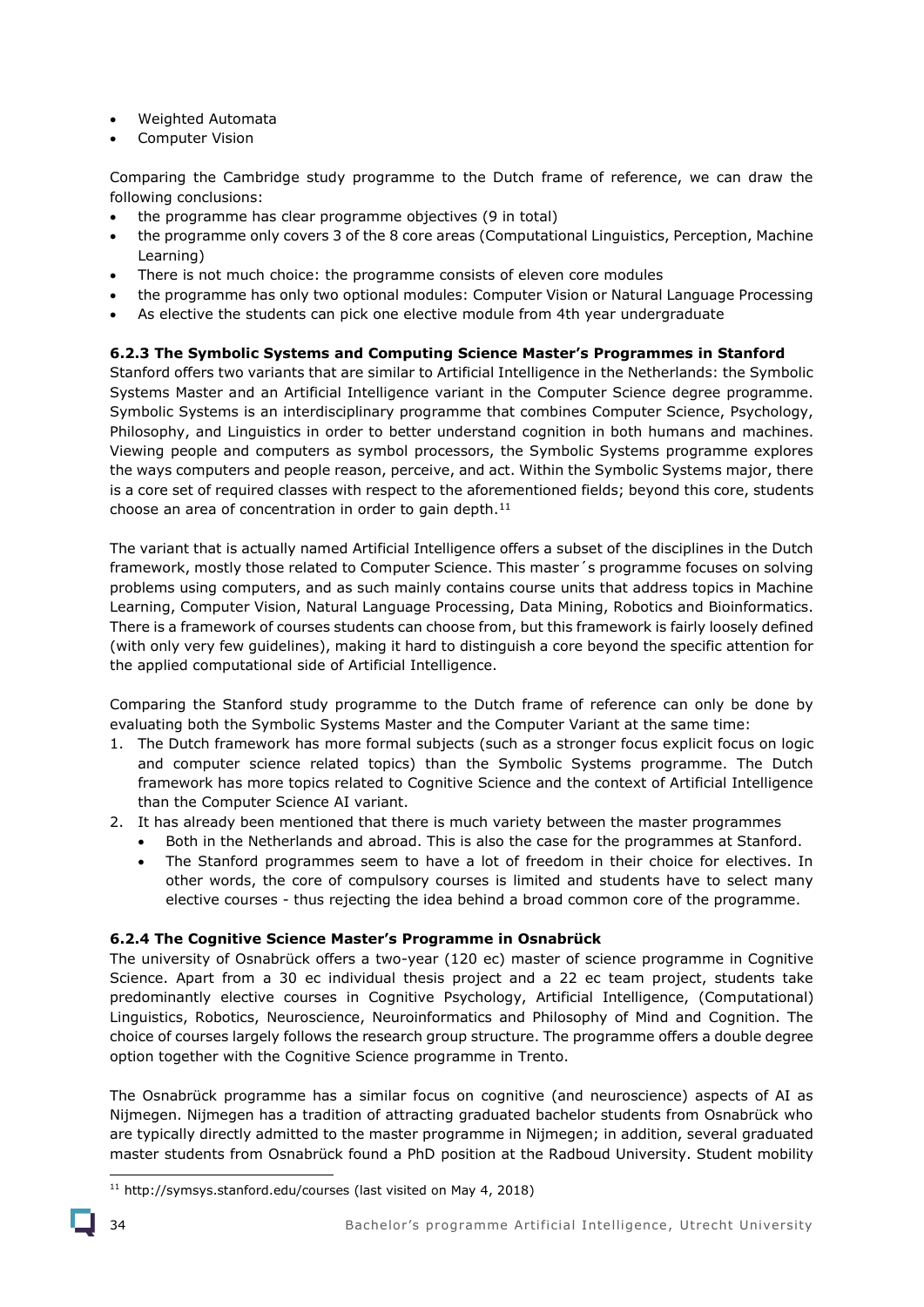thus suggests that the programmes are relatively comparable in content and quality to the Dutch Framework.

### **7 | NATIONAL PERSPECTIVE**

At its core, the framework of reference serves as a foundation for every Artificial Intelligence degree programme in the Netherlands. This is also what differentiates the degree programmes that are a member of the KION from similar degree programmes: at its very heart, the KION programmes aim to provide a broad foundation that respects the roots of the field, rather than merely offer a specialistic application of Artificial Intelligence. With the growing popularity and diversity of Artificial Intelligence as a field, the need for programmes to adhere to a framework founded in both history and modern-day application is more important than ever.

We have drawn up an analysis that compares AI-related degree programmes in the Netherlands, to see whether they fit the frame of reference. In this way, we hope to highlight the unique position the KION degree programmes hold in the field of Artificial Intelligence: both with respect to delivering broadly educated Artificial Intelligence students, but also with respect to the consistency of the quality and background future employers can expect.

#### **7.1 Bachelor's Programmes**

Tilburg University and TU Eindhoven offer a joint BSc degree in Data Science. The focus of this bachelor's degree is on mathematical tools for dealing with big data; there is less emphasis on programming and no broad introduction in Artificial Intelligence. Tilburg University also offers a bachelor in Cognitive Science and Artificial Intelligence; this is part of the School for Humanities. Currently, the programme is under development; the relationship with the KION frame of reference is still open at the time of writing. Finally, TU Delft offers a bachelor Computer Science & Engineering (intelligent data analysis variant). This programme does not offer the broad introduction in Artificial Intelligence that the KION degree programmes do.

#### **7.2 Master's Programmes**

Several universities offer a specialisation in Data Science as part of the Computer Science or Information Studies MSc degree. Tilburg University and TU Eindhoven offer a joint MSc degree Data Science and Entrepreneurship. TU Delft offers a MSc degree in Data Science & Technology. These master programmes do not offer the broad overview on AI that the KION degree programmes do, but focus specifically on data science. Tilburg University also offers a one-year MSc degree (in contrast to the two-year KION programmes) in Cognitive Science and Artificial Intelligence.

#### **8 | CONCLUDING REMARKS**

Artificial Intelligence is a rapidly developing field. The term Artificial Intelligence does not have the stature of Physics, Psychology, or even Computer Science, due to its relatively recent start as a coherent field of research. Despite this, the recent attention for the successes of the field have ascertained that the field of Artificial Intelligence has made its mark. Internationally, the study of natural and artificial intelligence with computational means is firmly embedded in the fabric of modern Universities.

Modern topics such as gaming, ambient intelligence, ambient awareness, and believable-agent systems are fashionable manifestations of Artificial Intelligence and these and future fashionable spin-offs of Artificial Intelligence will increasingly affect humans. A particularly popular focus of Artificial Intelligence can currently be found in the field of Machine Learning, where possibilities for data analysis provide the world with useful patterns in all sorts of data. These possibilities have helped popularise Artificial Intelligence in the media, but have also raised ethical and legal questions about the field. Future challenges will force products, services, and societies to react faster but remain reliable, to be both flexible and effective, be both efficient and versatile, and to utilise natural resources with maximal benefit. The biggest challenge of all is making the most of this combination of conflicting demands, a challenge that lies very much at the core of in the concept of intelligence.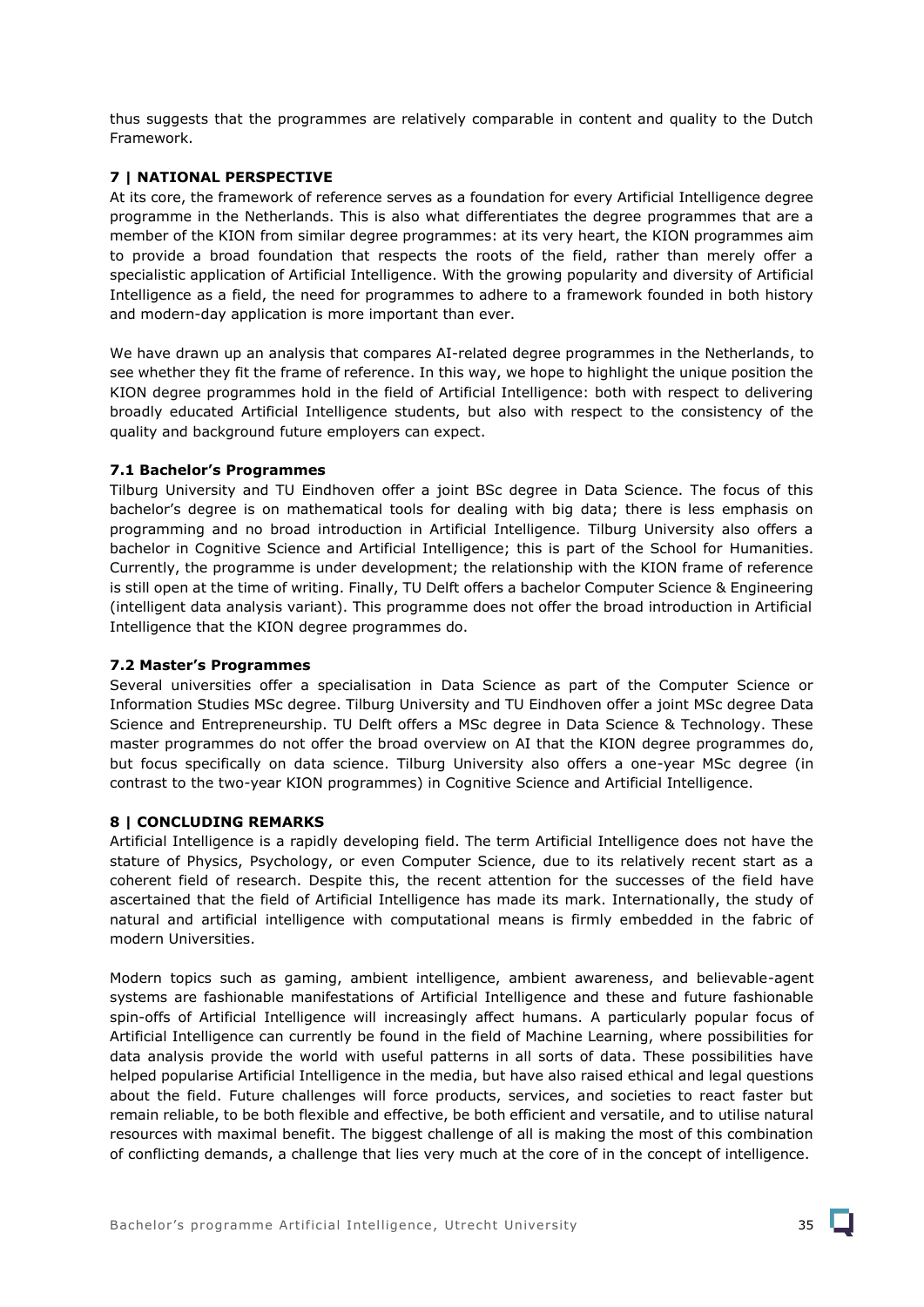The Dutch situation is special because of the existence of Artificial Intelligence bachelor's and master's programmes on most of the general universities. This offers the Netherlands a competitive advantage, consistent with its main economic strategy to remain one of the leading "knowledge intensive" economies. This frame of reference explicates how the bachelor's and master's programmes in Artificial Intelligence of Dutch universities contribute to educate alumni that will take a leading role in meeting these future challenges.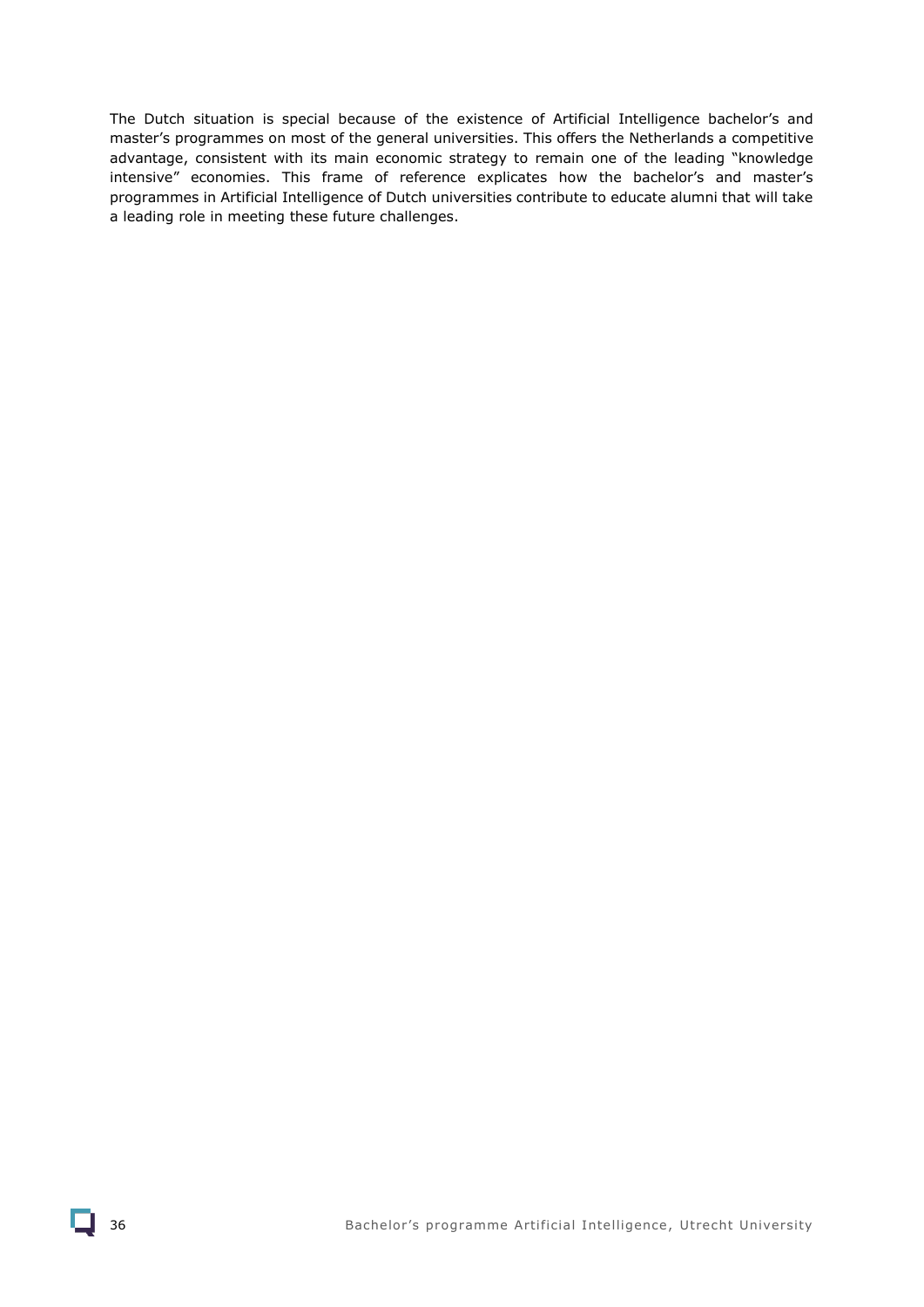# <span id="page-36-0"></span>APPENDIX 2: INTENDED LEARNING OUTCOMES

The **intended learning outcomes** of the programme are as follows. Graduates can be expected to:

have knowledge of the five disciplines that together comprise AI: (1) psychology, (2) computer science, (3) logic, (4) linguistics, and (5) theoretical philosophy;

(6) understand the multidisciplinary character of AI and the coherence of these five disciplines within AI. Graduates have thorough knowledge and understanding of these five disciplines w.r.t. their specialisations and applications within the field of AI. These include (7) automated language processing, (8) automated reasoning, (9) computational models of natural intelligence, (10) formalisms for knowledge representation, and the (11) philosophical foundations of cognitive science;

(12) have knowledge and understanding of the theoretical and methodological foundations of AI;

(13) be able to analyse and model typical AI problems, making use of common AI methods and techniques;

(14) possess academic skills, both general and aimed at AI;

(15) be able to apply their knowledge and understanding of AI in a professional way;

(16) be able to reformulate a practical issue or problem in the field of AI into a clear research problem with adequately operationalised concepts; be able to study a topic theoretically as well as empirically;

(17) present the results in a coherent thesis which contains a clear and synthesising conclusion; use the results for answering the practical question or for elucidating or solving the problem;

(18) make judgments that bring into account the relevant societal, scientific or ethical aspects;

(19) be able to convey information, ideas and solutions to an audience consisting of specialists or non-specialists;

(20) possess the learning skills required for enrolling in a master's programme.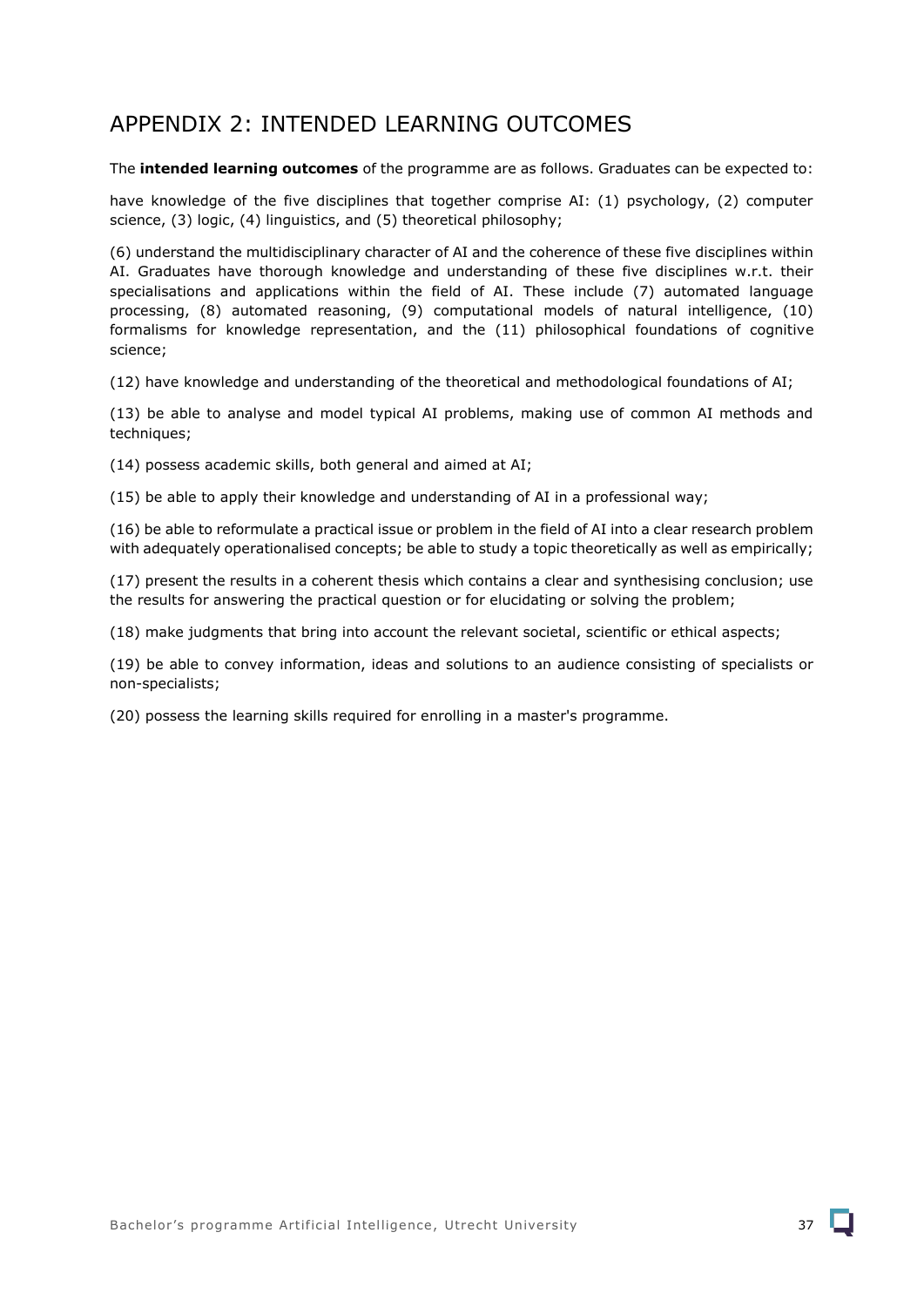# <span id="page-37-0"></span>APPENDIX 3: OVERVIEW OF THE CURRICULUM

| Year 1 Block 1                                                                  | <b>Block 2</b>                                                   | <b>Block 3</b>                                                                          | <b>Block 4</b>                                                                       |
|---------------------------------------------------------------------------------|------------------------------------------------------------------|-----------------------------------------------------------------------------------------|--------------------------------------------------------------------------------------|
| <b>Foundations of AI:</b><br><b>Introduction to</b><br><b>Cognitive Science</b> | <b>Foundations of AI:</b><br><b>Modelling and</b><br>Programming | <b>Computational</b><br><b>Modelling:</b><br>Introduction to<br>Linguistics             | <b>Computational</b><br><b>Modelling:</b><br>Computational<br>Linguistics            |
| <b>Foundations of AT:</b><br><b>Introduction to</b><br><b>Logic</b>             | <b>Foundations of AI:</b><br><b>Mathematics for AI</b>           | <b>Computational</b><br><b>Modelling:</b><br>Introduction to<br><b>Adaptive Systems</b> | <b>Computational</b><br><b>Modelling:</b><br>Datastructures and<br>Algorithms for AI |
| <b>Year 2 Block 1</b>                                                           | <b>Block 2</b>                                                   | <b>Block 3</b>                                                                          | <b>Block 4</b>                                                                       |
| <b>Track</b>                                                                    | <b>Track</b>                                                     | <b>Track</b>                                                                            | <b>Track</b>                                                                         |
| <b>Compulsory</b><br>course:<br><b>Philosophy for AI</b>                        | <b>Compulsory</b><br>course:<br>Modal Logic for AI               | Track:<br>elective                                                                      | Track:<br>elective                                                                   |
| Year 3 Block 1                                                                  | <b>Block 2</b>                                                   | <b>Block 3</b>                                                                          | <b>Block 4</b>                                                                       |
| <b>Free choice</b>                                                              | <b>Free choice</b>                                               | <b>Thesis preparation:</b><br>Experimental<br>Methods and<br><b>Statistics</b>          | <b>BA Thesis</b>                                                                     |
| <b>Free choice</b>                                                              | <b>Free choice</b>                                               | <b>Free choice</b>                                                                      | <b>Free choice</b>                                                                   |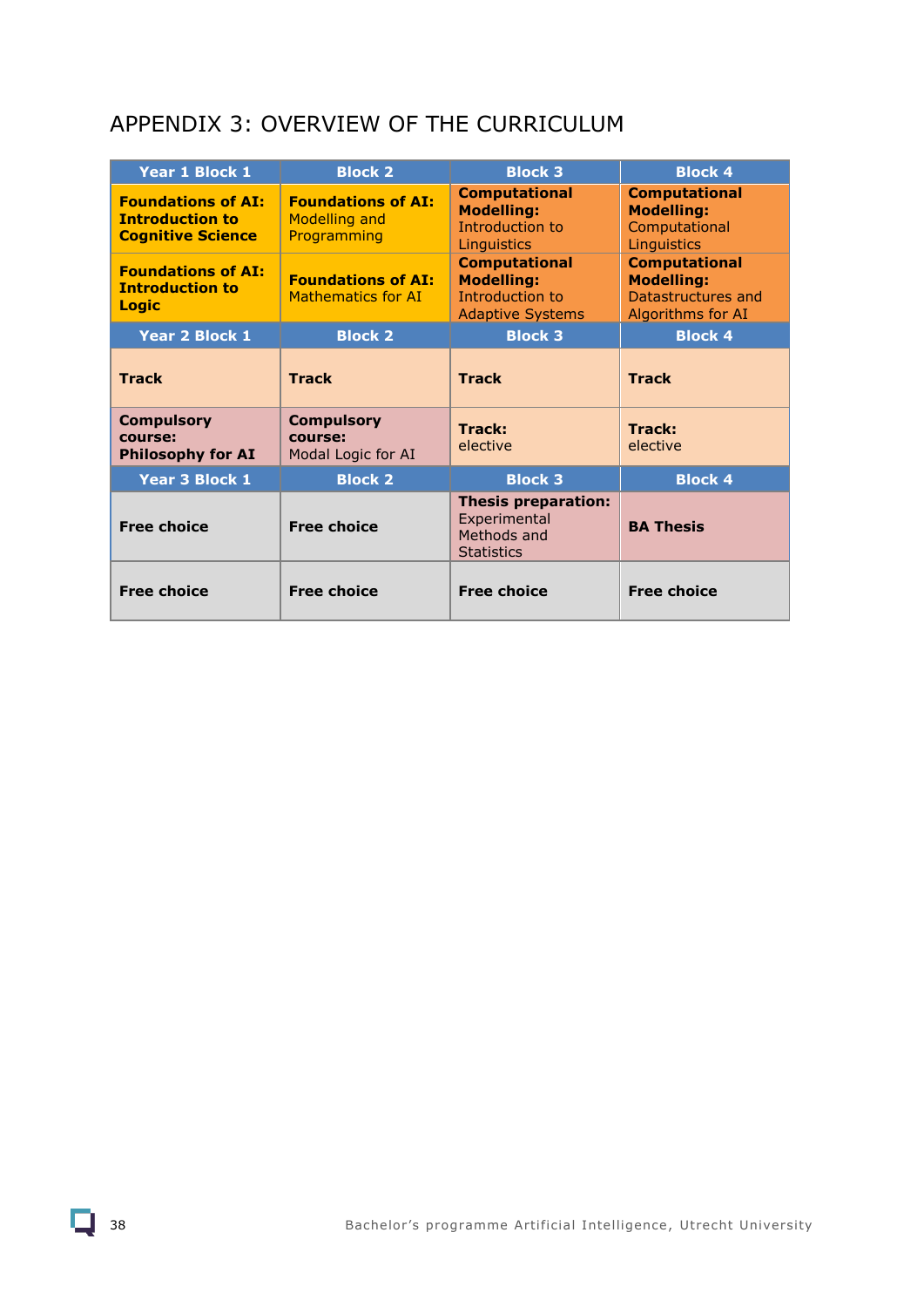# <span id="page-38-0"></span>APPENDIX 4: PROGRAMME OF THE SITE VISIT

### **Dag 1 - 13 januari 2020**

- 08.30 09.00 Aankomst en welkom
- 09.00 10.00 Intern overleg
- 10.00 10.45 Interview inhoudelijk verantwoordelijken [English]
- 10.45 11.00 Uitloop / intern overleg
- 11.00 11.45 Interview studenten bachelor
- 11.45 12.00 Uitloop / intern overleg
- 12.00 12.45 Interview docenten bachelor
- 12.45 13.45 Lunch + inloopspreekuur
- 13.45 14.15 leestijd
- 14.15 15.00 Interview studenten master [English]
- 15.00 15.15 Uitloop / intern overleg
- 15.15 16.00 Interview docenten master [English]
- 16.00 16.15 Uitloop / intern overleg
- 16.15 17.00 Interview alumni bachelor en master
- 17.00 17.15 Uitloop en dagafronding

### **Dag 2 - 14 januari 2020**

- 08.30 09.30 Aankomst en voorbereiding
- 09.30 10.00 Interview examencommissie bachelor
- 10.00 10.15 Uitloop / intern overleg
- 10.15 10.45 Interview examencommissie master
- 10.45 11.15 Uitloop / intern overleg
- 11.15 12.00 Interview formeel verantwoordelijken
- 12.00 14.15 Opstellen oordelen (incl. lunch)
- 14.15 14.30 Mondelinge terugkoppeling
- 14.30 14.45 Pauze
- 14.45 15.45 Ontwikkelgesprek twee opleidingen (2x half uur) [MA: English]
- 15.45 16.00 Afronding